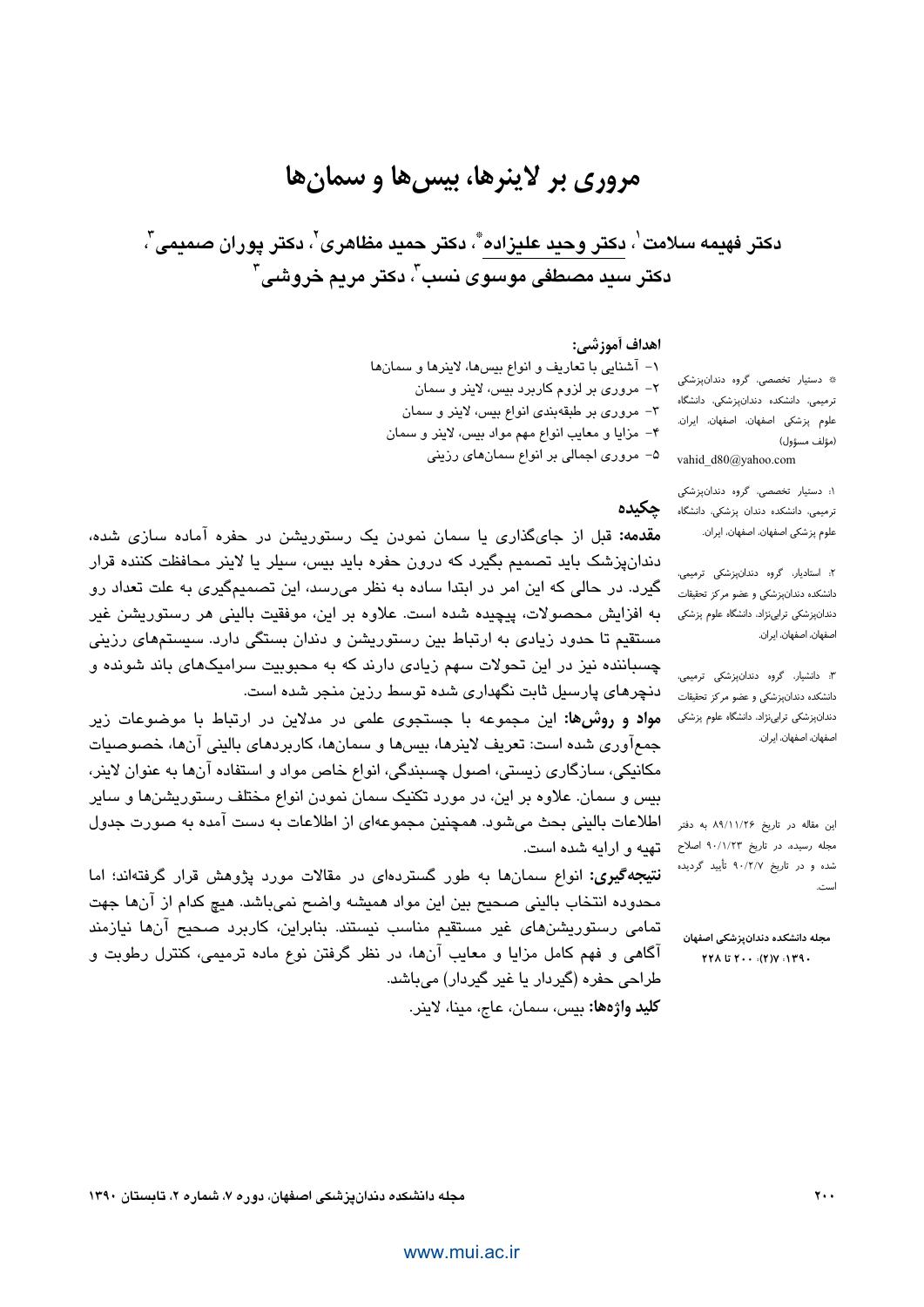#### مقدمه

هر دندانپزشک ترمیمی، روزانه با این موضوع که چه بیس و لاینری را زیر ترمیم، یا چه سمانی را جهت چسباندن یک ترمیم غیر مستقیم به کار برد، برخورد می نماید. هم راستا با ارایه محصولات و تکنیکهای جدید، اطلاعات دندانپزشکان باید در این مورد به روز باشد. هنگامی که نام محصول گمراه کننده است، مشکل از این هم پیچیدهتر میشود. نام برخی محصولات، سمان درزگیر (Luting) است، در حالی که جهت استفاده به عنوان سمان طراحی نشدهاند. برخی دیگر سمان (Cement) نامیده می شوند (به خصوص در مورد گلاس آینومرها)، در حالی که در واقع یک نوع ماده ترمیمی هستند نه یک سمان چسباننده[۱]. در تلاش جهت كاهش يا حذف اين بلاتكليفي پیشنهاد شده که استفاده از بیس و لاینرها دوباره ارزیابی شود[۲]. این مقاله، لاینرها، بیس ها و سمان ها را تعریف نموده، کاربرد بالینی، خصوصیات مکانیکی و سازگاری زیستی آنها، اصول چسبندگی، طبقهبندی، انواع تجاری آنها و سایر اطلاعات بالینی مناسب را مورد بررسی قرار می دهد.

لاینر، لایه نازکی از یک ماده است که روی سطوح آماده سازی شده دندان قرار داده شده، دندان را از مواد ترمیمی، مایعات داخل دهان و در نهايت محيط خارج محافظت مي نمايد[1]. قابل ذکر است که لاینرهای با ضخامت کم را می توان به دو دسته لاینرهای محلول (با ضخامت ۵–۲ میکرون) و لاینرهای سوسیانسیون (به طور معمول با ضخامت ۲۵–۲۰ میکرون) تقسیم نمود. از لاینرهای ضخیمتر، تحت عنوان Cement liners (با ضخامت ١٠٠٠-٢٠٠٠ ميكرون)، به طور معمول جهت حفاظت حرارتی و درمان دارویی پالپ استفاده می شود. این مواد به طور معمول به دلیل ضخامت، سختی یا استحکام ناکافی، به تنهایی در حفرات عميق استفاده نمي شوند[٣].

بیس مادمای است ضخیمتر از لاینر که جهت جایگزینی عاج از دست رفته استفاده می شود. این ماده باید بلافاصله بعد از جای گذاری و سخت شدن اولیه قادر به تحمل نیروهای ناشی از فشردهسازی ماده ترمیمی باشد. این مواد در زیر رستوریشنهای دايم استفاده شده، باعث التيام پالپ آسيب ديده مي گردند. همچنین پالپ را در برابر شوکهای گالوانیک، حرارتی و ترومای مکانیکی محافظت نموده، می توان قبل از جای گذاری ترمیم نهایی



شده استفاده میشوند[۳].

سمان عبارت از مادهای است که جهت چسباندن یک رستوریشن غیر مستقیم به دندان آماده سازی شده استفاده میگردد و ممکن است بعضی از خواص درمانی بیس و لاینرها را نشان دهد[۱].

منطق کاربرد بیس ها، لاینرها و سمان ها

برای سالها این تصور وجود داشت که مواد ترمیمی دندانی تا حدودی برای دندانها و به خصوص پالپ مضر میباشند. اگر چنین چیزی صادق باشد، این اثرات سمی یا مضر، حساسیت بعد از درمان را به دنبال خواهند داشت. پس دندان پزشکان به مادهای جهت حفاظت یا بافر نمودن عاج نیازمندند که بین ترمیم و دندان قرار گرفته، در نتیجه باعث حذف حساسیت پس از درمان شود[۱]. این تئوری در طی سالها اصلاح شده است. امروزه معتقدند که حساسیت پس از درمان اغلب توسط باکتریها و محصولاتشان اتفاق می|فتد. باکتریها در بزاق حضور داشته، به فضای میکروسکوپی بین ترمیم و سطح دندان وارد میشوند. این یدیده تحت عنوان ریزنشت شناخته شده، از طریق فرایند موئينگي رخ مي دهد[۴]. بنابراين، ريزنشت را مي توان به صورت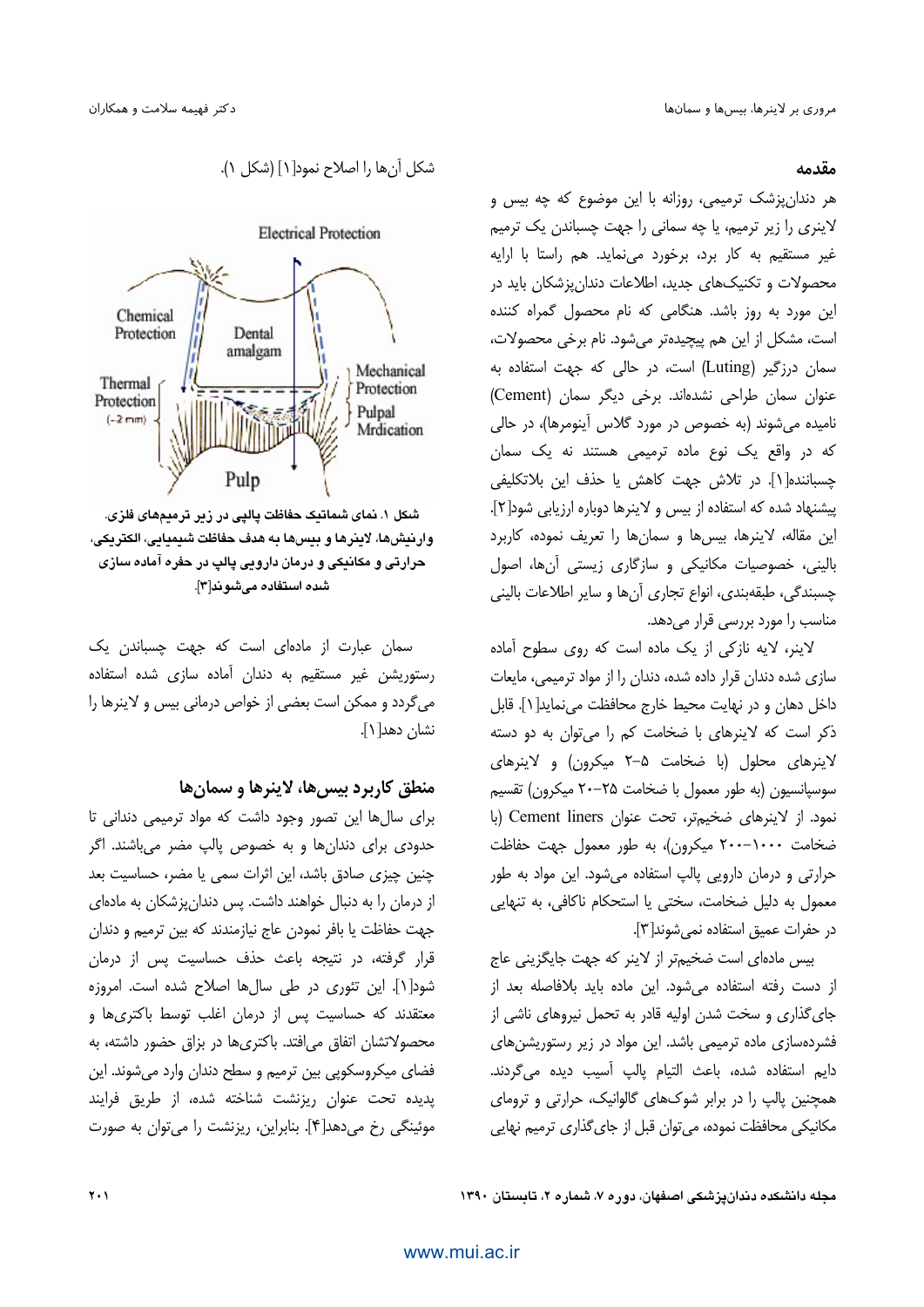جریان مایعات دهانی و باکتریها به فضاهای میکروسکویی بین سطوح آماده سازی شده دندان و ماده ترمیمی، تعریف نمود[۵].

از علل ریزنشت می توان به تفاوت در انبساط حرارتی ماده ترميمي و دندان، انقباض ناشي از سخت شدن، گاه اثرات اختتام و پرداخت ترمیم، موقعیت منشورهای مینایی، روش های کاربردی و شكل حفره اشاره نمود[ ۱ ].

Murray و همكاران[۶] بيان داشتند كه شايعترين مشكلات بالقوه جدی پس از درمان، شامل حساسیت پس از درمان، تغییر رنگ لبهای، پوسیدگیهای ثانویه، التهاب پالپ، نکروز پالپ، بیماری پریودنتال و در نهایت نیاز به درمان ریشه، ممکن است از ریزنشت باکتریایی سرچشمه بگیرند. البته، آلودگی باکتریایی تنها تئوری پیشنهاد شده جهت توضیح حساسیت پس از کار نیست. VBrannstrom] معتقد است که حساسیت پس از کار به دلیل حرکت مایع در فاصله بین دندان و ترمیم رخ میدهد. این حرکت مایع باعث تغییراتی در فشار اسمزی زیر ترمیم شده، تحت عنوان تئوری هیدرودینامیک شناخته میشود. بر اساس این تئوری، حفره پالپ تحت فشار است و این فشار باعث حرکت مایع عاجی به سمت خارج می شود. به طور معمول، مینا انتهای توبول های عاجي را سيل مي نمايد. هرگونه بازشدگي در مينا به وسيله پوسیدگی، تروما (شکستگی) یا طی اعمال دندانپزشکی، باعث فرار مایع از توبول ها شده، باکتری ها و مواد شیمیایی و سایر سوبستراها در طول توبول (حتى در برابر حركت رو به خارج مايع) به سمت پالپ اجازه انتشار می یابند. این حرکت مایع باعث تحریک فیبرهای عصبی شده، باعث ایجاد حساسیت می شود. Camps و همکاران[۸] در پژوهشی نشان دادند که حضور باکتریها در دیوارههای حفره، عامل اصلی تأثیرگذار بر واکنش پالپ در زیر ماده ترمیمی است. چنانچه باکتریها حضور داشته باشند، نوع ماده ترمیمی مهم نیست. Yoshiyama و همکاران[۹] دریافتند که سیل کامل توبولهای عاجی، سبب حساس نشدن عاج می شود و ممکن است حساسیت پس از کار را حذف نماید. لاینرها، بیسها و سمانها اگر هم ریزنشت و مشكلات همراه أن را حذف ننمايند، حداقل أن را كاهش مے ردھند[1].

از علل دیگر حساسیت پس از کار، تماس فلزات غیر مشابه است. در دندانپزشکی این حساسیت توسط رستوریشنهای

مجاور ساخته شده از فلزات متفاوت (به صورت معمول طلا با نقره آمالگام) ایجاد شده، به عنوان شوک گالوانیک شناخته میشود[۱]. خشک نمودن بیش از حد دندان آماده سازی شده هم به عنوان یک علت احتمالی حساسیت پس از کار پیشنهاد مي گردد. هدايت حرارتي ماده رستوريتيو نيز به عنوان علتي ديگر مطرح است. رستوریشنهای فلزی (طلا و آمالگام نقره)، گرما و سرما را بیشتر از رستوریشنهای غیر فلزی عبور میدهند. از علل دیگر می توان به وجود فاصله بین حفره تراش خورده و سطح داخلی رستوریشن اشاره نمود. بدین صورت، با عمل جویدن روی چنین ترمیمی در اثر عامل Pumping، مایع موجود در این فضا از داخل توبولها به سمت پالپ فشار وارد کرده، باعث احساس درد می شود. بنابراین، جای گذاری یک ماده بین دندان و ترمیم ممكن است از اين رخداد جلوگيري نمايد[1]. البته فلسفه كاربرد بیس و لاینر نیازمند فهم کامل اصولی در مورد نفوذیذیری عاج و عوامل مؤثر بر آن و راهکارهای کاهش آن در جریان تراش و سیس گذاشتن بیس و لاینر است.

#### جلوگیری از ریزنشت

با استفاده از تکنیک ترمیمی مناسب میتوان از ایجاد ریزنشت جلوگیری نمود. به تازگی گزارش شده است که استفاده از مواد تمیز کننده، باکتری های باقی مانده در حفره تراش خورده را كاهش داده يا حذف مي نمايد[1]. استفاده از مواد شيميايي مثل كلرهگزيدين گلوكونات ۴ درصد، Tublicid Red (Global Dental p.) و سديم هييوكلريت جهت از بين بردن باکتریها و حذف دبریها از سطوح عاجی پیشنهاد شده است[۱۰]. کلرهگزیدین، نوعی متوقف کننده پروتئاز است که باعث دوام بیشتر باند بین رزین—عاج میشود. نشان داده شده است كه اين ماده فعاليت آنزيمهاى متالويروتئيناز را مهار مى نمايد. Carrilho و همکاران[۱۱]، دندانهای آماده سازی شده با كلرهگزيدين و آماده سازى نشده را به منظور زوال باند رزين—عاج مقایسه نمودند. بعد از ۱۴ ماه، استحکام باند دندان های آماده سازی نشده در دهان به طور مشخصی کاهش نشان داد.

جداسازی محیط عمل نیز ضروری است. بهترین راه، استفاده از رابردمی است که به طور صحیح جای گذاری شده است. به علاوه، لبهها به بهترین نحو ممکن باید سیل شده تا جایی که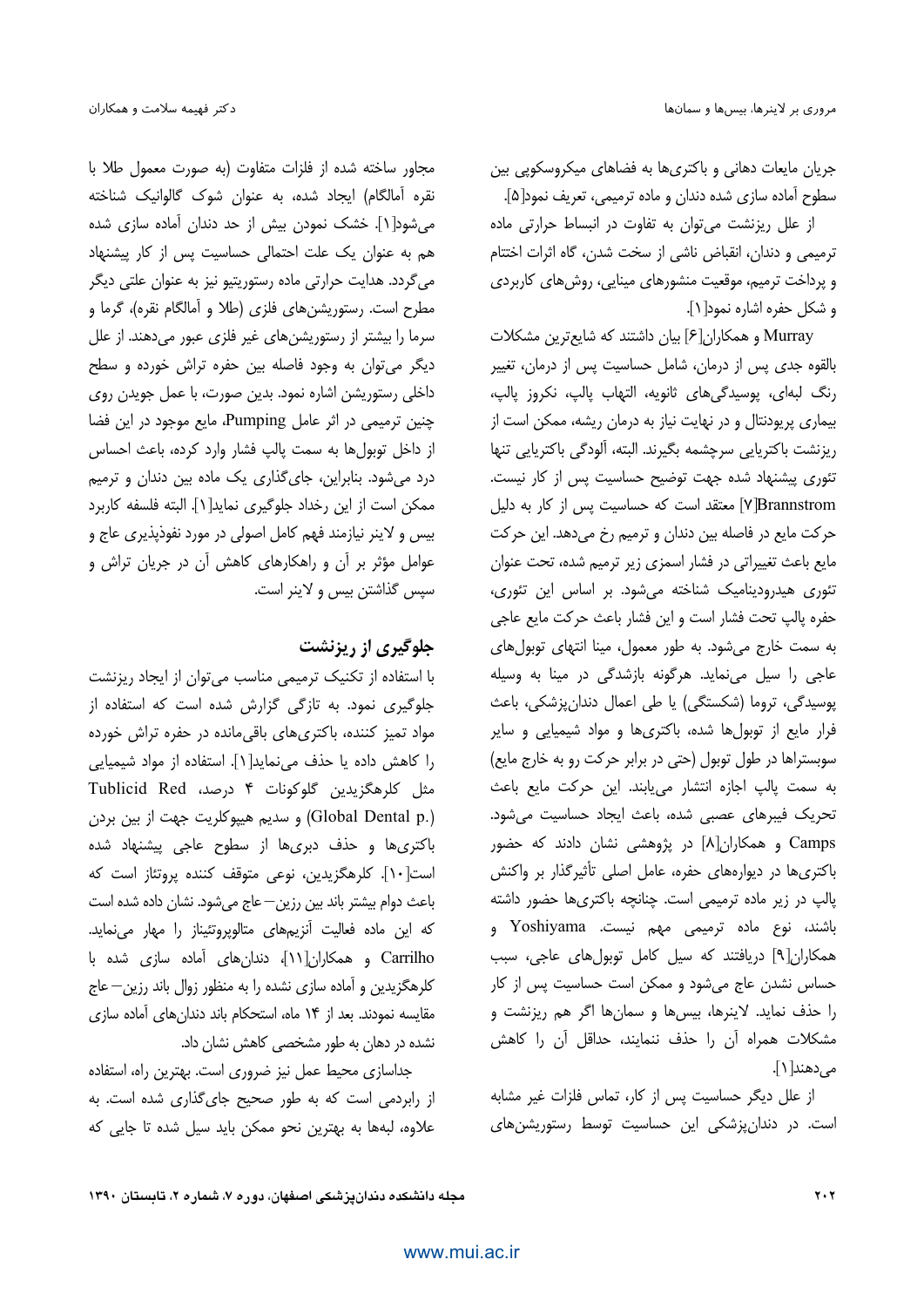امکان دارد صاف باشند. تمیز نمودن یک ترمیم با سطح یا لبه ناصاف و خشن برای بیمار دشوارتر بوده، تجمع پلاک و دمنیرالیزاسیون دندان و در نهایت پوسیدگیهای راجعه را موجب می گردد[۱].

### خصوصيات فيزيكي

خصوصیات فیزیکی، تعیین کننده چگونگی پاسخ مواد به تغییرات محیط میباشند. در اینجا یک بررسی مختصر در مورد خصوصیات و تعریفهای اصطلاحات فیزیکی لازم است. این اطلاعات، دندان پزشک را قادر می سازد هنگام انتخاب مواد، تصميمي أگاهانه اتخاذ نمايد.

– استرس (Stress): زمانی که نیرو به ماده وارد می شود، مقاومتی مساوی و خلاف جهت نیروی اولیه در ماده شکل می گیرد که استرس نامیده شده، سه نوع دارد:

۱- کشش (Tension): کشش، زمانی اتفاق میافتد که ماده تحت تأثیر دو نیرو قرار میگیرد که در یک راستا هستند ولی از هم دور می شوند. این نیرو تحت عنوان نیروی کششی شناخته شده، تمایل به طویل نمودن جسم دارد[۴].

۲–فشار (Compression): فشار زمانی اتفاق می افتد که دو نیرو در یک راستا به سمت هم وارد میشوند. این نیرو تحت عنوان نیروی فشاری شناخته شده، به فشرده نمودن یا کوتاه شدن جسم منجر ميشود[۴].

٣-برش (Shear): استرس برشي زماني كه دو نيرو موازى هم باشند ایجاد شده، باعث پیچش یا لغزش جسم روی جسم ديگر مي گردد[۴].

– ضريب كشسانى (Modulus of elasticity): اين ضريب، میزان کشسان بودن یا سفتی (Stiffness) ماده را اندازهگیری نموده، توانایی مقاومت ماده را در برابر خم شدن یا تغییر شکل دادن نشان می دهد. یک ماده سفت (Stiff)، الاستیسیته زیاد و مواد انعطاف يذير، الاسيتيسته كمي دارند[١٢].

– سختی (Hardness): سختی یک ماده، مقاومت دایمی آن در برابر نفوذ یا خراش سطحی میباشد[۱۳].

– سایش (Wear): سایش، به از دست رفتن ماده در نتیجه تماس دو ماده یا بیشتر اطلاق میشود[۴]. سایش شامل لاینرها و بیس ها نمی شود و در مورد سمان ها، تنها اگر لبه سمان

رستوريشن در تماس اكلوزالي باشد صدق مي كند[1].

– قوام (Viscosity): مقاومت مايع به جريان يافتن را قوام گویند[۱۲]. مواد دارای قوام زیاد به آرامی جریان می یابند. مواد دندانپزشکی بسته به نوع کاربردشان ممکن است قوام متفاوتی داشته باشند. یک مخلوط رقیقتر (با قوام کم) جهت استفاده به عنوان لاينر يا سمان مناسبتر است[1].

- ضريب انبساط حرارتى ( Coefficient of thermal expansion): ضريب انبساط حرارتي، تغيير در طول اوليه هر واحد ماده با افزایش حرارت میباشد. این خصوصیت، زمانی که دو ماده مختلف به هم متصل شده یا باند می شوند، اهمیت دار د[۴].

– جذب آب (Water sorption): نفوذ آب به داخل ساختار یک ماده را جذب آب گویند. جذب آب به وسیله پلیمرها ممکن است اثرات ناشی از انقباض سخت شدن یا حین ساخت را جبران نماید؛ اما در عین حال احتمال دارد اثرات مضری چون تغییر رنگ را به همراه داشته باشد[۱۳].

– زمان سخت شدن (Setting time): مدت زمانی را که از شروع مخلوط نمودن تا حصول سختی و قوام مطلوب مخلوط سپری می شود، زمان سخت شدن گویند[۵]. زمان سخت شدن به كامل شدن واكنش دلالت نمى كند چون ممكن است كه فراتر از اين زمان ادامه يابد[۴].

– سازگاری زیستی (Biocompatibility): طبق تعریف، سازگاری زیستی به توانایی ماده جهت برانگیختن یک پاسخ بیولوژیک مناسب حین تماس با بدن گفته میشود[۴]. زمانی که یک ماده خارجی در بدن قرار داده می شود، سطح تماسی ایجاد می کند که طبق نظر Anusavice و Phillips این سطح تماس ایستا (Static) نمیباشد، بلکه یویا (Dynamic) است. این تداخلات تعیین میکند که چگونه بدن در برابر جسم خارجی واکنش نشان داده، همچنین ماده چگونه در برابر زوال مقاومت می نماید. پاسخهای بدن نسبت به جسم خارجی ممکن است به صورت واکنشهای سمی، التهابی، حساسیتی و سرطانِزا تقسیم؛ندی شوند[۵]. پالپ دندان نسبت به پوسیدگی، تراش حفره یا در پاسخ به جای گذاری مواد، قابلیت عاجسازی دارد. این عاج جديد تحت عنوان عاج ترميمي شناخته مي شود. برخي مواد، این عاجسازی را تحریک نموده، در حالی که برخی از آنها ممكن است براى پالپ مضر باشند. چنانچه پاسخ پالپ تا حد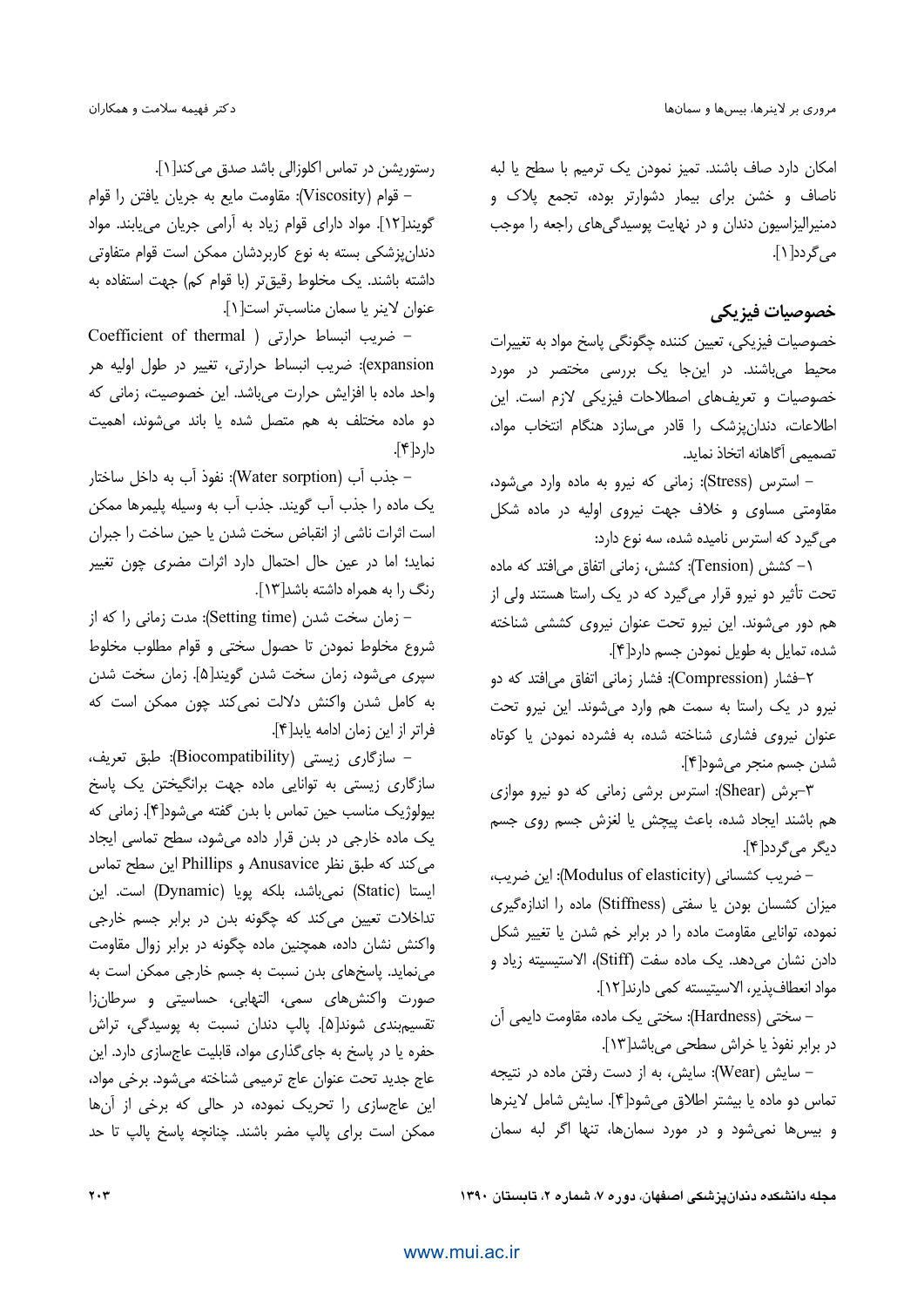التهاب قابل برگشت باشد، از نظر بالینی قابل قبول است. اثر سیستمهای ترمیمی چسبنده روی پالپ انسان و پاسخ کمپلکس عاج– پالپ (سازگاری زیستی)، به ضخامت عاج باقی مانده بستگی دارد[۱۴]. پیش از این نگرانی هایی در مورد ضرر BPA) Bisphenol A) که در ترکیب رزینی کامپوزیتها استفاده میشود، وجود داشت. اگر چه بررسیهای آزمایشگاهی نشان دادهاند که BPA اثراتی مشابه استروژن دارد، هیچ کدام از این اثرات در انسان مشاهده نشدهاند[۱۵، ۵]. ممکن است در نتیجه عمل آنزیمهای بزاق روی سیلانتها و کامپوزیتها، سطوح كمي از اكسيوژر به BPA وجود داشته باشد. ADA (American dental association) به تازگی هیچ گونه نگرانی را در باب اکسپوژر به BPA ابراز نکرده است[۱۵].

– چسبندگی (Adhesion): گیر هر رستوریشن دندانی از طریق مکانیسمهایی چون بی نظمیهای سطحی در دندان آماده سازی شده و یا ترمیم، فرورفتگیها در تراش حفرات، طول تراش و یا اثر عوامل لوتینگ تأمین می شود. از آنجا که گیر تعدادی از لاینرها، بیس ها و سمانها از طریق مکانیسم چسبندگی است، مرور اصول چسبندگی لازم به نظر می رسد.

چسبندگی، نیروی تمایل بین مولکولها و اتمهای دو سطح مختلف است؛ به نحوی که آنها را در تماس با یکدیگر نگهدارد. زمانی که مولکولها از نوع مشابهی هستند، این اتصال تحت عنوان Cohesion در نظر گرفته میشود. عواملی که جهت شكل گيري لايه ادهزيو استفاده مي شوند تحت عنوان عوامل چسبنده (Bonding agent) شناخته می شوند که دو سویسترا (Adherend) را به هم می چسبانند[۱۲] (شکل ۲).



شکل ۲. نمای شماتیک از عامل چسباننده و سطوح چسبنده[۳]

مکانیسم پایهای برای تمام سیستمهای چسبنده ترمیمهای

دندانی، مشابه میباشد. اسید، مواد معدنی را از عاج و مینا بر میدارد؛ سپس منومرهای رزینی در فضاهای ایجاد شده به وسیله دمينراليزاسيون نفوذ كرده، پليمريزه ميشوند[۱۶]. شكست باندینگ زمانی اتفاق می|فتد که تشکیل ترکھا در طول سطح تماس، به رطوبت اجازه اشغال فضا را می دهد. این ترکها با گذشت زمان رشد كرده، ممكن است به شكل گيرى فاصله، یوسیدگی های راجعه، لبههای رنگگرفته و از دست رفتن ترمیم منجر شوند. دو نوع شکست باند وجود دارد: ١– در طول سوبسترا يا داخل لايه ادهزيو تحت عنوان شكست Cohesive ٢- بين سوبسترا و ادهزيو تحت عنوان شكست Adhesive[\*].

جهت كاهش احتمال شكست باند و تشكيل سطح تماسى كه به طور مطلوب باند شود، تميز بودن همه سطوح الزامي است؛ به طوری که عامل چسباننده سطوح سوبسترا را به خوبی پوشانده، به طور نزدیک با آن تطابق پابد و سطح تماس استحکام کافی جهت مقاومت در برابر نیروهای (داخل دهانی) جدا کننده اتصال را داشته، عامل چسباننده به خوبی سخت شود[ ۱].

حصول چسبندگی، رویکردی حیاتی برای دندانپزشکی بالینی است. چسبندگی قویتر شانس بیشتری جهت باقی ماندن ترمیم در دندان را به ارمغان می آورد. علاوه بر این، یک دندان با حداقل ساختار دندانی باقی مانده بعد از تراش، نیازمند استفاده از یک عامل چسباننده قوی جهت نگهداری ترمیم در محل می باشد. در نهایت، چسبندگی قوی مواد به دندان، ریزنشت را کاهش می دهد[۱].

#### فلورايد در مواد دندانی

برخی مواد دندانی محتوی فلوراید بوده، فلوراید آزاد میکنند. گلاس آینومرها ممکن است تا غلظتهای حدود ppm ۵، حاوی فلوراید باشند. خصوصیات ضد یوسیدگی فلوراید به خوبی ثابت شده است[۵]. با جذب فلورايد توسط مينا، فلوروآياتيت تشكيل شده، حلاليت آياتيت كاهش يافته، مينا نسبت به دمينراليزاسيون مقاومتر می گردد. مزیت دیگر فلوراید، کاهش انرژی سطحی (Surface energy) مینا است که چسبندگی پلاک به سطوح دندانی را کند می کند. این ماده همچنین با تشکیل هیدروژن فلورايد (HF) از متابوليسم باكتريايي ممانعت به عمل مي آورد. HF بعد از ورود به داخل سلول و برخورد آن با محیط بازی داخل سلولي بلافاصله به يون هاي +H و +F تبديل شده، يون فلورايد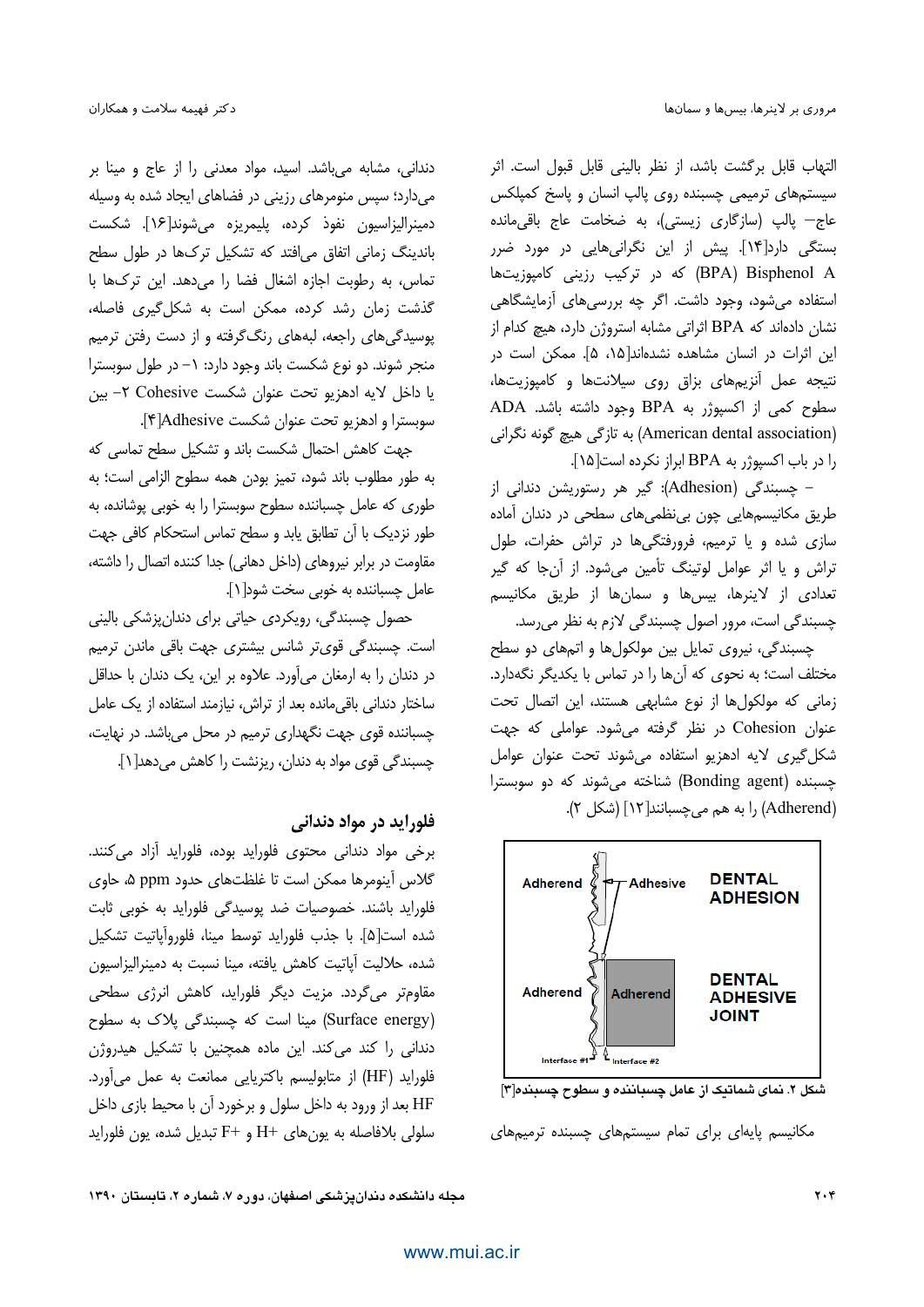آزاد شده مانع فعالیت آنزیمی و سپس کندتر شدن سرعت تولید اسید میگردد و به این ترتیب در متابولیسم باکتریایی دخالت نموده، چسبندگی باکتری را به هیدروکسی آپاتیت کاهش مے ,دھد[۱۷، ۵].

لازم به ذکر است که این ماده به طور نامحدود از ترمیم آزاد نمي شود، اما ممكن است از طريق خميردندان، ژلهاي موضعي و دهان شويهها جايگزين گردد. ژلها مؤثرترين مواد جهت دريافت فلوراید می باشند[۱۹–۱۸]. بر سر غلظت ایدهآل فلورایدی که آزاد می شود، توافقی وجود ندارد. به علاوه این که چه میزان فلوراید جهت ممانعت از تشكيل يوسيدگى لازم مى باشد، شناخته نشده است[ ۱ ].

### طبقەبندى

## وارنيش

اگرچه بسیاری وارنیش را تحت عنوان لاینر گروهبندی نمی کنند، طبق تعريف، وارنيش يک لاينر است[1]. وارنيشها توبولهاي عاجی را سیل مینمایند و نمیتوان از آنها زیر ترمیمهای كامپوزيتي استفاده نمود. وارنيش مخلوطي است از يک يا تعداد بیشتری رزین (شامل صمغهای طبیعی، رزینهای سنتتیک یا Rosin) و یک حلال (استن، کلروفرم یا اتر). بعد از کاربرد وارنیش، حلال تبخیر میشود و رسوبی جهت سیل نمودن توبول ها باقے مے ماند[۵].

وارنیش جهت ایجاد سدی در مقابل محرکها و کاهش نفوذ مایعات دهانی از سطح تماس دندان- ترمیم به داخل عاج زیرین استفاده می شود. با کاربرد آن زیر یک ترمیم آمالگام، اهداف متعددی تأمین می گردد. اول آن که، آمالگام تازه در محل قرار داده شده، همزمان با سخت شدن منقبض می شود. پس از مدتی آمالگام دچار كروژن شده، محصولات كروژن فضاى ايجاد شده بین دندان و ترمیم را سیل می نمایند. تا زمانی که این اتفاق بیفتد، عاج باید جهت حفاظت دندان در مقابل ریزنشت سیل شود که وارنیش بدین منظور به کار میرود. علاوه بر این، وارنیش دندان را از نفوذ اجزای آمالگام (یونهای فلزی) به داخل ساختار دندانی محافظت مینماید. این یونها مسؤول تیره شدن رنگ دندان دارای ترمیم آمالگام می باشند[۴]. با این وجود، حتی در مواردی که چندین لایه وارنیش به کار رود هم، منافذی وجود

خواهد داشت که باکتری ها ممکن است از طریق آن ها به نواحی عميق تر عاج نفوذ پيدا كنند. بنابراين، وارنيش ها به اندازه لاينرهاي ديگر مؤثر نيستند[٢٠]. با اين وجود، نشان داده شده است که تأثیر وارنیشها حداقل در کوتاهمدت با لاینرهای جسبنده قابل مقايسه است[٢١].

این مواد به دلیل داشتن ضخامت اندک، استحکام مکانیکی ندارند. این مسأله، کاربرد آنها را به منظور عایق حرارتی-مکانیکی منتفی می،نماید. از آن جایی که وارنیش ها تبخیر می شوند، باید جهت کاهش تبخیر حلال، در بطری حاوی محلول را تا هنگام استفاده بسته نگاه داشت. البته اگر محلول وارنیش بیش از حد ویسکوز شود، سازندگان رقیق کنندهای را ارايه كردهاند كه مي توان قبل از كاربرد باليني به آن افزود[٢٢].

گاهی ممکن است نام محصول گیج کننده باشد. برخی محصولات به عنوان سیل کننده توبولهای عاجی استفاده میشوند، به عنوان مثال Cooley & Cooley) Copalite) یا Bosworth) Copaliner). در حالی که بعضی دیگر جهت سیل نمودن رستوریشنها*ی گلا*س اَینومر کاربرد دارند، مثل GC, America) Fuji varnish). محصول تجارى آخر تركيب جداگانهای است و ماده وارنیش رایج نمی باشد[۲۲].

#### هيدروكسيد كلسيم

از آن جایی که هیدروکسید کلسیم در فرم سوسیانسیون حاوی یک حلال و یک عامل قوام دهنده است، به عنوان لاینر در نظر گرفته می شود. همچون وارنیش، حلال آن تبخیر شده، یک لایه از هیدروکسید کلسیم (به عنوان لاینر) در سطح باقی میءاند[۲۲].

هیدروکسید کلسیم در فرم خمیری دارای دو جزء بیس و كاتاليست است. قسمت بيس محتوى تنگستات كلسيم، كلسيم فسفات تری بازیک و اکسید روی در گلایکول سالیسیلات می باشد و کاتالیست از هیدروکسید کلسیم، اکسید روی و استئارات روی در اتیلن تولوئن سولفونامید تشکیل شده است. تنگستات کلسیم یا در برخی موارد سولفات باریوم، فیلرهایی جهت فراهم كردن راديو اپسيته هستند[۴]. ممكن است هیدروکسید کلسیم pH بازی تا حد ١٢ داشته باشد. این pH زیاد روی سلولهای پالپ و باکتریهای موجود در عاج و فضای بین ترميم- دندان، اثرات سمى خفيف تا متوسطى دارد و بنابراين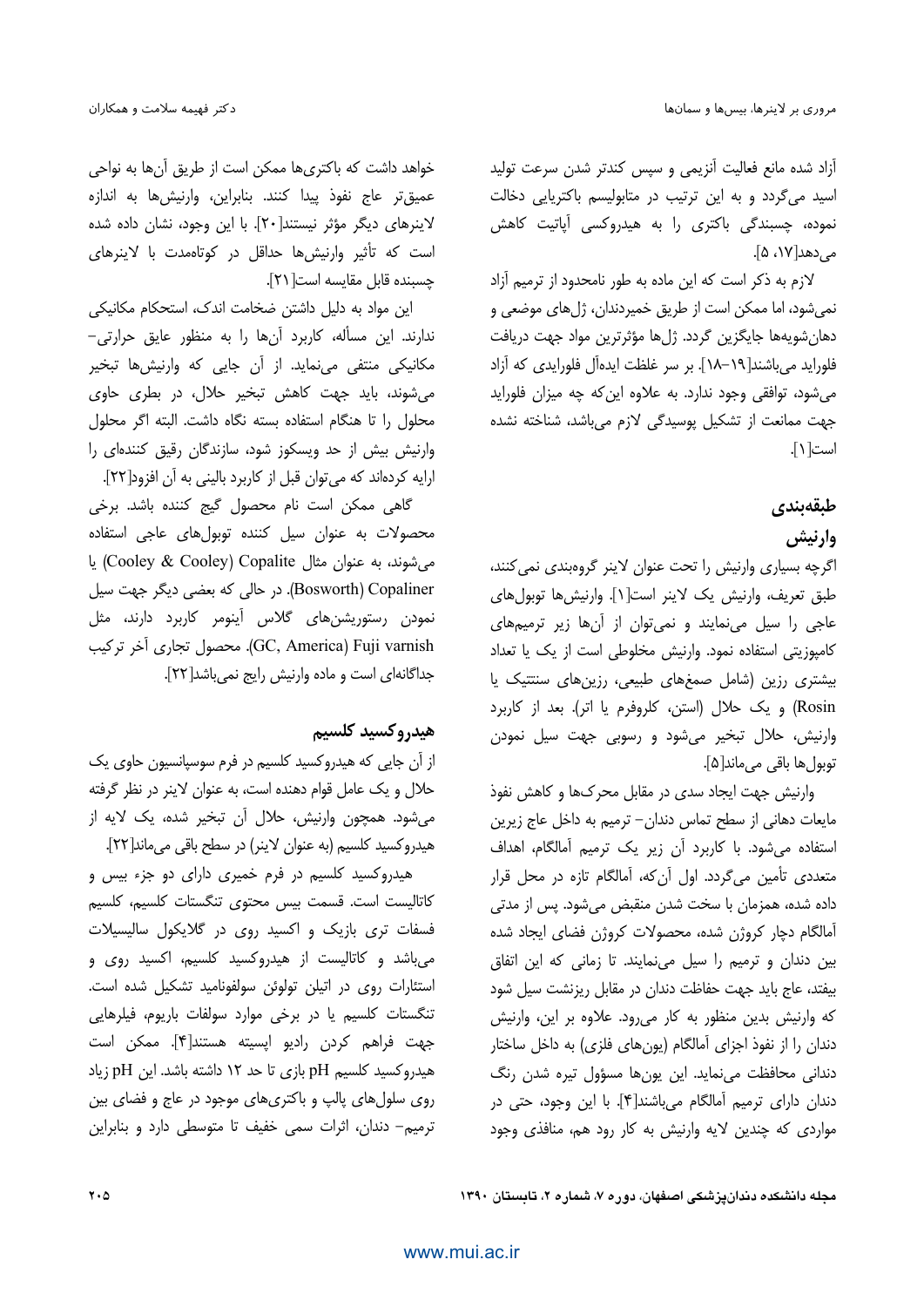ممكن است اين ماده خواص آنتي باكتريال داشته باشد. به علاوه، خصوصیات بازی قسمت کاتالیست، توانایی خنثی سازی محصولات اسیدی باکتریایی را دارا میباشد[۲۳].

طبق نظر Ferracane[١٢]، این ماده در تماس با رطوبت مثلاً مایع عاجی، یون هیدروکسیل آزاد نموده، حتی بعد از سخت شدن در pH زیاد باقی میماند و به دلیل داشتن ماهیت بازی، باعث برانگیخته شدن یک پاسخ التهابی در پالپ می شود. ابتدا یالپ متحمل نکروزی به عمق ۱ میلی متر یا بیشتر می شود؛ در حالی که بعد از ۵ الی ۸ هفته، تنها پاسخ التهابی اندکی باقی می ماند. در چنین زمانی تشکیل پل عاجی آغاز می شود[۴]. این ماده ممکن است فاکتورهای رشدی را از ماتریکس عاجی استخراج نماید[٢٣]. به همین دلیل پل عاجی تشکیل می شود. ترکیباتی که محتوی رزین هستند ممکن است باعث سریعتر شدن این روند گردند[۲۴].

ترکیبات هیدروکسید کلسیم سخت شونده با نور نیز در دسترس هستند. در این ترکیبات رزین اورتان دی متاکریلات به کاتالیست افزوده شده است. این مواد برای پالپ مضر نیستند و خصوصیات آنتی،باکتریال مربوط به انواع سخت شونده به طور شیمیایی را نشان نمی،دهند[۴]. این مواد زمان سخت شدن سریعتر و حلالیت کمتری نسبت به انواع سخت شونده به طور شیمیایی دارند[۲۲].

البته هیدروکسید کلسیم به فرم معمولی، استحکام فشاری اولیه اندکی دارد که این استحکام ممکن است در طول ٢۴ ساعت اول (بسته به نوع تجارى آن) افزايش يابد. در عين حال استحكام كششى و ضريب كشسانى آن پايين است[٢٢].

مزایای هیدروکسید کلسیم شامل کاربرد آسان، سخت شدن سریع در لایههای نازک و انسداد به نسبت خوب و اثرات مفید روی عاج یوسیده و پالپ اکسپوز می باشد. استحکام کم، تغییر شکل پلاستیک و حلالیت زیاد در آب (در انواع سخت شونده به طور شيميايي)، از معايب آن به شمار مي آيد. اگر چه اين ماده به طور معمول به عنوان سمان در نظر گرفته نمی شود، ولی ممکن است به عنوان یک سمان کوتاه مدت یا موقت، قابل قبول باشد. این ماده استحکام به نسبت خوبی دارد و به راحتی از داخل كراون هاى موقت رزينى وكروان هاى موقت تميز مى شود. انواع سخت شونده با نور به دلیل این که نور سخت کننده به زیر

رستوریشن نفوذ نمی کند، به عنوان سمان استفاده نمی شوند[۲۲]. گاهی می توان از هیدروکسید کلسیم به عنوان سمان موقت استفاده نمود. در چنین حالتی به علت حلالیت زیاد این ماده در تماس با بزاق، سیل بودن مارژینهای رستوریشن موقت ضروری است. هیدروکسید کلسیم به عاج باند نمی شود و در نتیجه به آسانی از داخل حفره تمیز میگردد[۱۳]. Dycal ،(Kerr) Life (Dentsply Caulk) مثال هایی از این محصولات هستند که هر دو به صورت دو خمیری عرضه می شوند[۲۲].

### زينک اکسايد اوژنول

این مواد از اوایل قرن ۱۹ به بازار عرضه شدند و کمترین تحریک کنندگی را بین همه مواد دندانی دارند. pH آنها به طور تقریبی ۷ بوده، اثر تسکیندهندگی روی پالپ دارند[۴]. از آن جایی که اوژنول در غلظتهای زیاد ممکن است اثرات سمی داشته باشد؛ بنابراین نباید در تماس مستقیم با پالپ قرار داده شود[۲۲].

زينك اكسايد اوژنول (ZOE يا Zinc oxide eugenol) در دستورالعمل شماره ADA ۳۰، شامل ۴ نوع میباشد:

نوع ۱: سمان موقت

نوع ۲: سمان دایم

نوع ۳: سمان و پرکردگیهای موقت

نوع ۴: ترمیمهای بینابینی یا واسطهای (Interim)[۲۲]

اجزای اصلی این ترکیبات، اکسید روی و اوژنول میباشند. محصولات زینک اکساید اوژنول در انواع دو خمیری و پودر و مایع موجود هستند. پودر، شامل اکسید روی (۷۰ درصد وزنی) و Rosin که جهت کاهش شکنندگی افزوده شده و مایع آن اوژنول است. اوژنول باکتریوسیدال است و زمانی که با زینک اکساید که به تنهایی اثر ممانعتی ندارد مخلوط شود، مؤثرتر مے شود[۲۵].

با وجودی که زینک اکساید اوژنول به ساختار دندانی نمی چسبد، سطح تماس دندان- ترمیم را به خوبی سیل می کند [١٢]. در واقع، نسبت کمتر یودر به مایع (P/L) سیل بهتری ایجاد مینماید، البته تا حدی که ویسکوزیته مناسب ماده و فلوی آن به خطر نیفتد[۲۶]. این سیل از دسترسی میکروارگانیسمهای زیر ترمیم به مواد تغذیهای جلوگیری نموده، بنابراین تولید اسید و احتمال ایجاد پوسیدگی را کاهش میدهد.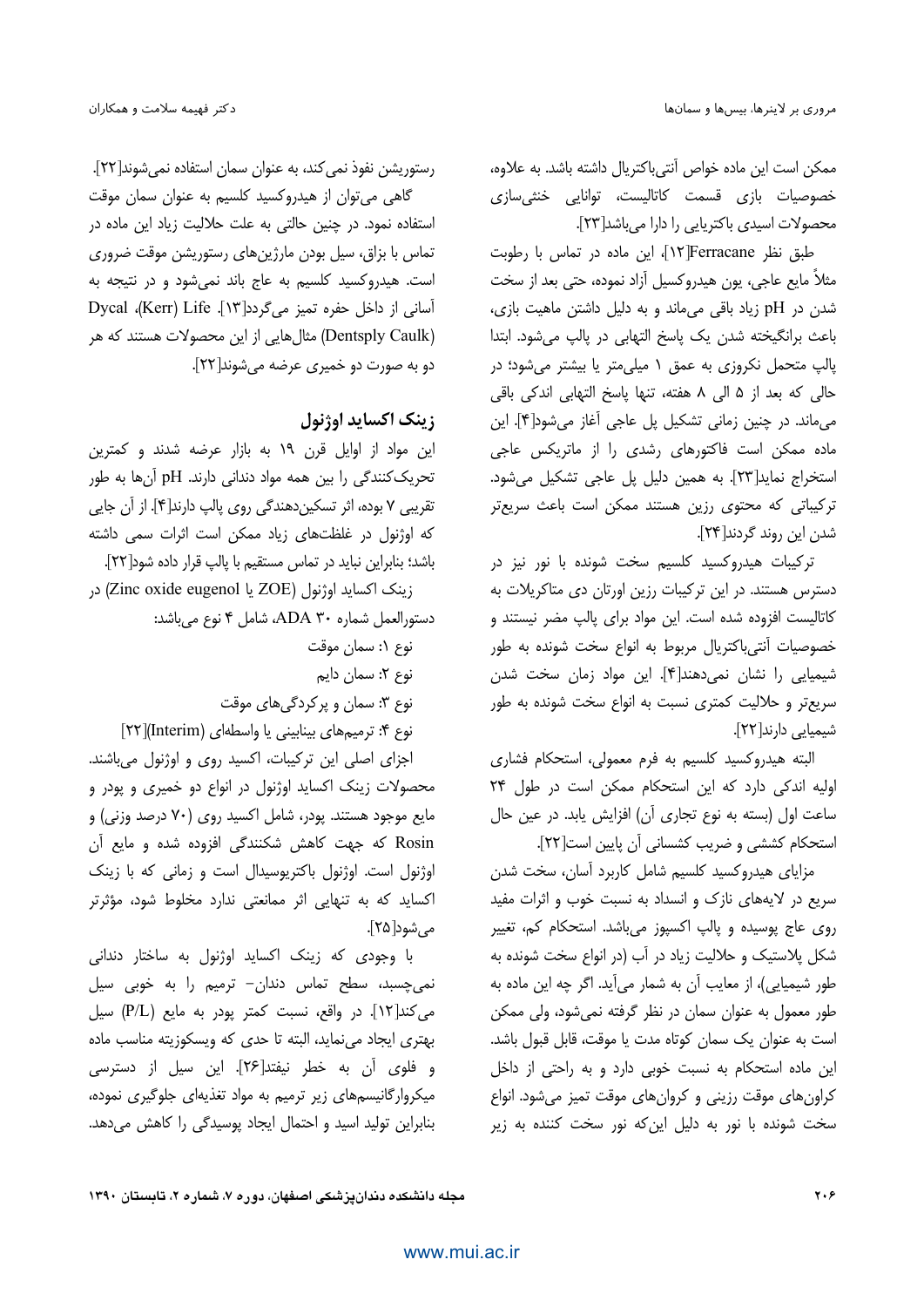علاوه بر این، زینک اکساید اوژنول از متابولیسم سلولی باکتریها ممانعت به عمل می آورد. مجموعه این عوامل باعث کاهش حساسیت پس از کار می شود[۲۷].

زینک اکساید اوژنول را می توان به صورت مخلوطی غلیظ یا رقیق آماده سازی نمود. این ویژگی باعث میشود تا ماده برای انواع كاربردهاى بالينى مناسب باشد. زينك اكسايد اوژنول به آرامی توسط مایع مرطوب میشود، بنابراین اختلاطی طولانی مدت و قوی نیاز است. این محصولات را میتوان جهت کاهش سرعت واکنش سخت شدن روی یک اسلب شیشهای خنک (زیر نقطه شبنم) مخلوط نمود[۴]. زينک اکسايد اوژنول به طور معمول جهت استفاده به عنوان لاينر عرضه نمى شود. پودر برخى تركيبات ممكن است حاوى پلى متيل متاكريلات [PMMA يا Poly(methyl methacrylate) تا ۲۰ درصد] باشد که به ترکیب استحکام بخشیده، در این صورت به عنوان بیس مناسبتر است. استحکام فشاری زینک اکساید اوژنول در حدود ۱۵ دقیقه به نهایت خود می رسد. زینک اکساید اوژنول از نظر عایق بودن حرارتي به طور تقريبي مانند عاج است[۴].

سمانهای زینک اکساید اوژنول به دو منظور سمان موقت و سمان نهایی فرمولبندی میشوند. به عنوان سمانهای موقت، این محصولات (ترکیبات اصلاح نشده) باید استحکام کمی داشته باشند تا بدون آسیب به دندان بتوان آنها را خارج نمود. این مواد ممکن است برای دورهای کوتاه، انسداد لبهای خوبی را فراهم نمایند که در نتیجه ریزنشت را کاهش میدهد[۲۲].

برخی بیماران بعد از آماده سازی دندان دورههایی از درد را تجربه می نمایند. استفاده از Potassium nitrate - ZOE درصد، به عنوان سمان موقت، برای دورهای کوتاه، شیوع و شدت درد را به طور محسوسی کاهش می دهد[۲۸].

طبق دستورالعمل ADA، ضخامت لايهای سمانهای موقت زینک اکساید اوژنول نباید بیشتر از ۴۰ میکرون باشد؛ در حالی که برای سمانهای نهایی این مقدار ٢٠ میکرون است. البته در انواع تقویت شده زینک اکساید اوژنول که به منظور سمان نهایی استفاده می شوند، استحکام بهتر و مقاومت به سایش بیشتر است. بدین منظور، متیل متاکریلات یا ألومينا به پودر و اتوكسي بنزوئيك به مايع افزوده شده است[۴]. Anusavice و Phillips] توصیه می نماید که از زینک

اکساید اوژنول به عنوان سمان موقت ترمیمهای نهایی استفاده نشود؛ چرا که باعث بروز مشکلاتی در برداشتن ترمیم شده، ممکن است به یکنواختی ترمیم و دندان آسیب برساند.

نمونههایی از مواد با بیس زینک اکساید شامل موارد زیر هستند: Temrex) ZOE Plus)، Dentsply Caulk)، .(Coltene) TempoSIL .(Kerr) Temp Bond

محصولات ZOE به صورت دو خمیری، پودر- مایع و کیسولی عرضه می شوند[۲۲].

### زينک اکسايد غير اوژنولي

در این مواد قسمت اوژنول زینک اکساید اوژنول با اسید كربوكسيليك جايگزين شده، تحت عنوان مواد زينك اكسايد فير اوژنولى (NZOE يا NZOE) Non-eugenol-zinc oxide طبقهبندی می شوند. این مواد تنها به عنوان عوامل چسباننده (Luting agent) موقت (نه به عنوان لاينر يا بيس) موجود هستند و استفاده از آنها زمانی که قرار است از یک سمان رزینی جهت ترمیم نهایی استفاده گردد، توصیه می شود[۲۲]. علاوه بر این، محصولات NZOE را می توان جهت بیمارانی که به اوژنول حساسیت دارند استفاده نمود. سازندگان به تازگی محصولاتی غیر اوژنولی را جهت استفاده به عنوان سمانهای موقت به بازار عرضه نمودهاند که محتوی اجزایی چون كلرهگزيدين (به منظور اثرات آنتي باكتريال) و نيترات يتاسيم (به منظور كاهش حساسيت پس از درمان) مي باشد[٢٢].

دندانپزشکانی که از کرونهای فلزی به عنوان کرون موقت استفاده می نمایند ممکن است متوجه شده باشند که محصولات NZOE به خوبی سمانهای محتوی اوژنول نمی چسبند. علاوه بر این، محصولات NZOE زمان سخت شدن آرامتری نسبت به محصولات زینک اکساید اوژنول دارند. (Kerr) TempBond NE (Heraus Kulzer) Pre Vision GC America) Temp Advantage) نمونههایی از این محصولات هستند که به صورت نوع دو خمیری و سرنگهای Auto–mix عرضه مي شوند[٢٢].

#### زينك فسفات

زينک فسفات (ZOP يا Zinc phosphate) بيشتر از هر نوع سمان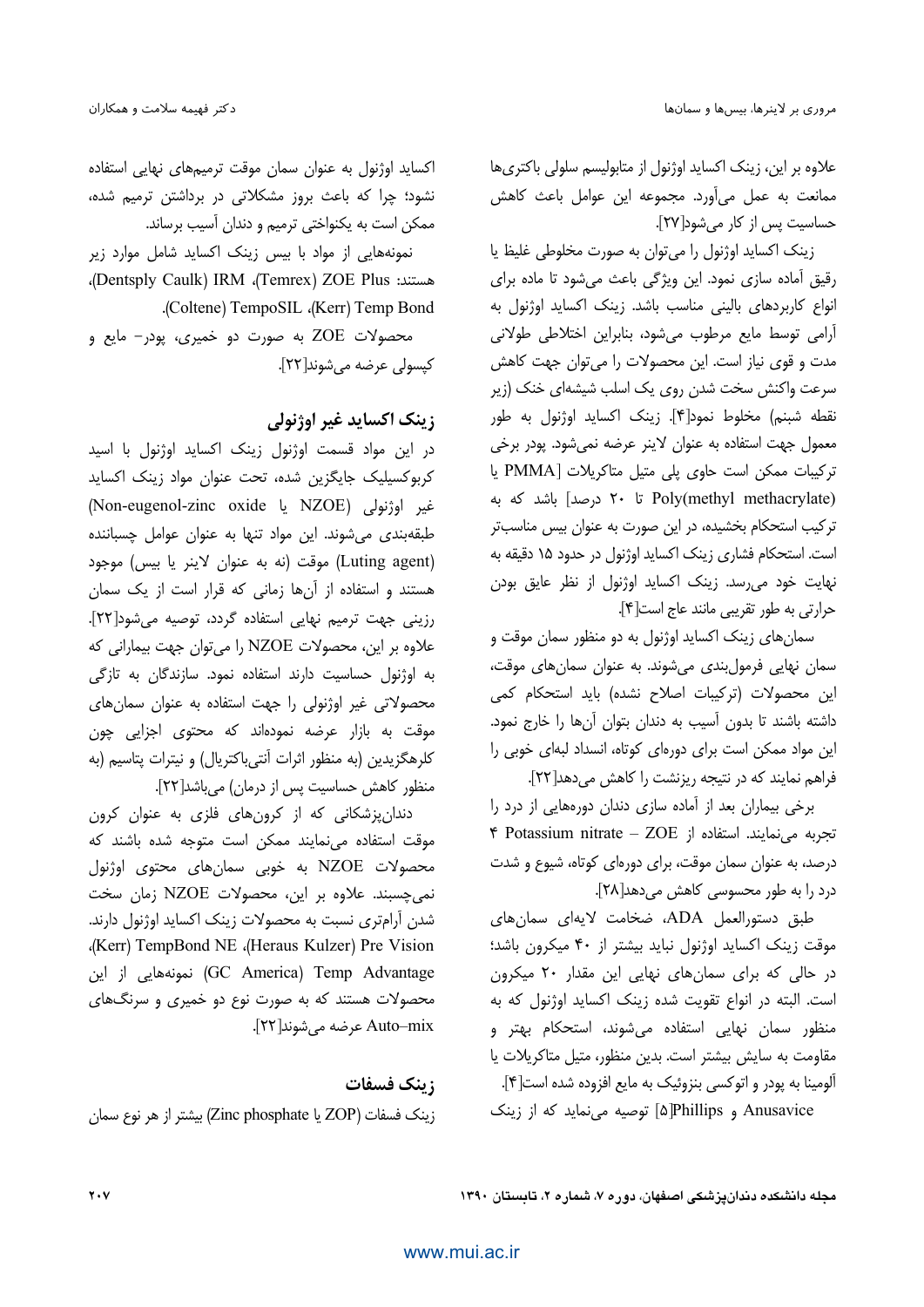دیگر در کلینیک استفاده شده است و در بسیاری از پژوهش ها به ء.<br>عنوان شاهد به کار میرود. بودر آن شامل اکسید روی (۹۰ درصد) و اکسید منیزیوم (۱۰ درصد) میباشد. تانین فلوراید ممكن است به عنوان منبعي جهت فلورايد (محصولات Shofu) .<br>ضافه گردد. مایع آن محتوی اسید فسفریک، آب و فسفات .<br>الومينيوم (كه به عنوان يك عامل بافركننده عمل مرنمايد) می باشد. آب بر سرعت واکنش اسید— باز تأثیر می گذارد. از دست دادن آب چین واکنش ممکن است زمان سخت شدن را طولان*ی* .<br>ماید و افزودن آب زمان سخ*ت* شدن را کوتاه مرکند. تغییر در J .<br>محتوای آب ممکن است هم استحکام فشاری و هم استحکام کششی را کاهش دهد[۵].

طبق دستورالعمل ADA، زمان سخت شدن سمانهای با بیس آب (Water–based) بین ۸–۲ دقیقه میباشد. در مواردی که دندان شک به زمان کار کردن بیشتری اجتیاج دارد، به ۴ طریق زیر می توان این زمان را افزایش داد:

1- كاهش نسبت پودر به مايع كه باعث كاهش pH يا افزایش اسیدیته می شود.

۲– افزودن بودر به مایع به صورت قسمتهای کوچک.

۳– به تأخیر انداختن اختلاط قسم*ت* آخر بودر که ماتریکس .<br>ا تخریب می نماید. زمانی که قسمت آخر افزوده م*ی گ*ردد، ماتریکس نیازمند شکل گیری دوباره است.

۴- اختلاط روی یک اسلب شیشهای خنک جهت سرد مودن واکنش گرمازا که واکنش شیمیایی بین بودر و مایع را J .<br>آهسته نموده، مؤثرترین روش حهت افزایش زمان کار کردن ُست. همجنبن فرصت افزودن بشتر بودر را فراهم مر نماید که خصوصيات فيزيكي را بهبود خواهد بخشيد[۵]. زماني كه اختلاط .<br>دی اسلب سرد انجام مرشود، باید از خشک بودن اسلب .<br>طمينان حاصل نمود؛ حرا كه رطوبت مايع را رقيق نموده، زمان سخ*ت* شدن را کاهش مے دهد[۱۲].

زمانی که اختلاط کامل میشود، pH مخلوط حدود ۲ است، اما ٢۴ ساعت بعد به ۵ می رسد[٢٩، ٢٣، ١٢]. حفاظت از مایع الزامی است. چنانچه آب تبخیر شود، مایع اسیدیتر میشود و مخلوط غليظ مي گردد كه افزايش ضخامت لايهاى را به دنبال .<br>داشته، نشستن ترمیم ریختگی را دشوارتر می نماید. با احتساب .<br>ابن تبخیر، دندان بزشک باید آگاه باشد که طبق دستورالعمل

۲۰ ADA درصد مایع بیشتری نسبت به اَن چیزی که برای یودر مورد نیاز اس*ت،* در بستهبندی وجود دارد[۴].

مزایای زبنک فسفات: اختلاط آسان، استحکام به نسبت قوى، داشتن تاريخچهاى موفق و طولانى از كاربرد بالينى.

معایب زینک فسفات: احتمال تحریک بالیے، فقدان عمل .<br>آنتے پاکتریال (به جز انواع یا پیس مس)، شکنندگی، فقدان چسبندگی و حلالیت در مایعات دهانی[۲۲].

حدود ۱۰۰ سال پیش محصولات زینک فسفات با بیس مس (Copper) معرفی شدند و این اعتقاد وجود داشت که آنتی باکتریال باشند. Cooley و Cooley یک زینک فسفات با بیس مس را معرفی کردند و پژوهشهای چاپ نشدهای در مرکز دانشگاهی Montana State دال بر خصوصیات و دانشگاه Loma Linda و دانشگاه Biofilm Engineering .<br>خصوصیات آنتے باکتریال آن وجود دارد؛ در حال*ی که* زبنک .<br>فسفات به طور معمول به عنوان لابند در نظر گرفته نمر شود، Cooley و Cooley ييشنهاد كردند سمان زينك فسفات با بيس مس (Doc's Best) را جهت حصول مخلوطی رقیق برای استفاده به عنوان لابنه با وارنیش مخلوط نمایید[۲۲].

چنانچه ماده با قوامی مشابه یوتی (Putty)، یعنی خشک و .<br>غليظ آماده شود، مرتوان از آن به عنوان يک پيس سخت و قوي .<br>استفاده نمود. به دلیل زمان سخ*ت* شدن به نسب*ت* کوتاه، ترمیم ۔<br>نهایی را می توان در همان جلسه قرار داد. زبنک فسفات سد*ی* .<br>شیمیایی و حرارتی را فراهم خواهد نمود. علاوه بر آن، در این .<br>غلظت مایع آزاد کمتری وجود دارد تا به عنوان محرک عمل نمايد[٢٢]. j

حداکثر ضخامت لایهای برای زینک فسفات به عنوان یک ۔<br>عامل درزگیر (نوع ۱) ۲۵ میکرون مرباشد. به دلیل این که قوام مخلوط به سرعت افزایش م*ر*باید، نشاندن کستینگ باید به سرعت بعد از اختلاط انجام گیرد و گرنه ممکن است نشاندن ، ستورشن مشکل شود. همچنین، جنانچه اندازه درات کوچکتر .<br>باشد، سخت شدن سریجتر رخ مے دھد[۵].

در ابتدا زبنک فسفات به دلیل جذب آب کمی منیسط مر شود و بعد از سخت شدن منقبض خواهد شد. بیشنهاد شده است که بعد از برداشتن اضافات سمان، جنانجه مارژین بالای لثه باشد، یک لایه وارنیش روی مارژین به کار رود. این کار اجازه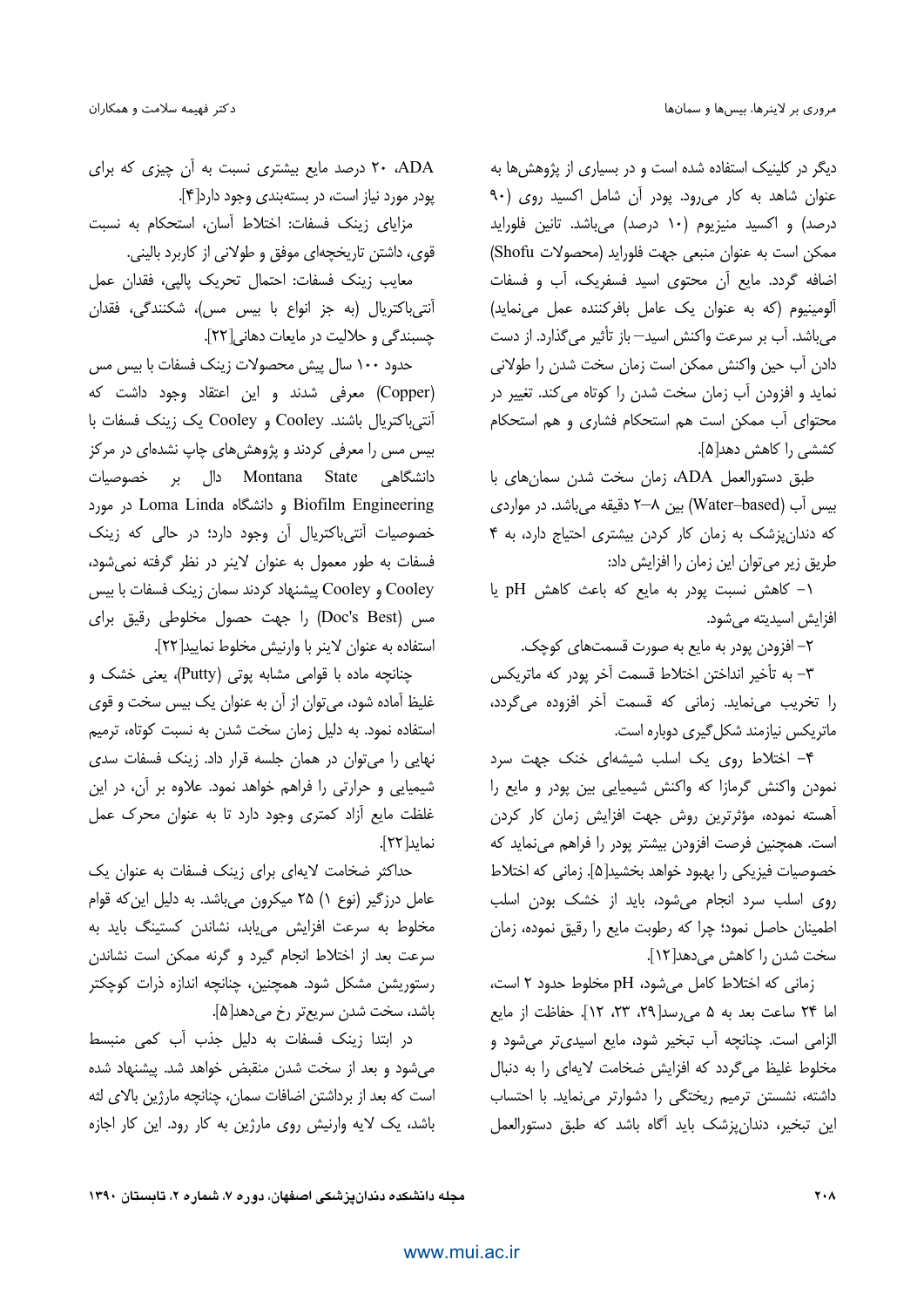.<br>مردهد تا سخت شدن سمان کامل شده، نسبت به جل شدن در ،<br>محیط دھان مقاومتر گردد[۵].

رنک فسفات از طریق تداخلات شیمیایی به ساختار دندانی مرحسید، اما به جای آن، گیر مکانیکی در سطح تماس وجود J .<br>دارد. زمانی که از این ماده به عنوان عامل حسباننده استفاده بر شود، تراشی با تقارب کمتر و سطح تماس بیشتر چهت موفقيت، حياتي است[٣٠].

طبق دستورالعمل ADA زمانی که زینک فسفات به عنوان سمان استفاده مرشود، اندازه ذرات باید کمتر از ۲۵ میکرون باشد نا اجازه دهد ماده به طور مناسب جریان بافته، به نظمه های سطح .<br>نراش را به خوبی بر نماید[۱۳]. نشان داده شده است که زبنک .<br>فسفات خصوصیات Self-etching دارد، لایه اسمیر را برداشته، اجازه تطابق نزدیک با سطح عاج را می دهد[ ۳۱].

مايع زينك فسفات بسيار اسيدى است و زمانى اين اعتقاد وجود داشت كه باعث حساسيت پس از كار مي شود، اما امروزه .<br>نشان داده شده است که این اعتقاد صحت ندارد[۳۲]. با وجود ابن واقعیت، بسیاری از دندان بزشکان به عنوان یک راه .<br>بیشگیرانه قبل از قرار دادن زبنک فسفات، عاج را با وارنش

مے یوشانند[۲۲].

زمانی که زبنک فسفات به عنوان یک سمان ارتودنسی .<br>استفاده می شود ممکن است در نتیجه از دست رفتن سمان سن بند و دندان، دکلسیفیکاسیون های بزرگ روی مینا مشاهده شود. بنابرابن سطح تماس آنها محيطي مناسب دای پاکتری ها فراهم مر آورد[۴]. از نمونههای تجاری این مواد می;قوان به Mizzy) Fleck's) و Doc's Best . 8! (Cooley & Cooley) Copper Cement زینک فسفات تنها به صورت سیستمهای پودر و مایع موجود است[ ٢٢].

### زینک پل<sub>ی</sub> کربوکسیلات

(Zinc poly-carboxylate يا ZPC) ZPC) izchoxylate (Zinc poly-carboxylate در دهه ۱۹۶۰ ابداع گردید تا هم استحکام زینک فسفات و هم سازگاری زیستی زبنک اکساید اوژنول را همزمان داشته باشد. یودر محتوی اکسید روی و اکسید منیزیم است. مایع محتوی ۴۰–۳۵ درصد محلول آبی اسید پلی آکریلیک است که این محصولات را از زبنک فسفات متمایز مربهاید[۲۲] (شکل ۳).

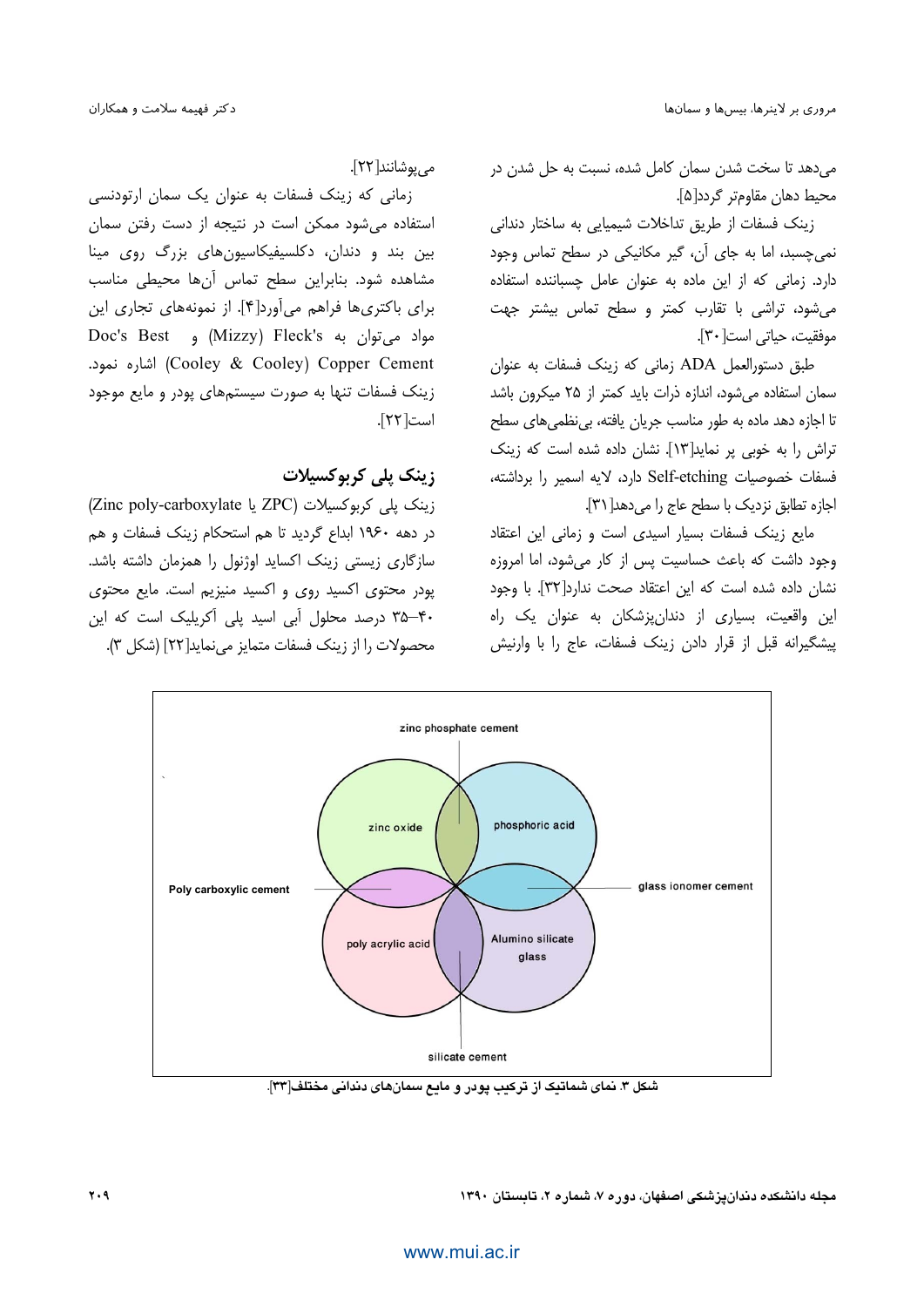برخی از محصولات زینک پلی کربوکسیلات حاوی استانوس فلورايد هستند. Anusavice و Phillips[۵] بيان می دارند که میزان آزادسازی فلوراید این ماده حدود ۲۰-۱۵ درصد میزانی است که از گلاس آینومرها آزاد می گردد. فلوراید به مینای مجاور نفوذ کرده، تا حدی اثرات ضد پوسیدگی ایجاد مے نماید.

طبق دستورالعمل ADA، این ماده به صورت پودر- مایع عرضه شده، باند شیمیایی (یونی) واقعی با دندان برقرار مینماید. این باند از طریق گروههای کربوکسیل در نتیجه واکنش اسید پلی آکریلیک (شارژ منفی) با یونهای کلسیم (شارژ مثبت) روی سطح عاج و مينا برقرار مي شود [٢٢].

به نظر می رسد مخلوط آن به دلیل ماهیت مایع سمان غلیظتر از زینک فسفات است و بنابراین پسودوپلاستیک است؛ به این معنی که غلظت صحیح آن زمانی است که ماده غليظ و ويسكوز است؛ اما تحت اثر وزنش جريان می یابد. زمان کارکرد نصف زمان زینک فسفات است و ماده به سفتی (Stiffness) زینک فسفات نمیباشد. نیازی نیست مایع در یخچال نگهداری شود (چون به فرم ژل تبدیل می شود). چنانچه مایع در یخچال بود، دندانپزشک باید قبل از استفاده آن را گرم نماید[۲۲].

با وجود این که pH زینک پلی کربوکسیلات حدود ۱/۷ است، برخی أن را از لحاظ زیستی سازگارترین سمان میدانند. اسیدیته زینک پلی کربوکسیلات نسبت به زینک فسفات بیشتر است، اما به دلیل این که مولکولهای پلی آکریلیک بزرگ هستند و نمي توانند به درون عاج انتشار يابند، pH به سرعت تا حد خنثى افزایش یافته، در آخر، حرکت مایع عاجی در پاسخ به این ماده اندک است[۱۳]. واکنش های هیستولوژیک بافت پالپ به زینک یلی کربوکسیلات مشابه زینک اکساید اوژنول بوده، زینک پلی كربوكسيلات تشكيل عاج ترميمي (Reparative) را تحريك می نماید[۴].

همانند زینک فسفات، مایع زینک پلی کربوکسیلات در نتيجه تبخير به سرعت آب از دست داده، ويسكوزيتي آن افزایش می یابد. برخلاف زینک فسفات، در این ماده حداقل ۵۰ درصد يودر به مايع اضافه مي شود. مخلوط بايد قبل از اين كه نماي براق خود را از دست بدهد به کار رود. نمای براق نشان دهنده آن است که گروههای اسید کربوکسیلیک آزاد کافی جهت باند با

ساختار دندانی وجود دارد. مثل زینک فسفات، زینک یلی کربوکسیلات به واسطه خاصیت اسیدی بودنش سلف اچ بوده، لایه اسمیر را برداشته، اجازه تطابق نزدیک با دندان را میدهد. زمانی که با نیترات پتاسیم مخلوط گردد، لاینر، بیس و سمان مؤثری را به وجود میآورد. از نظر سازگاری زیستی نشان داده شده است زمانی که عاج باقی مانده کمتر از یک میلی متر باشد، حيات يالب را حفظ مي نمايد[٣۴]. دندان پزشكان تمايل دارند كه زینک پلی کربوکسیلات را رقیق، یعنی با نسبت اندک پودر به مايع و مشابه مخلوط زينك فسفات، آماده نمايند. اين حالت باعث كاهش خصوصيات فيزيكي مطلوب ماده مي شود[١٣]. زمانی که زینک پلی کربوکسیلات به عنوان سمان استفاده شود، شکست در سطح تماس سمان— فلز رخ میدهد؛ در مقایسه با زینک فسفات که در سطح تماس سمان— دندان دچار شکست میشود[۵]. به دلیل خاصیت تغییر شکل پلاستیک، برداشت اضافات زینک پلی کربوکسیلات مشکل است. برداشت سمان باید بعد از سخت شدن کامل ماده انجام شود. چنانچه در مرحله رابری این عمل انجام شود، احتمال ایجاد پارگی زیر لبه وجود دارد که باعث ایجاد حباب شده، در نهایت چون تمیز نمودن ناحیه مشکل است، امکان دارد به پوسیدگیهای راجعه منجر شود[۲۲].

در پژوهشی که کاربرد زینک فسفات و زینک پلی کربوکسیلات در اینلههای با حفرات عمیق مقایسه شده، مشخص گردید که هیچ کدام از این مواد اثر التهابی قابل توجهی روی پالپ ندارند. التهاب مشاهده شده در دو مورد اینله زینک فسفات در ارتباط با باکتری و سایر دبریهای باقی مانده در حفره آماده سازی شده بود[۳۲].

زینک پلی کربوکسیلات مزایای متعددی دارد شامل: سازگاری زیستی، چسبندگی به دندان، سهولت کاربرد و استحکام. نیاز به نسبت مناسب پودر و مایع، استحکام کمتر و ویسکوزیتی بیشتر از زینک فسفات، زمان کارکرد کوتاهتر و نیاز به سطح دندانی تمیز جهت چسبندگی مطلوب از معایب این ماده به شمار می آیند[۱۳]. Hy-Bond polycarboxylate Liv Carbo (3M ESPE) Durelon (Shofu) Cement (GC America) از محصولات زینک پلی کربوکسیلات هستند، که به صورت پودر- مایع و انواع کپسولی موجود مے باشند[ ٢٢].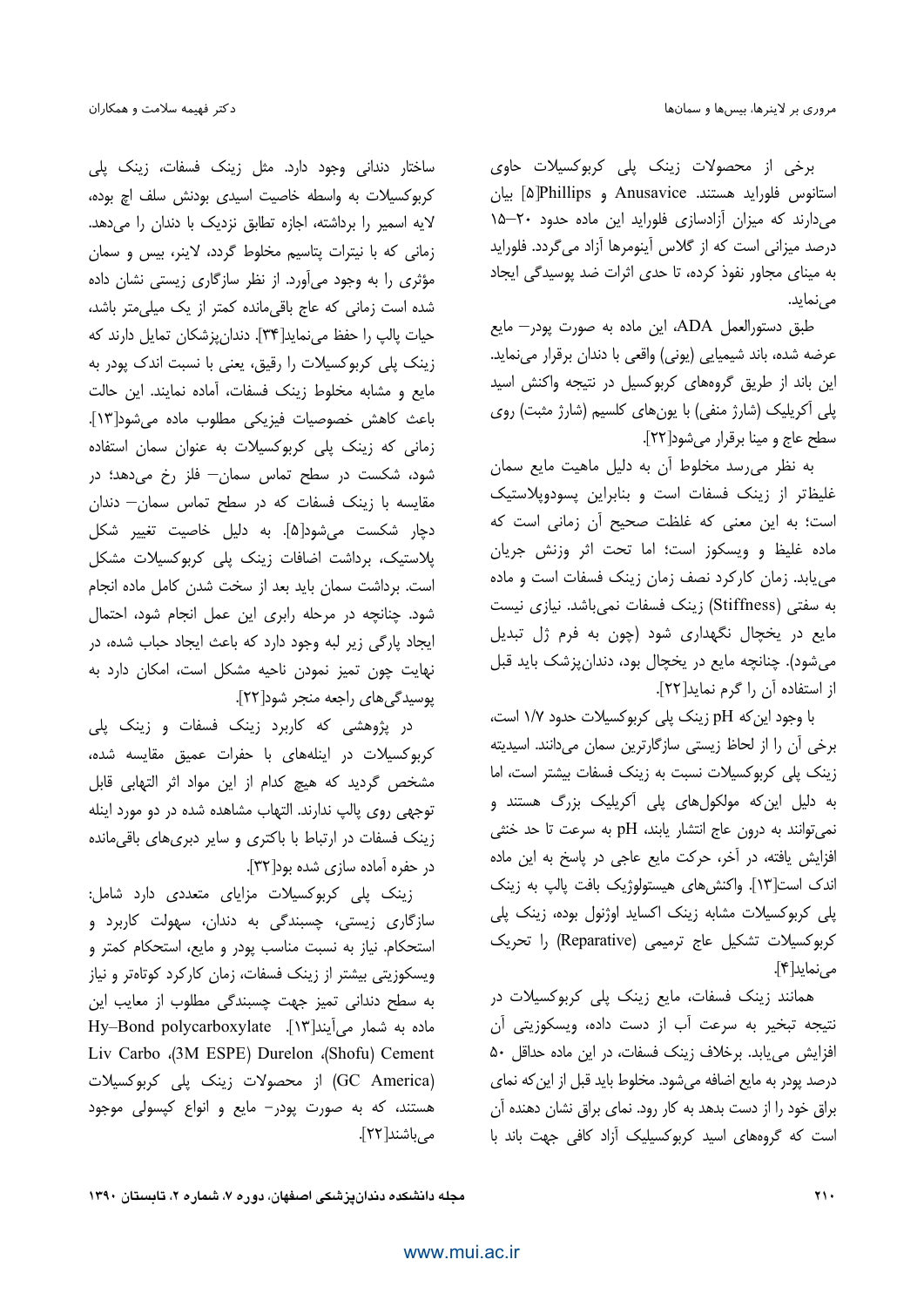گلاس أينومر

گلاس آینومرها متشکل از ۲ جزء هستند: گلاس فلورو آلومینو سیلیکات کلسیم قابل حل در اسید و محلول آبی اسید پلی آکریلیک (با ویسکوزیته زیاد). ممکن است اسید ایتاکونیک، اسید مالئیک یا اسید تری کربوکسیلیک به منظور کاهش ویسکوزیتی و اسید تارتاریک جهت بهبود خصوصیات کاربری، افزایش زمان کار کردن و کاهش زمان سخت شدن اضافه شوند[۵]. بعضی سازندگان جهت فراهم نمودن

رادیواپسیتی از اکسید روی یا باریوم گلاس استفاده می نمایند[۳۵].

اصل اساسی در مورد گلاس آینومر، واکنش بین یودر سیلیکا گلاس و مایع اسید پلی آکریلیک میباشد. ذرات گلاس، طی یک واکنش اسید— باز به وسیله اسید حل شده، باعث آزادسازی یونهای Na Al ،Ca و F به داخل محیط آبی می شود. آب به عنوان محیط واکنش عمل کرده، میزان مناسب آن باعث ايجاد مخلوطي قوي تر مي شود[۵] (شكل ۴).



شكل ۴. واكنش سخت شدن كلاس آينومرهاي معمولي[٣۶].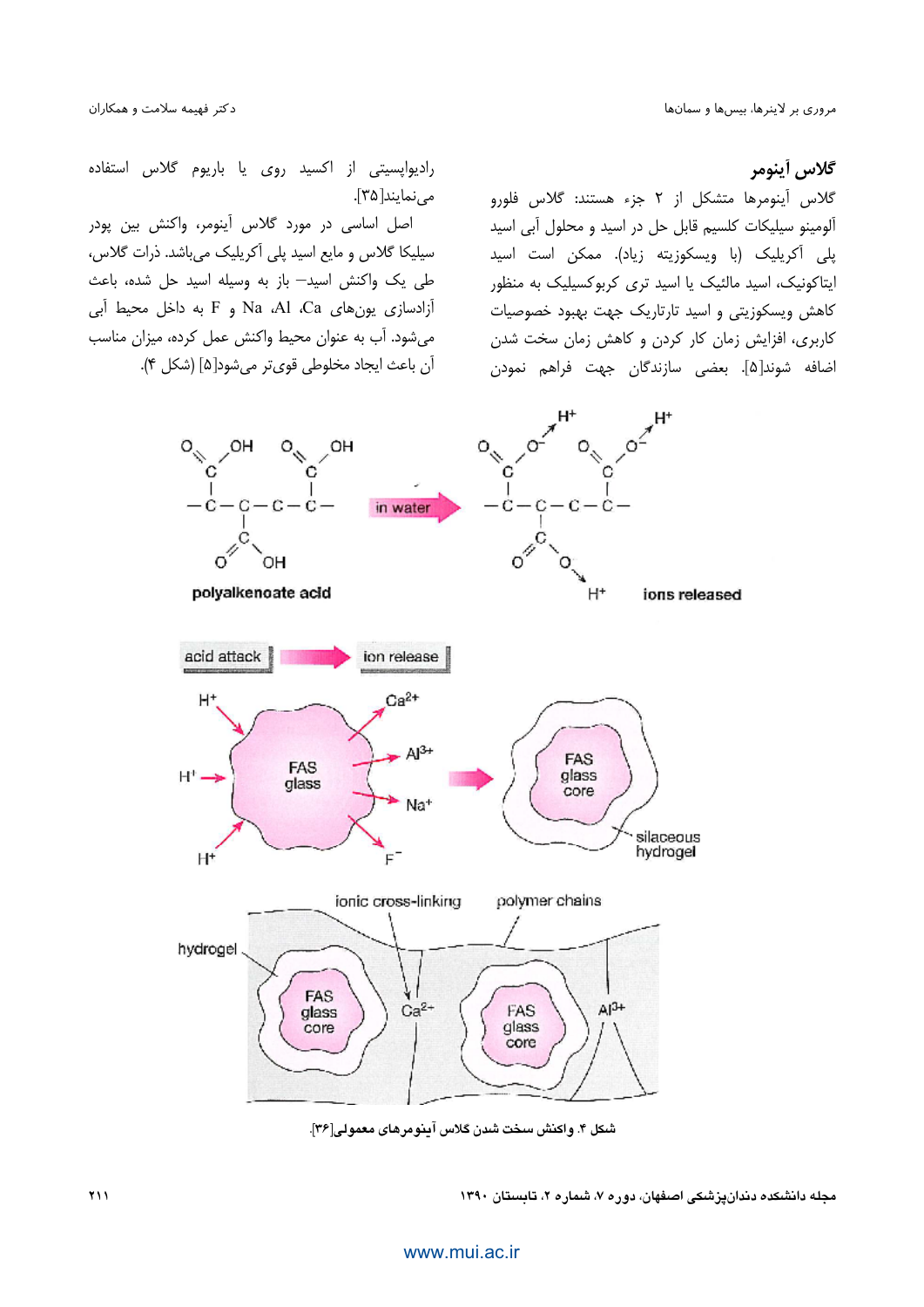به طور كلي، استحكام فشارى گلاس أينومر قابل قياس با زینک فسفات بوده، استحکام کششی آن اندکی بیشتر از زینک فسفات است. ضریب کشسانی آن به طور تقریبی نصف زینک فسفات است و این یعنی سفتی (Stiffness) ماده کمتر است[۵].

گلاس اًینومرها به صورت پودر—مایع (P/L)، دو خمیری و کپسولی در دسترس هستند. همچنین به صورت خود به خود سخت شونده (شیمیایی) و سخت شونده با نور موجود میباشند. نوع پودر— مایع به طور معمول ارزانتر است. محصولات دو خمیری از نظر مقادیر صحیح بیس- کاتالیست قابل اعتمادتر هستند. مزایای نوع کیسولی، راحتی کار، نسبت پودر – مایع ثابت و تميز كردن آسان مى باشد و همچنين به مخلوط كردن با دست، که باعث کاهش زمان کار کردن میشود، نیازی ندارد. سخت شدن محصولات کیسولی با انرژی تولید شده در هنگام اختلاط مكانيكي تسريع مي شود [١٢].

یکی از مزایای گلاس آینومر، توانایی آن برای باند به ساختار دندان است. چسبندگی به علت ایجاد باند هیدروژنی گروههای کربوکسیل پلی اسیدها به کلسیم موجود در آیاتیت مینا و عاج می باشد. به علاوه، اتصال میکرومکانیکی گلاس آینومر با ساختار دندان ثابت شده است[٣٧] (شكل ۵).



شکل ۵. نمایش باند پلی اسید در گلاس آینومرها با یونهای کلسیم موجود روی سطح عاج و مینای دندان[۳۳].

مهم دیگر، ضریب انبساط حرارتی فاكتور (Coefficient of thermal expansion لاس آينومر Coefficient of thermal است. CTE گلاس أينومر شبيه ساختار دندان، به خصوص عاج، می باشد که کاهش احتمال ریزنشت و حساسیت بعد از درمان را در یی دارد[۳۸]. علاوہ بر این، گلاس آینومر طی زمان، فلوراید آزاد می نماید. سمان های گلاس آینومر زمانی که در معرض فلوراید قرار گیرند توانایی جذب آن را دارند. اگرچه مقدار آزاد شده یا جذب شده به طور کامل مشخص نیست، نشان داده شده که آزادسازی فلوراید در روزهای اول در مقادیر زیاد و سپس با سرعت کمتری به مدت یک سال یا بیشتر ادامه می یابد. در هنگام تازهسازی ذخیره فلورايد (Replenishing) بايد از فلورايد خنثى استفاده نمود؛ چون فلورايد اسيدي ممكن است سطح ماده را حل نمايد[۴]. چندين روش برای تازهسازی دخیره فلوراید این ماده وجود دارد: خمیردندانها، کاربرد موضعی و ژلها. استفاده از ژل فلوراید مؤثرترین روش محسوب میشود[۱۸]. هنگامی که تازهسازی ذخیره فلوراید ماده انجام نشود، محافظت در مقابل پوسیدگی متوقف می گردد[۳۹]. فلوراید آزاد شده از گلاس آینومر به تشکیل فلوروهیدروکسی آیاتیت در ساختار دندانی مجاور کمک می نماید. این عمل از یوسیدگی های ثانویه جلوگیری نکرده؛ اما ساختار دندانی مجاور را نسبت به دمینرالیزاسیون مقاومتر خواهد کرد[۴۰]. پژوهشها نشان میدهند که تأثیر ضد باکتریال گلاس آینومر از هيدروكسيد كلسيم بيشتر است[٣٩].

پلاک میکروبی همیشه در دهان وجود دارد، به خصوص در اطراف لبه ترمیمها. یلاک بالای لثهای اسیدی است. Carey و همکاران[۴۱] نشان دادند که فلوراید آزاد شده اولیه از گلاس أينومر در يک محيط اسيدي نسبت به محيط خنثى بيشتر است. بر اساس نظر Davidovich و همكاران[۴۲]، محصولات گلاس آینومر و زینک اکسید اوژنول باعث مهار رشد باکتری ها شده، این اثر برای حداقل یک هفته دوام مییابد.

جهت بهبود چسبندگی گلاس آینومر به دندان، سطوح دندانی باید به وسیله اسید یلی آکریلیک تمیز شده، به وسیله آب شسته شوند. به علاوه، سمان مخلوط شده باید به میزان کافی جریان پابد تا امکان تشکیل فاصله را کاهش و اجازه نشستن کامل رستوریشن را بدهد. مخلوط باید تا زمانی که هنوز شفاف است استفاده شود. این شفافیت نشان دهنده پلی اسید واکنش نکرده در سطح است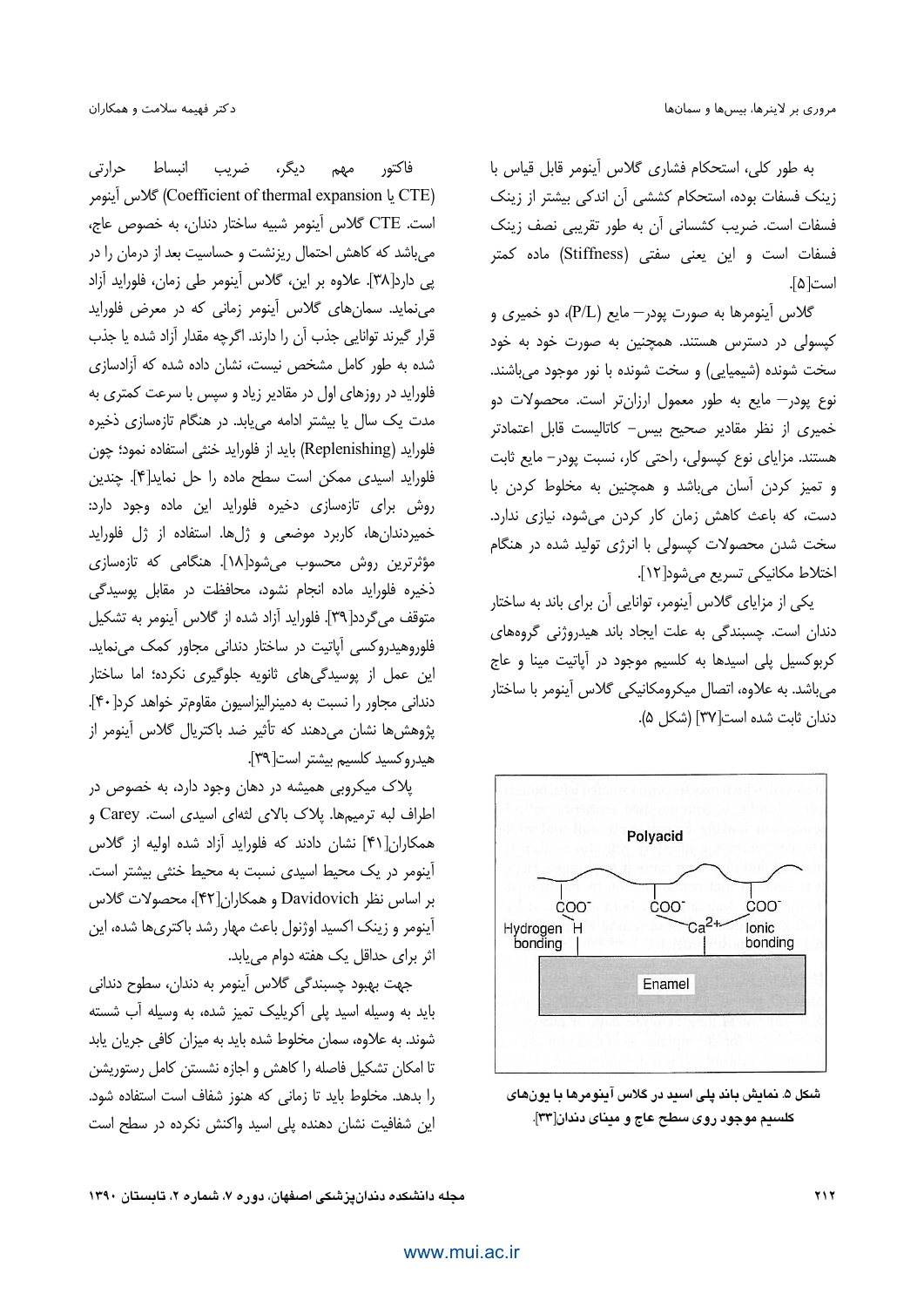که برای باند به ساختار دندان حیاتی است. چنانچه سطح ماده کدر باشد، اسید آزاد کافی برای باند وجود ندارد[۳۵].

برخي تركيبات گلاس أينومر، حاوى مونومرى قابل پليمريزه شدن و یک ماده با قابلیت اتصالات عرضی میباشند. این مواد به عنوان رزين مديفايد گلاس أينومر (گلاس أينومر تقويت شده با رزین یا هیبرید آینومر) شناخته میشوند و نسبت به گلاس آینومرهای معمولی زمان کارکرد طولانی تر و حساسیت کمتری

به آلودگی با رطوبت دارند[۵]. در این دسته، خصوصیات فیزیکی وابسته به عمق سخت شدن است. واكنش سخت شدن شامل فعال سازی با نور و اتصال اجزای قابل پلیمریزه شدن به یکدیگر یا تشکیل یک ژل میباشد که اجازه سخت شوندگی خود به خود گروههای قابل پلیمریزه شدن را می دهد. ممکن است انواع سخت شونده با نور سریعتر از مواد خود به خود سخت شونده، سخت شوند[۱۲] (شکل ۶).

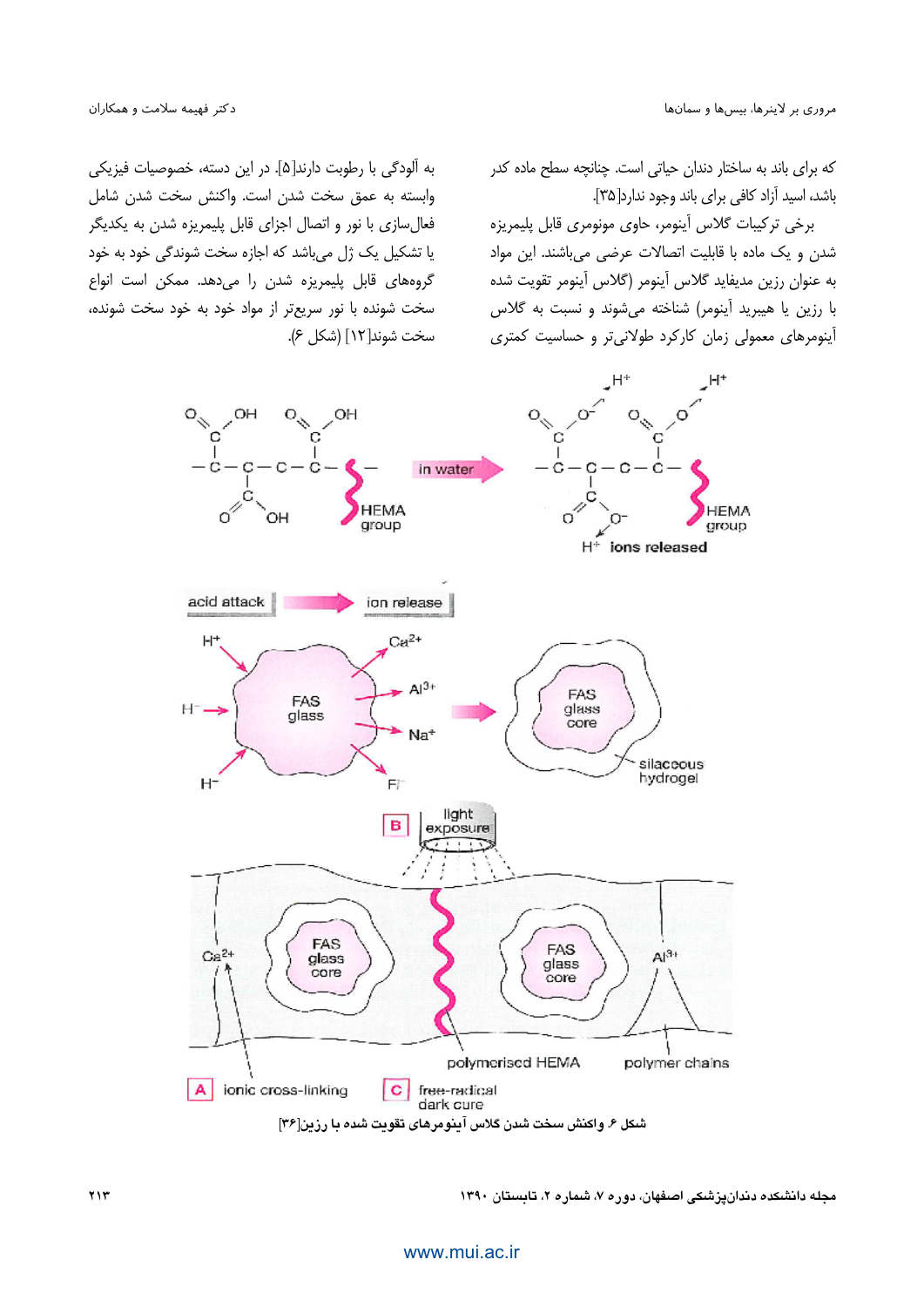### گلاس أينومر به عنوان لاينر

استفاده از گلاس آینومر، احتمال تشکیل فاصله لبهای را به خصوص در لبههای لثهای کاهش میدهد. تکنیک ساندویچ وقتي اطلاق مي شود كه گلاس آينومر، جايگزين عاج شود و كاميوزيت، جايگزين مينا گزدد. گلاس آينومر، رطوبت را از عاج جذب كرده، منبسط خواهد شد. این انبساط حجمی، انقباض ناشی از پلیمریزاسیون کامپوزیت را جبران میکند[۴۳]. به علاوه، وقتی این ماده در لبههای حفره به کار می رود، ریزنشت ترمیههای رزینی کلاس II کاهش یافته، می تواند در تماس با محصولات حاوى فلورايد قرار گيرد[۴۴]. استفاده از گلاس آینومر تقویت شده با رزین به عنوان لاینر، نسبت به استفاده از باندينگ عاجي يا باندينگ عاجي همراه با كامپوزيت فلو يا کامپوزیت خود به خود سخت شونده در جلوگیری از ریزنشت ارجحيت دارد[۴۵]. همچنين گفته مي شود كه باند شيميايي گلاس آینومر تقویت شده با رزین به عاج اسکلروتیک، از باند عوامل باندينگ عاجي به عاج اچ شده قوي تر است[۴۶]. طبق نظر ۴۷]Alex]، استفاده از گلاس آینومرهای تقویت شده با رزین به عنوان لاینر، سادهترین و قابل پیش بینی ترین راه برای کاهش ریزنشت است.

## گلاس أينومر به عنوان بيس

گلاس أينومر وقتى روى عاج دكلسيفيه در نزديكى پالپ قرار داده شود، ممکن است رمینرالیزاسیون را حتی در مناطقی با يوسيدگي فعال تسريع كند[۴۸]. به اين دليل، دندان يزشكان می توانند از گلاس آینومر به عنوان بیس در مناطقی با پوسیدگی عمیق و قبل از ماده ترمیمی نهایی استفاده نمایند. سیل حفره به این طریق، منجر به مرگ احتمالی باکتری در ضایعه شده، پالپ ممكن است روند ترميم را آغاز نمايد. همچنين گلاس آينومر ممكن است بدون اچ كردن ساختار دندان يا حذف لايه اسمير باند شود[۴۹].

گلاس أينومر به عنوان سمان ضخامت لایهای گلاس آینومرهای جدید مساوی یا کمتر از زینک فسفات است. انواع گلاس آینومرهای تقویت شده با رزین نسبت به گلاس اَینومرهای معمول قویتر بوده، چسبندگیِشان

به دندان بیشتر و نسبت به حل شدن و تجزیه مقاومتر هستند[۵۰]. اگرچه گلاس آینومر را میتوان بلافاصله بعد از سخت شدن پرداخت نمود، ترمیمها حساس به رطوبت باقی میمانند. پیشنهاد میشود که ادهزیو رزینی به منظور کاهش ریزنشت لبهای به عنوان محافظ سطح به کار رود[۵۱]. گلاس آینومرهای سخت شونده با نور در طی زمان از بزاق و مایع عاجی آب جذب می کنند که باعث تورم و کاهش در استحکام و سختی آن ها می شود. جذب آب تا ۱۸ ماه ادامه یافته، ممکن است انقباض ناشی از پلیمریزاسیون رزین کامپوزیت را جبران نماید. با این وجود وقتی که به عنوان سمان استفاده شوند، این انبساط ممکن است حتی بعد از ۶ ماه، سبب شکستگی رستوریشنهای تمام چيني شود[۵۲].

Irie و Suzuki[۵۳] نشان دادند که استحکام باند گلاس آینومر به مینا و عاج و استحکام خمشی آن بعد از نگهداری در آب افزایش می یابد. بنابراین، انبساط هیگروسکوپیک نه تنها ممكن است باعث افزايش سيل لبهاى گلاس آينومر شود، بلكه ممکن است استحکام باند بیشتری را نیز موجب شود.

#### جدول ۱. انواع تجاری گلاس آینومرها، رزینها و موارد کاربرد آنها [۳۵

گلاس اينومرها Fuji Lining LC (GC America) Ketac-Bond and KetacCem (3M ESPE) GlassIonomer Base Cement (Shofu)

لاینرهای رزینی، رزین بدون فیلر/ پرایمر AdheSE (Ivoclar Vivadent) Clearfil products (Kuraray America) iBond (Heraeus Kulzer) Optibond products (kerr)

> لاینرهای رزینی، سیال Tetric Flow (Ivoclar Vivadent) Venus (Heraeus Kulzer) Synergy (Coltene-Whaledent)

> > بیس رزینی Encore (Centrix) Luxacore (Zenith/DMG)

سمان رزينى TempBond Clear (Kerr) TempoCem products (Zenith/DMG) RelyX Unicem (3M ESPE) G-CEM Resin Adhesive Cement (GC America) ContactCure (Centrix)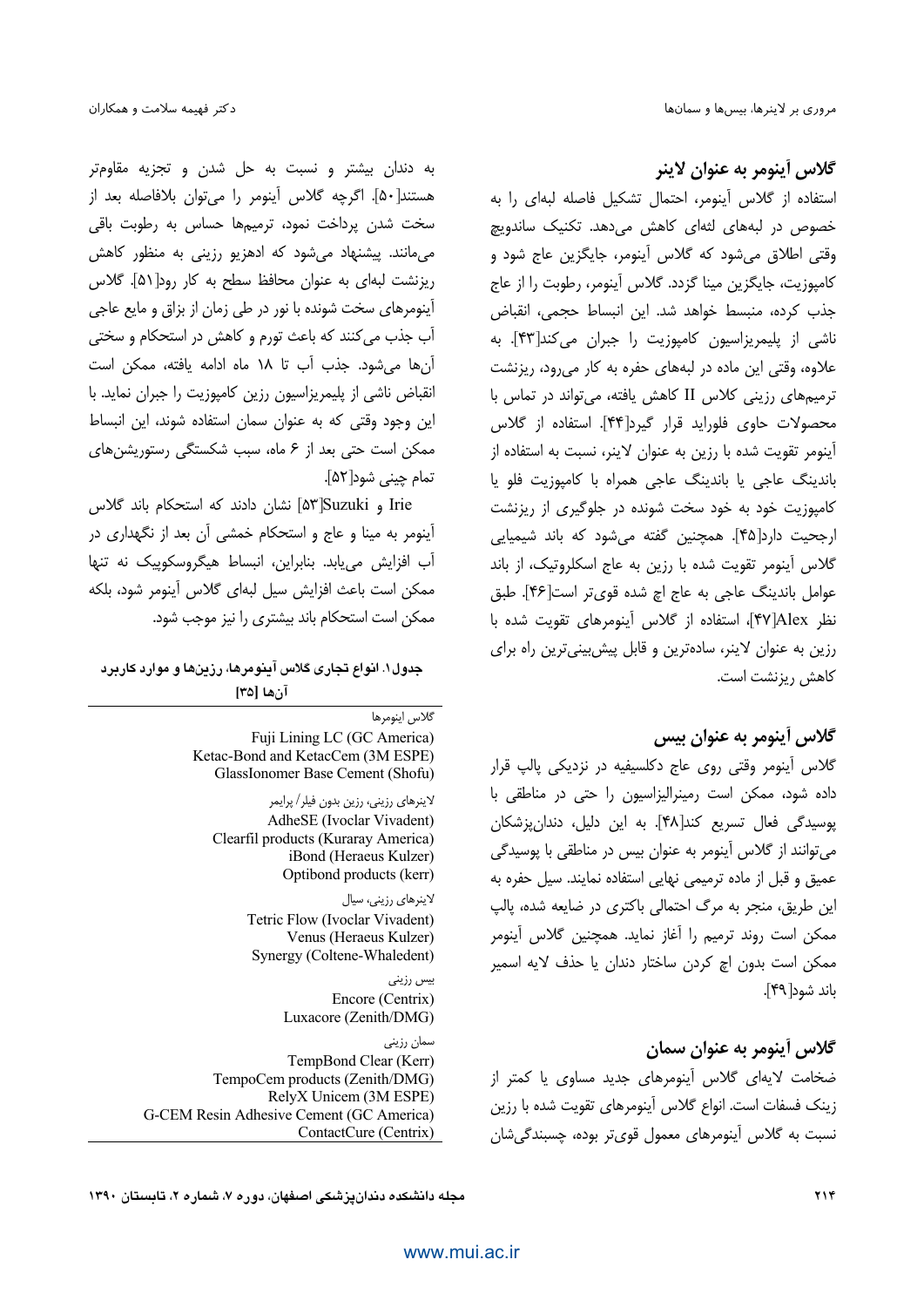در یک پژوهش که حلالیت زینک فسفات، زینک پلی كربوكسيلات وكلاس أينومر را با هم مقايسه كرده است، دیسکهایی از مواد در فلنج دنجرهای مندیبل قرار داده شد. نتایج زینک فسفات و زینک پلی کربوکسیلات به صورت تقریبی مشابه بود، اما حلاليت آنها به وضوح از گلاس آينومر بيشتر بود[۵۴]. Stutes و Duke[۵۵] بیان کردند که اگر با استفاده از سمان چسباننده بتوان کلونیزاسیون میکروارگانیسمهای عامل یوسیدگی در مناطق لبهای را برای مدت زمان مشخصی مهار نمود، دوام رستوريشن ممكن است افزايش يابد (جدول ١).

#### رزين ها

این مواد بر اساس روش سخت شدن به ۳ دسته تقسیم می شوند: دسته اول شامل مواد خود به خود سخت شونده است كه به صورت پودر- مایع آلی یا خمیر- خمیر عرضه میشوند. این دسته به آهستگی سخت شده، زمان کارکرد بیشتری دارند. آغازگر آنها آمین است. مواد دسته دوم یک جزیی بوده، توسط نور سخ*ت می*شوند و زمان کارکرد بیشتری دارند اما به نور محيط حساس هستند. مواد دسته سوم محصولات سخت شونده به صورت دوگانه هستند. آنها به سرعت با نور سخت شده، برای به دست آوردن استحکام کافی در طی زمان به سخت شدن شیمیایی ادامه می دهند[۱۳].

## لاينر رزيني: پرايمر/ رزين بدون فيلر

جدیدترین نسل مواد رزینی شامل موادی است که پرایمر عاجی خوانده می شوند. از نظر ماهیتی، پرایمر مایعی آب دوست یا هیدروفیل با ویسکوزیتی اندک است که باند رزین به دندان را تقویت می نماید[۵]. پرایمر در سطح عاج که حاوی مایع عاجی است به کار می رود. حلال آن با آب موجود در عاج ترکیب شده، تبخير گشته، جزء رزيني را باقي مي گذارد. خصوصيت آب دوستي پرايمر، طبيعت آب گريز يا هيدروفوب رزين را جبران نموده، به این ترتیب رزین به خوبی حفره را میپوشاند[۳۵].

نتیجه کاربرد این مواد بر روی دندان آماده سازی شده، تشكيل لايه هيبريد مىباشد. وجود اين لايه يا ناحيه هيبريد، با توبول هاي مسدود، نفوذيذيري عاج را كاهش مي دهد. بنابراين، این مواد از نظر ماهیتی نوعی لاینر هستند[۳۵].

واژه حساسیت تکنیکی با تعداد مراحل موجود در قراردهی یک ماده مرتبط است. ادهزیوهای جدیدتر سیستمهای ساده شدهای هستند، اما نتایج بهتری در مقایسه با مواد باندینگ توتال اچ دو قسمتی قدیمیتر ایجاد نکردهاند. وقتی سیستم سلف اچ استفاده می شود، دندان پزشک باید مطمئن شود که سطح دندان از آب، خون یا هر رطوبت دیگر پاکیزه است. اگر هرگونه رطوبتی وجود داشته باشد، پرايمر سلف اچ از حفره شسته شده، توبولها باز مى مانند و توبول های باز ممکن است باعث حساسیت دندانی شوند. گاهی اوقات در مورد میزان خشک کردن حفره قبل از قراردهی پرایمر سردرگمی وجود دارد. هر چه حفره عمیقتر باشد، رطوبت بیشتری در عاج موجود است كه باعث كاهش استحكام باند مى شود[٣۵]. Tay و Pashley] مخشک کردن زیاد عاج به خصوص در حفرات عمیق را پیشنهاد کردند. مسدود کردن توبولهای عاجی از آلودگی به وسیله مایع عاجی جلوگیری کرده، باند را افزایش میدهد. Sadek و همکاران[۵۷] پژوهشی را با یک ادهزیو آب گریز ساختنی انجام دادند. آنها دریافتند که کاربرد اگزالات یا پلی گلوتامیک اسید Poly -acid modified diluted ceramicrete) در حفره قبل از کاربرد ادهزیو، به کاهش نفوذیذیری عاج، جلوگیری از آلودگی با مایع و افزایش استحکام باند منجر خواهد شد. بنابراین، استفاده از مواد مسدود کننده توبولها، باند رزینهای آب گریز به عاج را بهتر خواهد کرد.

۵۸ Burgess] بيان كرد كه وقتى ماده باندينگ سلف اچ تک بطری پلیمریزه میشود، آب در لایه هیبرید به دام افتاده، به آهستگی تبخیر می شود. حاصل این تبخیر ایجاد حباب است که در توبولها به آهستگی به هم پیوسته، لایه هیبرید نفوذیذیری را ایجاد می کند. مایع از عاج به سمت این لایه نفوذپذیر حرکت کرده، کانالهایی را تشکیل می دهد. آب باقی مانده در ماده باندینگ سه کار انجام می دهد: ١- مانع پلیمریزاسیون ماده باندینگ میشود. ۲– کانالهایی را تشکیل میدهد که تخلخل را افزایش میدهند. ۳- رزین را نرم می کند. این باعث می شود که ادهزيو با گذشت زمان ضعيف شده، استحكام باند كاهش يابد. افزایش زمان سخت نمودن باعث میشود که ادهزیوها نفوذپذیری کمتری داشته، با دوامتر شوند.

گفته شده است که استحکام باند رزینها به عاج اسکلروتیک، به علت مسدود بودن توبولها با مواد معدنی که از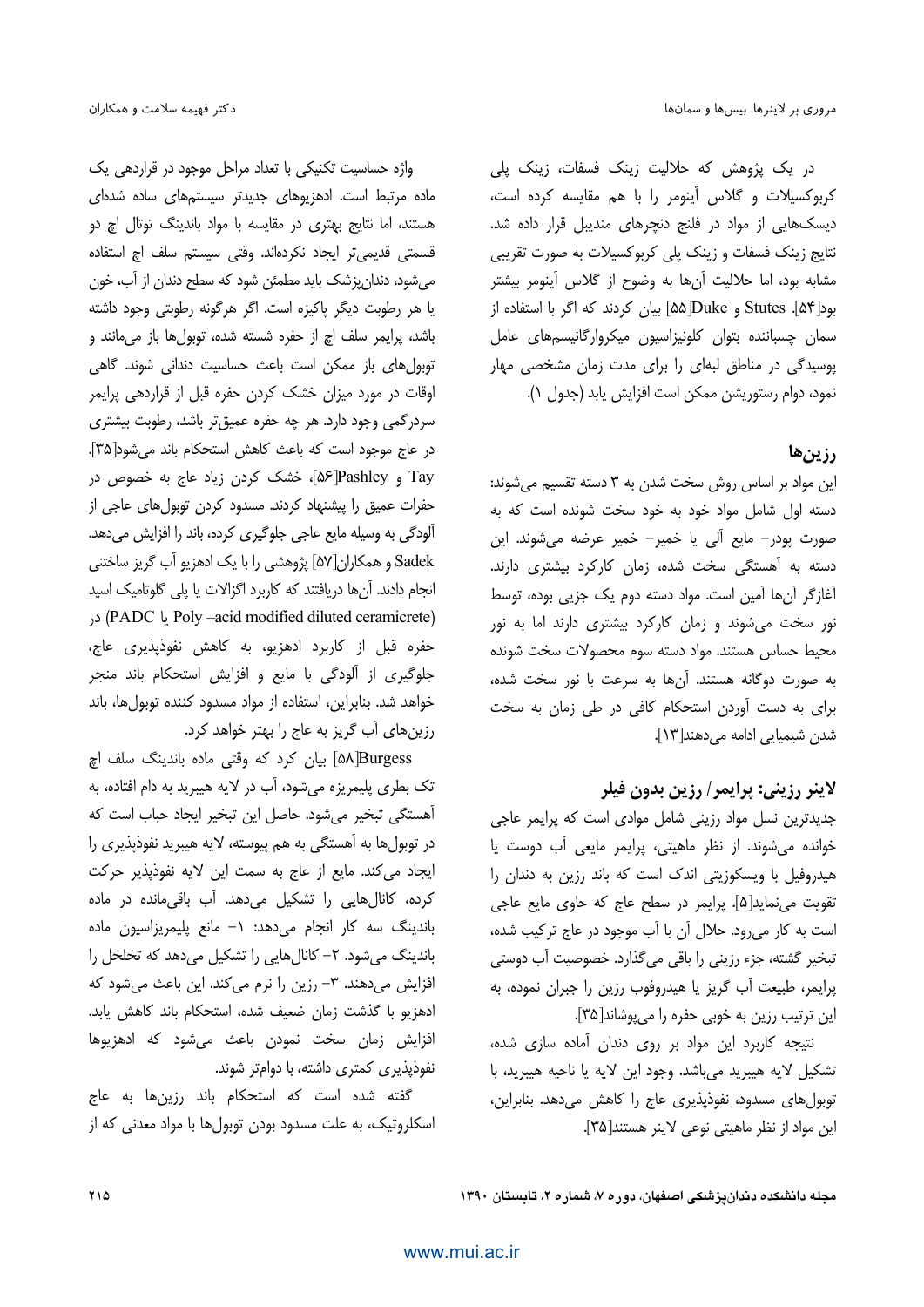تشکیل تگھای رزینی جلوگیری می کند، کاهش می یابد[۵۹]. به علاوه، عاج اسکلروتیک در ناحیه سطحی هایپرمینرالیزه بوده، نسبت به اسید اچینگ مقاومتر است. در نتیجه مانع هیبریدیزاسیون و بنابراین باعث کاهش استحکام باند می شود. با این وجود برخی از پژوهشگران[۳۵] عکس این را نشان دادەاند.

از آن جا که مواد سلف اچ بعد از قرار گرفتن روی دندان تبخیر میشوند، پس زمانی که در معرض هوا باشند پایدار نیستند. این محصولات باید در نگهدارندههایشان بین مراحل استفاده سیل شوند و تا قبل از استفاده در یخچال نگهداری شوند[ ۶۰]. Miyazaki و همكاران[۶۱] تأثير دما و رطوبت را بر استحکام باند مواد باندینگ عاجی مورد بررسی قرار دادند و دريافتند كه استحكام باند به عاج با افزايش رطوبت كاهش يافته، اما به وسیله دما تحت تأثیر قرار نمی گیرد (این دلیل دیگری است برای استفاده از رابردم؛ چرا که هوای بازدم مرطوب است). با این وجود، Sundfeld و همكاران[۶۲] اين نتايج را تأييد نمي كنند. أنها دریافتند که برای حصول رزین تگهای بهتر و طویلتر با سیستمهای ادهزیو سلف اچ، ماده نباید بلافاصله بعد از خروج از يخچال استفاده شود و بايد فرصت رسيدن به دماى اتاق را به ماده داد. دندانپزشکان باید به خاطر داشته باشند که پرایمرها ضخامت لایهای (film thickness) بسیار کم و رزین های بدون فیلر ضخامت لایهای بیشتری دارند. علاوه بر آن، امکان تجمع رزين بدون فيلر قبل از سخت شدن وجود دارد. اين تجمع، هم نشستن رستوریشن غیر مستقیم را سختتر نموده، هم به نظر می رسد نمای رادیولوسنتی را روی رادیوگرافی ایجاد می کند که ممکن است به اشتباه پوسیدگی ثانویه تشخیص داده شود. همچنین، به طور معمول لایههای ضخیم رزین بدون فیلر، به علت تطابق کم، ضریب انبساط حرارتی و انبساط هیگروسکوپیک زياد، در مقايسه با كاميوزيتها مطلوب نيستند[۶۳].

#### لاینر رزینی سیال (Flowable)

نوع دیگری از مواد رزینی که به عنوان لاینر حفره استفاده می شود، رزین سیال است. رزین های سیال، کامپوزیت هایی با محتوای فیلری کاهش یافته هستند که قوام آنها باعث جریان يافتن سريع ويخش يكنواخت شده، انقباض يليمريزاسيون نسبت

به رزین های بدون فیلر کاهش یافته، تطابق زیادی با حفره آماده سازی شده را به همراه دارد. استفاده از این مواد به عنوان لاینر، با توجه به عمق حفره و در مواقع مناسب اشكالي ندارد، اما قبل از آن باید از پرایمر یا ماده باندینگ استفاده نمود[۳۵].

عدهای معتقدند که این مواد به علت داشتن توانایی خمش با دندان، ریزنشت را کاهش داده، به عنوان لایه جذب کننده استرس عمل مى نمايند. اين قابليت باعث تطابق بهتر ماده با حفره می شود. انقباض حجمی این مواد در طی پلیمریزاسیون ۵-۴ درصد است. با این حال، تشکیل فاصله، ریزنشت، يوسيدگي هاي ثانويه و التهاب يالپ كاهش مي يابد[۶۴]. Christensen][۶۵] بیان می کند که این مواد نباید به عنوان لاینر استفاده شوند. او برای این منظور مواد آزاد کننده فلوراید را پیشنهاد می کند. بعضی رزینهای سیال حاوی فلوراید هستند، اما مقدار آزادسازی بسیار کم است و در طی ۳ هفته اول کاهش می یابد[۶۶]. با این وجود، بسیاری از دندان پزشکان از رزینهای سیال به عنوان لاینر استفاده می کنند؛ اما قبل از کاربرد باید به رادیواپسیتی ماده توجه نمایند. لاینری که رادیواپکتر از عاج نیست ممکن است دندان،پزشک را در تشخیص رزین رادیولوسنت به عنوان یوسیدگی ثانویه به اشتباه بیندازد[۳۵].

#### بیس رزینی

رزینها به صورت معمول به عنوان بیس به کار نمی روند. اغلب آن ها برای مواردی مانند بازسازی تاج (Core build up) استفاده می شوند. از مزایای آنها به عنوان بیس می توان به شکل دهی و اصلاح کانتور آنها بلافاصله پس از قراردهی و عمل نمودن أنها به عنوان عايق حرارتي اشاره نمود. البته قبل از کاربرد آنها باید از پرایمر یا باند استفاده کرد. رنگ بیس، زمانی که این مواد زیر رستوریشنهای فلزی قرار گیرند، نسبت به مواد کامپوزیتی اهمیتی ندارد. اما چنانچه همان ترمیم نیاز به تعویض داشته باشد، بیسهای رزینی رنگی به دندانپزشک اجازه افتراق بیس را از عاج میدهند[۳۵].

سمان رزینی

سمان های رزینی، کامپوزیتهایی با ذرات فیلر کوچک و میزان فیلر اندک جهت اطمینان از ضخامت لایهای نازک می باشند. این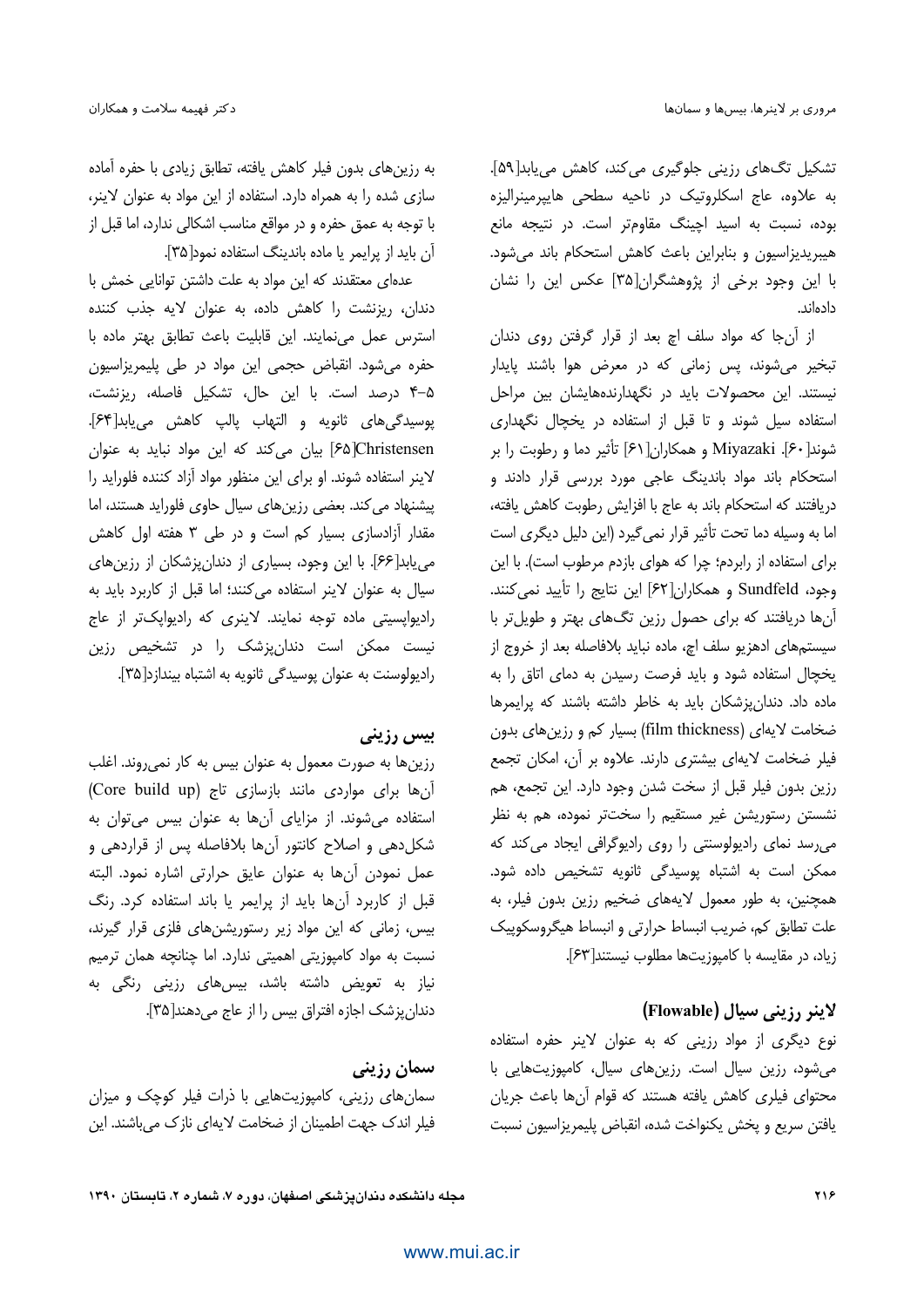.<br>سمان ها در رنگها و ترانسلوسنسے های گوناگون جهت فراهم <sub>هودن</sub> مارژینهای زبیا در دسترس هستند[۳۳]. J

.<br>ابن سمانها در سه نوع سخت شونده با نور، خود به خود با به صورت دوگانه موجود مے باشند[۳۵]. سمان های رزینی اولیه یا نور مریی فعال میشدند. زمانی که این رزینهای سخت شونده با نور مربی حقت باند نمودن اینلههای بزرگ استفاده شوند، ممکن است به علت عدم نفوذ نور به تمام عمق ابنله، به طور كامل سخ*ت* نشوند. امروزه دندان نشکان تمایل دارند تا از رزین های سخت شونده به صورت دوگانه استفاده نمایند که باعث مرشود .زبن ها .<br>برای سمان نمودن ونیرها و همچنین اینلهها مناسب باشند[۳۳]. .<br>سمان های رزینی به صورت سیستههای متفاوتی ارایه مرشوند: تيوبهاي خود توزيع شونده (Auto–dispensed)، تيوبهاي خود .<br>مخلوط شونده (Auto mix)، کیسول ها، سیستمهای دو خمیری و يودر و مايع[۳۵].

،ستورشن هایی که توسط این سمانها نگه داشته میشوند به دو دسته کلی قابل تقسیم هستند: ١- رستوریشنهای باند .<br>شونده، شامل رستوریشن های تمام سرامیک و کامپوزیت های .<br>غیر مستقیم که به طور شیمیایی با سمانها*ی* رزبنی .<br>باند میشوند. ۲– رستوریشنهای سمان شونده –لاب (Luted restorations) شامل رستوریشنهای فلزی، فلز سرامیک و سرامیکهای با استحکام زیاد که به طور مکانیکی .<br>نوسط سمان نگه داشته می شوند (Luted) و به طور شیمیایی .<br>باند نمه شوند[۶۷].

سمان های رزینی استحکام زبادتری نسبت به گلاس آینومرهای نوری دارند و بر خلاف گلاس آینومرهای نوری منبسط نمر شوند. بنابراین امکان شکس*ت* رستوریشن سرامیک*ی* يه موجب انبساط وجود نخواهد داشت[۳۵]. تا همین اواخر، ۔<br>سمان های رزینی پر اساس سیستم ادهزیوی که چهت آماده .<br>سازی دندان قبل از سمان نمودن آن استفاده مرشد، به دو زبر گروه تقسیم مرشدند. در گروه سمان های رزینی کامپوزیتی با .<br>نوتال اچ، جهت آماده سازی دندان از سیست<sub>ه</sub>های ادهزیو اچ و .<br>شستشو (etch – and – rinse) استفاده می شود. نمونههایی از Calibra و Variolink (Ivoclar) Variolink II و Calibra (Dentsply) و Kerr) Nexus) می باشند[۶۸]. مشکل سمانهای کامپوزیتی نوع Bis-GMA و UDMA این است که

ابن سمانها به خوبی با سطوح فلزی باند نمر شوند. در نتیجه، به طور طبیعی روی چسبندگی فیزیکی و میکرو مکانیکی تکیه م کنند. حسندگی فیزیکی به وسله جمله هیدرولیتیک آب جذب شده در سطح بین دو ماده از بین می رود. سندبلاست کردن آلیاژهای پیس متال با ذرات آلومینای ۵۰ میکرون*ی*، سطح ۔<br>خشنی برای حسیندگی میکرومکانیکی ایجاد م*ی ن*ماید. سمانهای کامپوزیتی با بیس Bis–GMA یا UDMA را میتوان به طور مستقیم روی سطوح آلیاژی Ni-Cr سندبلاست j .<br>شده استفاده نمود. همحنین باند سطوح فلزی سندبلاست شده به اندازه کافی برای این سمانها کافی نمی باشد[۳۳].

به منظور بهبود باند رزینهای چسبنده به سطوح فلزی، گروه دیگری از سمانهای رزبنی سخت شونده به صورت دوگانه (dual-cure) ابداع شدند. این رزینِها جهت فراهم مودن باند شیمیایی به سطوح فلزی آماده سازی شده، تغییر j بافته|ند. این عوامل رزینی را با عنوان رزین های لوتینگ باند شونده به صورت شیمیایی با سلف اچ مرشناسند، که آن ها را از رزینهای نوع Bis–GMA ساده متمایز مینماید. در این گروه، عاج و مينا توسط برايمرها*ي* سلف اڃ آماده ساز*ي مي*شوند. در حنین سیستہھایے، جزء فعال ممکن اس*ت* منومرکرہوکسیلیک  $\rm C\,\,\&\,\,B$  Super bond - باشد که نوع تجاری اَن  $\rm 4\text{-} META$ (Sun Medical co.) است. دیدگاه دیگر شامل استفاده از منومر متاکریلات فسفریله مثل MDP میباشد که این منومر در ساخت سمان Kuraray) Panavia 2.1 استفاده شده اس*ت.* زبن به علت تمایل زباد گروههای اسید کربوکسیلیک یا اسید فسفریک موجود در رزین با اکسیدهای .<br>فلزی روی سطح آلیاژهای بیس متال باند شیمیایی برقرار مرنماید. به دلیل این که این رزینها باند بایداری با سطوح .<br>فلزی سند بلاست شده یک آلیاژ Ni-Cr فراهم می،نمایند، دیگر نیازی به اچینگ و وسایل لابراتواری خاص یا استفاده از .<br>فعال کنندههای شیمیایی خطرناک نیست. با معرفی این رز بن ها، امروزه شکل گیری باند حسینده شیمیایی قوی بین آلیاژهای بیس متال سند بلاست شده و مینای اسید اچ شده وجود دارد. اگرچه این رزین ها جهت باندینگ با آلیاژهای بیس متال عالی هستند، به دلیل فقدان یک سطح بوشیده شده از اکسید، تمایل به نسبت اندکی به آلیاژهای فلزی قیمتی مثل طلا و يالاديوم دارند[٣٣] (جدول ٢).

**217** 1990 - 1990 - 1990 - 1990 - 1990 - 1990 - 1990 - 1990 - 1990 - 1990 - 1990 - 1990 - 1990 - 1990 - 1990 - 19 محله دانشکده دندان با شکی اصغهان، دوره ۷، شماره ۲، تابستار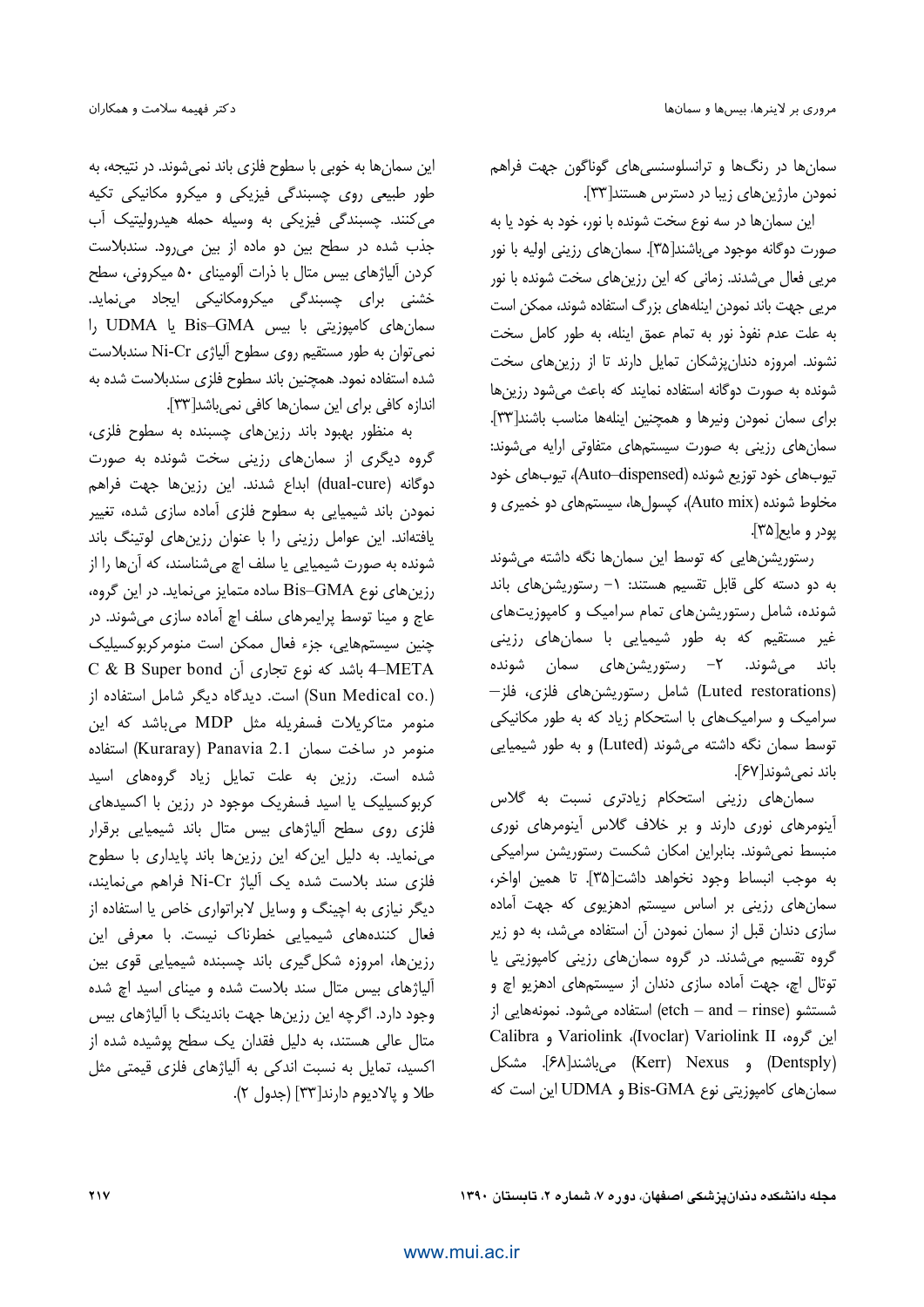| روكش\بريج                            | روكش\               | اينله\ انله                               | ونير                                      | روكش                         | رستوريشن           |                         |                            |
|--------------------------------------|---------------------|-------------------------------------------|-------------------------------------------|------------------------------|--------------------|-------------------------|----------------------------|
|                                      | بريج                |                                           |                                           |                              |                    |                         |                            |
| <b>IPS</b><br>E.max<br><b>ZirCAD</b> | <b>IPS</b><br>E.max | <b>IPS</b><br><b>Empress</b><br>IPS E.max | <b>IPS</b><br><b>Empress</b><br>IPS E.max | <b>IPS</b><br><b>Empress</b> | ماده رستوريتيو     |                         |                            |
|                                      |                     |                                           |                                           |                              | نوع سمان           | كارخانه                 | نام تجاري                  |
| $^{+}$                               | $^{+}$              |                                           | $^{+}$                                    |                              | Total etch         | 3M ESPE                 | Rely X ARC                 |
| $^{+}$                               | $+$                 | $+$                                       | $^{+}$                                    | $\boldsymbol{+}$             | Total etch         | <b>Bisco</b>            | C&B Luting                 |
|                                      |                     |                                           |                                           |                              |                    |                         | Cement                     |
| $^+$                                 | $^{+}$              | $^+$                                      | $^+$                                      | $^{+}$                       | Total etch         | <b>Bisco</b>            | Choice                     |
| $^{+}$                               | $^{+}$              | $^{+}$                                    | $^{+}$                                    | $\! + \!\!\!\!$              | Total etch         | <b>Bisco</b>            | Duo-Link                   |
| $^{+}$                               | $^{+}$              | $^{+}$                                    | $^{+}$                                    | $^{+}$                       | Total etch         | Dosmedent               | Insure/insure Lite         |
| $^{+}$<br>$^{+}$                     | $^{+}$              | $^{+}$                                    | $^{+}$                                    | $\! + \!\!\!\!$              | Total etch         | Denmat                  | <b>Ultrabond Plus</b>      |
| $^{+}$                               | $^{+}$<br>$^{+}$    | $^{+}$<br>$^{+}$                          | $^{+}$<br>$^{+}$                          | $^{+}$<br>$+$                | Total etch         | Dentsply Caulk          | Calibra                    |
|                                      |                     |                                           |                                           |                              | Total etch         | Kerr                    | NX3w/Optibond<br>Solo Plus |
| $^+$                                 | $^+$                | $^{+}$                                    | $^+$                                      | $^{+}$                       | Total etch         | Kuraray                 | Clearfil DC                |
| $^{+}$                               | $^{+}$              |                                           | $\! + \!$                                 | $\! + \!\!\!\!$              | Total etch         | pentron                 | Cement-It                  |
| $^{+}$                               | $^{+}$              | $^{+}$                                    | $^{+}$                                    | $\! + \!\!\!\!$              | Total etch         | pentron                 | Lute-It                    |
| $^{+}$                               | $^{+}$              | $^{+}$                                    | $^{+}$                                    | $\! + \!$                    | Total etch         | Ivoclar Vivadent        | Variolink II               |
|                                      | $\ast$              | $\ast$                                    | $^{+}$                                    | $\ast$                       | Total etch-        | Ivoclar Vivadent        | Variolink Veneer           |
|                                      |                     |                                           |                                           |                              | light cure<br>only |                         |                            |
|                                      | $\ast$              | $\ast$                                    | $^{+}$                                    | $\ast$                       | Total etch-        | <b>Bisco</b>            | Choice2                    |
|                                      |                     |                                           |                                           |                              | light cure         |                         |                            |
|                                      |                     |                                           |                                           |                              | only               |                         |                            |
|                                      | $\ast$              | $\ast$                                    | $^{+}$                                    | $\ast$                       | Total etch-        | 3M ESPE                 | Rely X Veneer              |
|                                      |                     |                                           |                                           |                              | light cure         |                         |                            |
|                                      |                     |                                           |                                           |                              | only               |                         |                            |
| $^{+}$                               | $^{+}$              | $^{+}$                                    |                                           | $^{+}$                       | Self etch          | Ivoclar Vivadent        | Multilink                  |
|                                      |                     |                                           |                                           |                              |                    |                         | Automix                    |
| $^{+}$                               | $^+$                | $^{+}$                                    | $\blacksquare$                            | $^{+}$                       | Self etch          | Kuraray                 | Panavia F2.0               |
| $+$                                  | $^{+}$              | $+$                                       |                                           | $+$                          | Self etch          | Kerr                    | NX3w/Optibond              |
|                                      |                     |                                           |                                           |                              |                    |                         | All-in-One                 |
| $\! + \!\!\!\!$                      | $\! + \!\!\!\!$     |                                           |                                           |                              | Self etch          | Kuraray                 | Panavia 21                 |
| $^{+}$                               | $^{+}$              | $^{+}$                                    |                                           |                              | Self etch          | parkell                 | C&B Metabond               |
| $^{+}$                               | $^{+}$              | L,                                        |                                           | $\frac{1}{2}$                | Self adhesive      | <b>Ivoclar Vivadent</b> | SpeedCEM                   |
| $^{+}$                               | $^{+}$              | $\overline{a}$                            |                                           | $\blacksquare$               | Self adhesive      | 3M ESPE                 | Rely X Unicem              |
| $^{+}$                               | $^{+}$              |                                           |                                           | $\overline{\phantom{0}}$     | Self adhesive      | <b>Bisco</b>            | <b>Biscem</b>              |
| $^{+}$                               | $^{+}$              |                                           |                                           |                              | Self adhesive      | Dentsply Caulk          | SmartCem 2                 |
| $^{+}$                               | $^{+}$              |                                           |                                           |                              | Self adhesive      | GC                      | G-Cem                      |
| $^{+}$                               | $^{+}$              |                                           |                                           | ÷                            | Self adhesive      | Kerr                    | Maxim Elite                |
| $\overline{+}$                       | $^+$                |                                           |                                           |                              | Self adhesive      | pentron                 | <b>Breeze</b>              |
| $^{+}$                               | $^+$                |                                           |                                           |                              | Self adhesive      | Kuraray                 | Clearfil SA                |
| $^{+}$                               | $^{+}$              |                                           |                                           |                              | Resin              | 3M ESPE                 | Rely X Luting              |
|                                      |                     |                                           |                                           |                              | Modified GI        |                         | Plus                       |
|                                      | $^{+}$              |                                           |                                           | -                            | Resin              | Denmat                  | Infinity                   |
|                                      |                     |                                           |                                           |                              | Modified GI        |                         | Syringeable                |
| $^{+}$                               | $^{+}$              |                                           |                                           |                              | Resin              | GC                      | FujiCEM                    |
|                                      |                     |                                           |                                           |                              | Modified GI        |                         | Automix                    |
| $^{+}$                               | $^{+}$              |                                           |                                           | $\overline{\phantom{0}}$     | Resin              | GC                      | Fuji Plus                  |
|                                      |                     |                                           |                                           |                              | Modified GI        |                         |                            |
| $^{+}$                               | $\! + \!\!\!\!$     |                                           |                                           | -                            | Conventional       | GC                      | Fuji I                     |
|                                      |                     |                                           |                                           |                              | GI                 |                         |                            |
|                                      |                     |                                           |                                           | $\overline{\phantom{0}}$     | Conventional<br>GI | 3M ESPE                 | Ketac CEM                  |

|  |  |  |  | جدول ۲. انواع سمانهای رزینی[ ۷۰] |
|--|--|--|--|----------------------------------|
|--|--|--|--|----------------------------------|

\* سمانهای سخت شونده با نور به تنهایی، جهت رستوریشنهای با ضخامت کمتر از ۲ میلیمتر و ترانسلوسنسی زیاد طراحی شدهاند. عدم حضور آمینهای سخت شونده به صورت شیمیایی یا دوگانه مشکل تغییر رنگ را مرتفع نموده، بیشترین سطح ثبات رنگ را فراهم مینماید.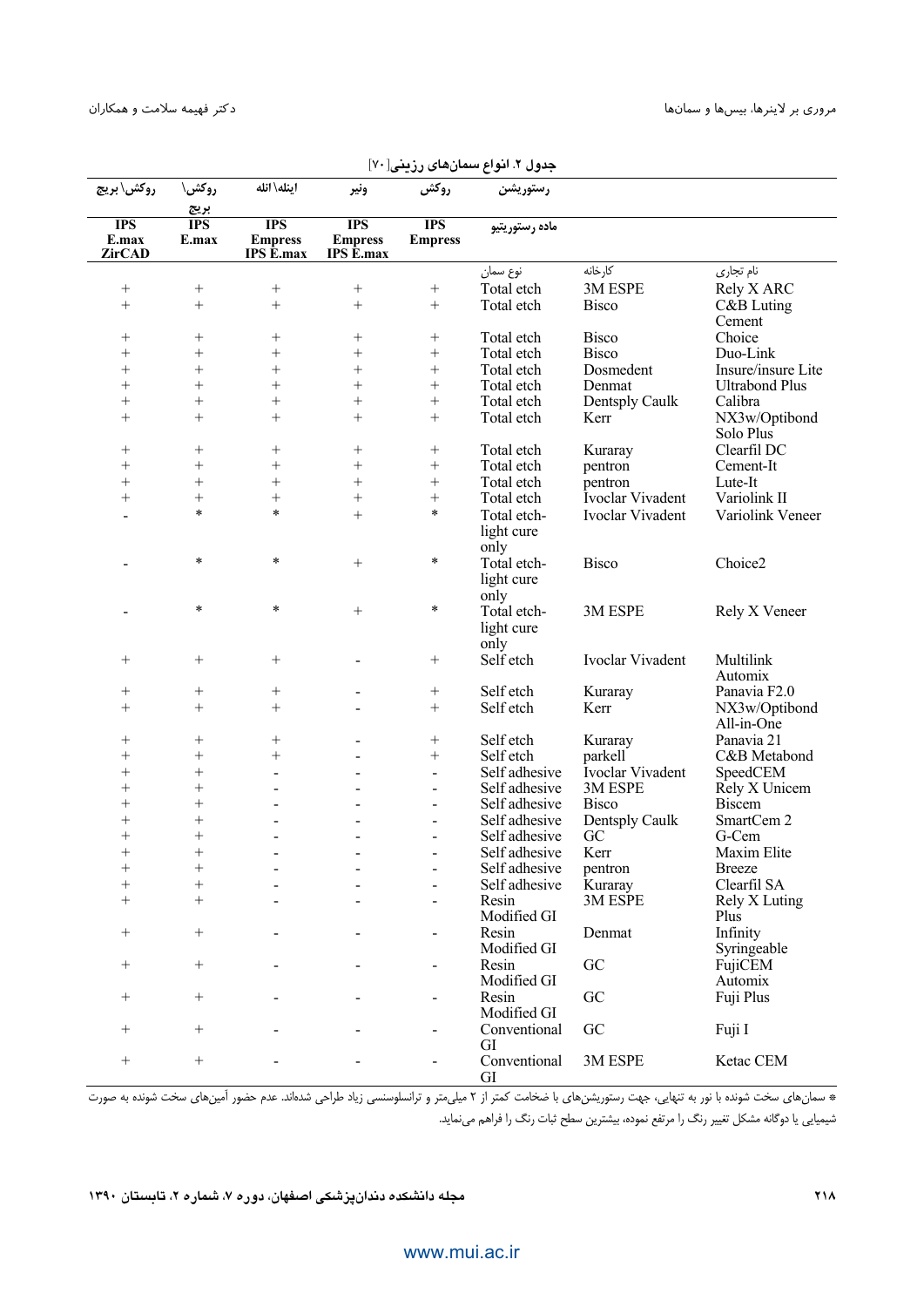امروزه گروه دیگری از رزینهای ادهزیو باند شونده به صورت شیمیایی وجود دارند که شامل منومری با دو گروه اسید فسفریک و دو پیوند دو گانه کربن— کربن هستند که رزین را به شدت فعال می نماید. این سمانها که سلف ادهزیو خوانده می شوند، گروهی جدید از سمان های رزینی هستند که در سال ٢٠٠٢ معرفي گرديدند. اين مواد جهت غلبه بر برخي از محدودیتهای سمانهای کانونشنال (زینک فسفات، پلی کربوکسیلات و سمانهای گلاس آینومر) و سمانهای رزینی طراحی شدند. همچنین خصوصیات مطلوب گروههای مختلف سمان را در یک محصول عرضه می نمایند. سمان های سلف ادهزیو نیازمند هیچ گونه آماده سازی سطوح دندانی نیستند. بعد از مخلوط کردن، کاربرد آنها بسیار ساده بوده، تنها در یک مرحله مشابه سمان زینک فسفات و پلی کربوکسیلات به کار می روند. به دلیل عدم برداشت لایه اسمیر، هیچگونه حساسیت پس از درمان مورد انتظار نیست. بر خلاف سمان زینک فسفات، پلی کربوکسیلات و سمان های رزینی، سمان های سلف ادهزیو نسبت به رطوبت مقاوم هستند و در روشی مشابه با سمانهای گلاس آینومر، یون فلوراید آزاد می نمایند. علاوه بر این، مشابه سمان های رزینی مزایای زیر را در بردارند: فراهم نمودن زیبایی، خصوصیات مکانیکی مطلوب، ثبات ابعادی و چسبندگی میکرومکانیکی. چنین ترکیبی از خصوصیات مطلوب سمانهای رزینی و کانونشنال، سمانهای سلف ادهزیو را جهت بسیاری از کاربردها مطلوب نموده است. امروزه خواسته بسیاری از دندان یزشکان، سادهسازی روشهای چسباندن (Luting) و همچنین کاربرد روشی است که اشتباهات حین کار (حساسیت تكنيكي) را به حداقل برساند[ ٧٠].

سمانهای سلف ادهزیو به نسبت جدید هستند و اطلاعات در مورد تركيب و خصوصيات ادهزيو آنها محدود است، اگرچه به نظر می رسد مکانیسم پایهای چسبندگی در تمام این سمانها مشابه باشد. تركيبات مختلف AM-ESPE) Rely X Unicem توسط كارخانه سازنده به روشنى توضيح داده شده است. اين سمان اولین محصول از گروه سمانهای سلف ادهزیو بود که به بازار عرضه گردید. منومرهای با عملکرد چندگانه (Multifunctional) با گروههای اسید فسفریک به طور همزمان عاج و مینا را دمینرالیزه نموده، در آن نفوذ می نمایند.

مكانيسم سخت شدن غالب، يليمريزاسيون راديكال است كه ممکن است توسط نور یا به صورت مکانیسم سلف کیورینگ آغاز گردد. منومرهای سمان به طور وسیعی با هم به صورت متقاطع پیوند حاصل کرده، پلیمری با وزن مولکولی زیاد ایجاد میکنند. به علاوه، به منظور اطمینان از خنثی سازی حالت اسیدی اولیه، دیدگاه گلاس آینومر به کار رفته است. در نتیجه، pH از ١ تا ۶ از طریق واکنش بین گروههای اسید فسفریک و فیلرهای بازی افزایش خواهد یافت. گروههای اسید فسفریک، همچنین با آپاتیت دندانی واکنش نشان میدهند. ادعا شده است آبی که طی روند خنثی سازی شکل می گیرد با آب دوستی اولیه سمان در ارتباط بوده، سبب تطابق بهتر با ساختار دندانی و مقاومت به رطوبت می گردد. سیس آب ایجاد شده به وسیله واکنش با گروههای فانکشنال اسیدی و طی واکنش سمان با ذرات فیلر بازی آزاد کننده یون مصرف می گردد. چنین واکنشی در نهایت باعث ايجاد يك ماتريكس أب گريز (هيدروفوب) با حلاليت و انبساط کم و ثبات طولانی مدت می شود. گفته می شود که چسبندگی به دست آمده، ناشی از گیر میکرومکانیکی و تقابلات شیمیایی بین گروههای اسیدی منومر و هیدروکسی آپاتیت است. امروزه محصولات متعددی در بازار موجود است که از نظر نوع ارایه محصول، زمان کارکردن/ سخت شدن، تعداد رنگهای در دسترس و تركيب با هم تفاوت دارند[ ٧٠] (جدول٣).

Rely X Unicem 2 Auto mix واین گروه، Rely X Unicem 2 Auto mix (3M ESPE) میباشد که در سپتامبر ۲۰۱۰ وارد بازار گردید. طبق ادعای سازندگان، همگی سمانهای سلف ادهزیو موجود یون فلوراید آزاد می نمایند. همگی این محصولات موادی رادیوایک و سخت شونده به صورت دوگانه (Dual curing) میباشند که سبب میشود جهت سمان نمودن تقریباً هر نوع رستوریشن غیر مستقیمی مناسب باشند: اینلهها، انلهها، بریجها، کراونها و پستهای ساخته شده از فلز، رزین کامپوزیت و سرامیک[۷۱].

تنها نکتهای که باید به آن توجه نمود، این است که سمانهای سلف ادهزیو به دلیل محدودیت رنگهای موجود و چسبندگی ضعیف به مینا، جهت سمان نمودن ونیرها توصیه نشدهاند. در این مورد سمانهای سخت شونده با نور برای يسباندن ونير (Light-curing veneer cements) ييشنهاد مے شوند[ ۷۱].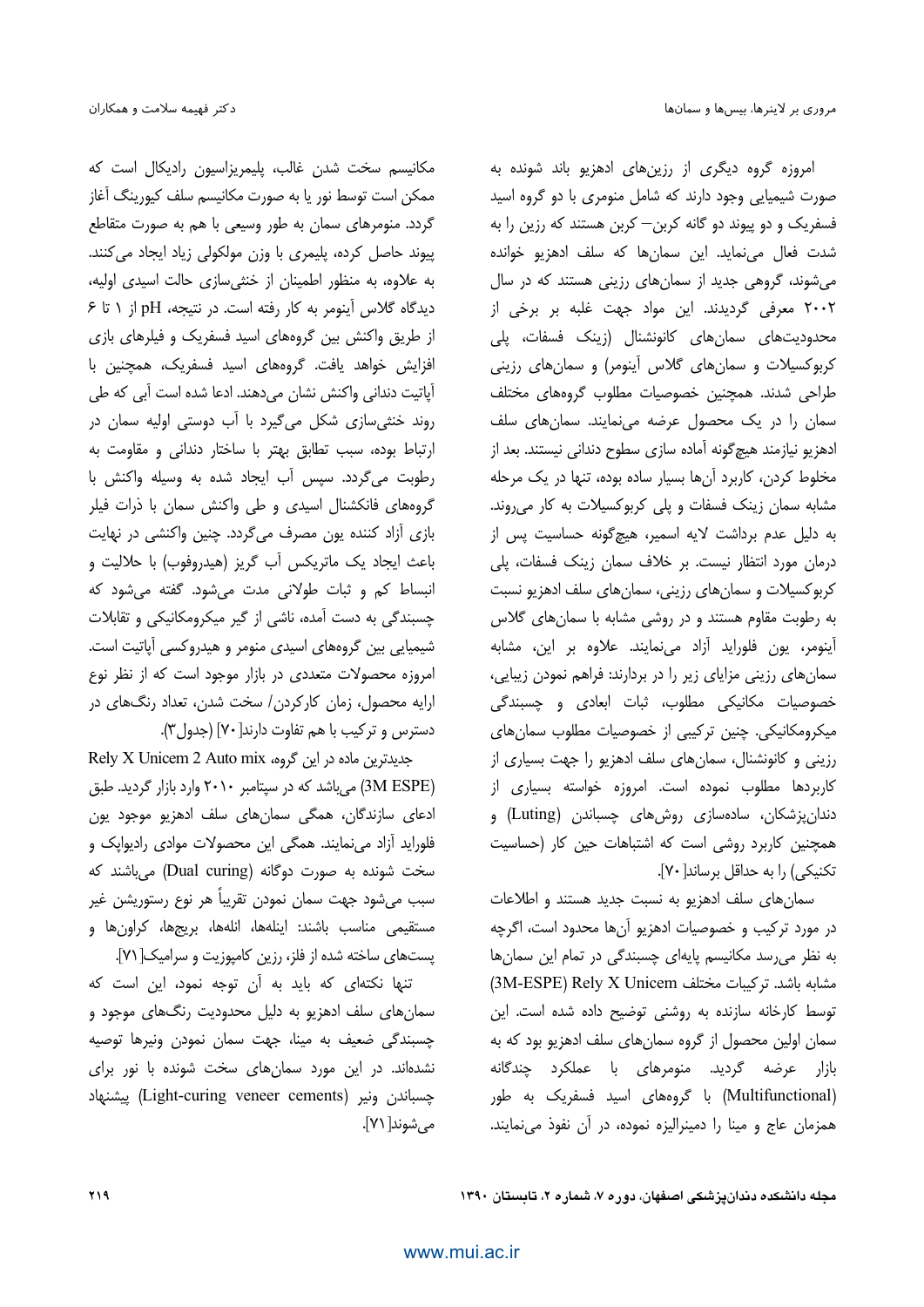| تركيب                                                                                                            | رنگبندی                                | جنون " مسان کا زریسی مست شکریز که از ا<br>زمان کار کردن/زمان | نحوه ارايه محصول        | محصول                         |
|------------------------------------------------------------------------------------------------------------------|----------------------------------------|--------------------------------------------------------------|-------------------------|-------------------------------|
|                                                                                                                  |                                        | سخت شدن                                                      |                         |                               |
| bis (HEMA) phosphate (بيس)                                                                                       | ترانسلوسنت                             | ١ دقيقه/ ۶ دقيقه                                             | سرنگ دوتایی خمیر/ خمیر  | BisCem (Bisco)                |
| گلیکول دی متاکریلات، گلاس                                                                                        | اپک                                    | در ۲۲ درجه سانتی گراد                                        | مخلوط کردن به وسیله سر  |                               |
|                                                                                                                  |                                        |                                                              | مخلوط كننده             |                               |
| Bis-GMA, UDMA, HEMA, 4MET,                                                                                       | A2                                     | اطلاعاتی در دسترس                                            | سرنگ دوتایی خمیر/ خمیر  | Breeze (Pentron)              |
| TEG-DMA باریوم بوروسیلیکات گلاس درمان شده با                                                                     | ترانسلوسنت                             | نيست                                                         | مخلوط کردن به وسیله سر  |                               |
| $\rm UV$ سایلن، آغازگر با سیلیکا، ثبات دهنده و جذب کننده<br>پیگمان آلی و غیرآلی، اپک کننده                       | اپک سفید                               |                                                              | مخلوط كننده             |                               |
| پودر: فلوروالومينوسيليكات گلاس، أغازگر، پيگمان. مايع:                                                            | A2                                     | ۲ دقیقه/ ۴ دقیقه                                             | كپسول                   | G cem (GC)                    |
| A-MET، اسیدفسفریک، منومراستر، آب، UDMA.                                                                          | AO3                                    | بر اساس دمای محیط                                            |                         |                               |
| دی متاکریلات، پودر سیلیکا، آغازگر، ثبات دهنده                                                                    | BO1<br>ترانسلوسنت                      | دهان                                                         |                         |                               |
| منومرفسفات استردر دو قسمت، فيلر گلاس                                                                             | تک رنگ                                 | خود سخت شونده به طور                                         | سرنگ خود مخلوط کننده یا | Embrace WetBond               |
|                                                                                                                  |                                        | کامل در ۷ دقیقه                                              | استاندارد               | resin cement<br>(Pulpdent)    |
| GPDM، كومنومر، فعال كننده -proprietary self                                                                      | شفاف                                   | زمان ژل ۲ دقیقه، زمان                                        | سرنگ دوتایی خمیر / خمیر | Maxcem (Kerr)                 |
| Curing redox، أغازگر نوري، ثبات دهنده، باريوم                                                                    | سفيد                                   | سخت شدن ۳ دقیقه                                              | مخلوط کردن به وسیله سر  |                               |
| گلاس، فلورو الومينو سيليكات گلاس، سيليكاي fumed،                                                                 | سفید اپک                               |                                                              | مخلوط كننده             |                               |
| (حجم فیلر ۶۸ درصد wt، سایز ذرات ۳۶ میکرون)                                                                       | زرد                                    |                                                              |                         |                               |
|                                                                                                                  | قهوماى                                 |                                                              |                         |                               |
| اطلاعاتی در دسترس نیست                                                                                           | ترانسلوسنت                             | زمان كار كردن بدون                                           | سرنگ دوتایی خمیر/ خمیر  | MonoCem                       |
|                                                                                                                  | bleach                                 | محدوديت، خود سخت                                             | مخلوط کردن به وسیله سر  | (Shofu Dental)                |
|                                                                                                                  |                                        | شونده به طور کامل در ۷                                       | مخلوط كننده             |                               |
|                                                                                                                  |                                        | دقیقه در محیط بیهوازی                                        |                         |                               |
| دی متاکریلات و منومراسیدی, فیلرهای غیر ألی شامل:                                                                 | ترانسپرنت                              | زمان کارکردن: ۳۰ ± ۱۳۰                                       | سرنگ دوتایی خمیر/ خمیر  | Multilink Sprint              |
| باریوم گلاس، یتربیوم تری فلوراید و دی اکسید سیلیکون،                                                             | زرد                                    | ثانيه                                                        | مخلوط کردن به وسیله سر  | (Ivoclar Vivadent)            |
| حجم فیلر به طور تقریبی ۴۸ درصد                                                                                   | اپک                                    | $\pm$ ۲۰:زمان سخت شدن                                        | مخلوط كننده             |                               |
|                                                                                                                  |                                        | ۲۷۰ ثانیه                                                    |                         |                               |
| پودر: فیلر گلاس، سیلیکا، هیدروکسید کلسیم، آغازگر خود                                                             | A <sub>1</sub>                         | ۲ دقیقه/ ۵ دقیقه                                             | كپسولها Apli            | Rely X Unicem                 |
| سخت شونده، پیگمان، آغازگر نوری، (حجم فیلر ۷۲ درصد                                                                | A2 يونيورسال                           | در ۲۲ درجه سانتی گراد                                        | cap:0.01 ml             | $(3M$ ESPE $)$                |
| wt، سایز ذرات کمتر از ۹/۵ میکرون)                                                                                | ترانسلوسنت                             |                                                              | Maxicap:0.36 ml         |                               |
| مایع: استرهای فسفریک متاکریلات، دی متاکریلات،                                                                    | اپک سفید<br>اپک $\mathop{\mathsf{A3}}$ |                                                              |                         |                               |
| استات، ثبات دهنده، آغازگر خود سخت شونده، آغازگر نوری                                                             |                                        | ۲ دقیقه/۵ دقیقه                                              | سرنگ دو تایی خمیر/ خمیر | SpeedCEM                      |
| دی متاکریلات، یتربیوم تری فلوراید، کو پلیمر، فیلر گلاس<br>(تنها در بیس)، دی اکسید سیلیکون، آغازگر، منومر ادهزیو، | ترانسپرنت<br>زرد                       | براساس دماى محيط دهان                                        | مخلوط كردن به وسيله سر  | (Ivoclar Vivadent)            |
| ثبات دهنده، پیگمان                                                                                               | اپک سفید                               |                                                              | مخلوط كننده             |                               |
| UDMA، دي و تري متاكريلات، رزين أكريلات                                                                           | ترانسلوسنت                             | ٢ دقيقه/ ٢ دقيقه                                             | سرنگ دوتایی خمیر / خمیر | SmartCem 2                    |
| تغييريافته با اسيد فسفريك، باريوم بورون، فلورو الومينو                                                           | روشن                                   |                                                              | مخلوط کردن به وسیله سر  | (Dentsply Caulk)              |
| سیلیکات گلاس، آغازگر پراکسید آلی، آغازگر نوری کامفور                                                             | متوسط                                  |                                                              | مخلوط كننده             |                               |
| كينون و فسفن اكسايد، تسريع كننده، هيدروكسي تولوئن                                                                | تيره                                   |                                                              |                         |                               |
| Butylated، ثبات دهندهUV، دي اكسيد تيتانيوم،                                                                      | اپک                                    |                                                              |                         |                               |
| اكسيد آهن، دي اكسيد سيليكون آمورف هيدروفوب                                                                       |                                        |                                                              |                         |                               |
|                                                                                                                  | ترانسلوسنت A2                          | ٢ دقيقه/ ۶ دقيقه                                             | سرنگ دوتایی خمیر/ خمیر  | Rely X Unicem<br>$2(3M$ ESPE) |
|                                                                                                                  | يونيورسال A3 اپک                       |                                                              | مخلوط کردن به وسیله سر  |                               |
|                                                                                                                  |                                        |                                                              | مخلوط كننده             |                               |

حدول ۳. سمانهای رزینی سلف ادهزیو که از نظر تجاری در دسترس هستند[۷۲، ۷۱]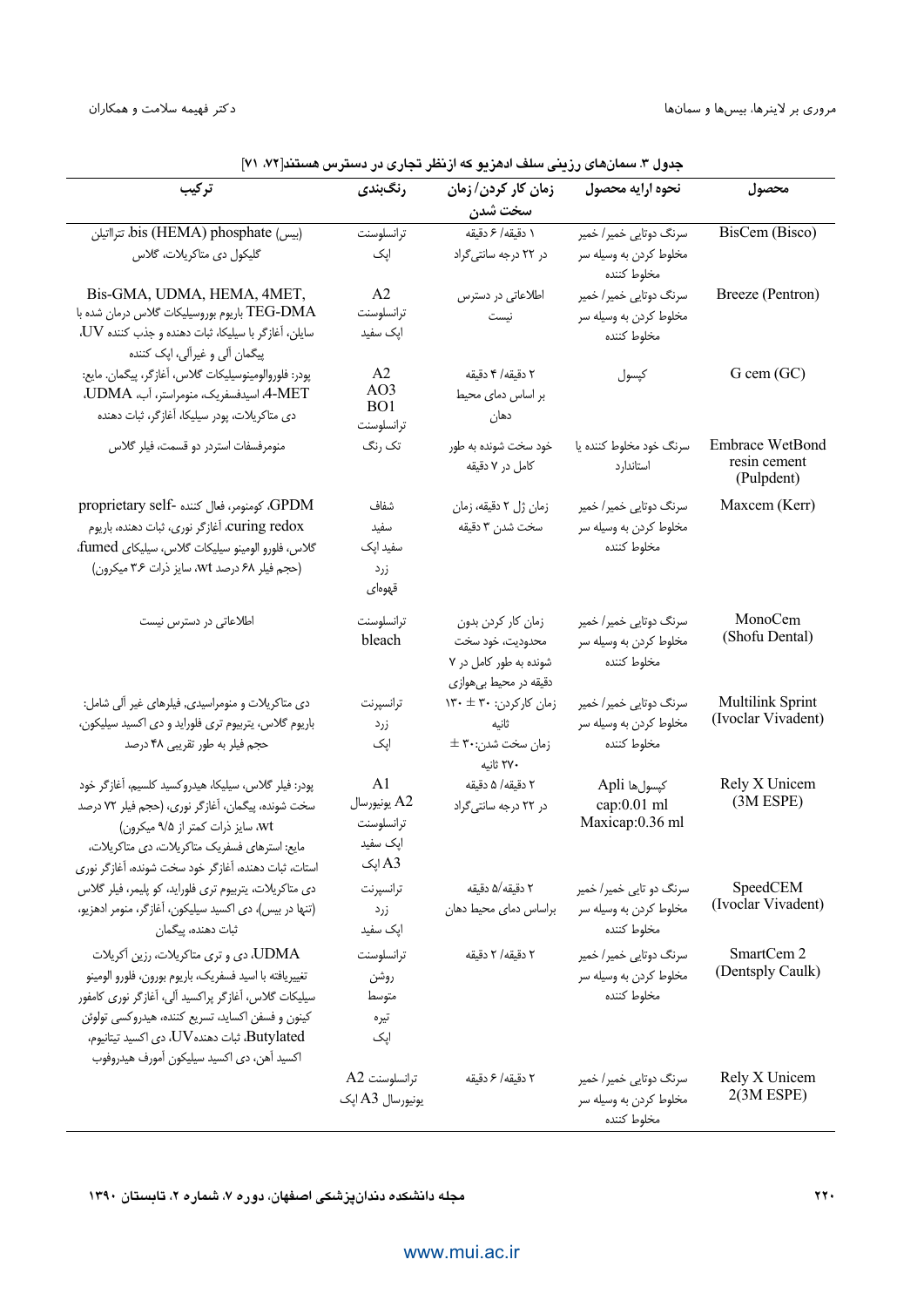ثبات ابعاد*ی* سمان زمانی که جهت سمان نمودن رستوریشنهای تمام سرامیک استفاده می شود بسیار مهم است. انبساط اضافی ممکن است باعث شکستگی در رستوریشن شود. سمان های سلف ادهزیو کمتر از گلاس آینومر نوری منبسط می شوند اما انبساط آن ها نسبت به سمان های رزینی کامپوزیتی بيشتر است[ ٧١].

بر اساس اطلاعات حاصل از بررسی های آزمایشگاهی، چسبندگی سمانهای سلف ادهزیو به عاج و مواد ترمیمی مختلف راضی کننده و قابل مقایسه با سایر سمانهای رزینی چند مرحلهای می باشد. یک یافته بالینی و جالب، احتمال افزایش استحكام باند به عاج با اعمال فشار بيشتر هنگام نشاندن رستوريشن مي باشد. انواع سخت شونده با نور نسبت به انواع خود به خود سخت شونده، استحكام باند زيادترى با عاج و انواع مختلف سراميكها نشان مي دهند[ ٧٠].

برخی پژوهشگران[۷۰، ۷۰] گزارش کردهاند که Aging ساختگی باعث افزایش استحکام باند سمانهای سلف ادهزیو به عاج ریشه و مواد ترمیمی پروتز ثابت میشود. به نظر می رسد که باند به مینا، نقطه ضعف در خصوصیات باندینگ سمانهای سلف ادهزیو باشد. اگرچه ممکن است که اسید اچ نمودن مینا سودمند باشد، ولي اين روند جهت چسبندگي به عاج مضر است. بنابراين، کاربرد اسید تنها روی مینا نیازمند دقت بسیار زیاد است که در شرایط بالینی به سختی حاصل میشود. چسبندگی شیمیایی و آزادسازی فلوراید در دوام و خصوصیات ضد پوسیدگی این سمان,ها نقش دارد.

### تداخل اثر ZOE (زينک اکسايد اوژنول) و رزين

در رابطه با سازگاری محصولات با بیس زینک اکساید اوژنول و رزین اختلاف نظر وجود دارد. به طور اختصاصی تر، آیا یک ماده رزینی را می توان روی دندانی که قبلاً در تماس با زینک اکساید اوژنول بوده است استفاده نمود؟ یکی از روشهای معمول، استفاده از ماده رزینی به عنوان سمان نهایی بعد از سمان کردن موقت با زينك اكسايد اوژنول است[٧٢].

برخی از دندان پزشکان معتقدند که مواد ادهزیو را نمی توان روی دندان درمان شده با مادهای با بیس زینک اکساید اوژنول به کار برد. با این وجود گزارش هایی[۷۴، ۷۳] وجود دارند که این

مطلب را رد کردهاند. گفته شده که تأثیرات سمانهای موقت به وسیله روش تمیز نمودن حفره با روش هواسایی (Air abrasion) يا ياميس خنثى مى شوند[٧۵]. Sarac و همكاران[٧۶] ييشنهاد کردند که حتی وقتی پامیس، سوند و اسپری آب و هوا به کار می رود، حذف مکانیکی سمان موقت از عاج کافی نیست. آنها نتیجه گرفتند که استفاده از تمیز کننده عاجی در حذف سمان موقت مؤثرتر است و استحكام باند سمان رزيني وقتى با سيستم ادهزيو توتال اچ استفاده شود را افزايش مىدهد.

Watanabe و همكاران[W]، روشي باليني را براي حل اين مشکل توضیح دادند. آنها اثر اسید فسفریک به تنهایی، و کاربرد هیپوکلریت سدیم بعد از اچینگ اسید فسفریک روی حذف باقی ماندههای سمان موقت را مقایسه نمودند و نتیجه گرفتند که برای کاهش اثر مهاری باقی ماندههای سمان موقت روی چسبندگی سمان رزینی و عاج، کاربرد ژل هیپوکلریت سدیم بعد از اچینگ اسید فسفریک از اچینگ اسید فسفریک به تنهایی مؤثرتر است.

به علاوه، جهت سمان کردن پست، سمانهای رزینی بیشترین گیر اولیه را دارند، اما زینک فسفات با گذشت زمان قوىتر است. اين به علت باقى ماندن سيلر سخت نشده يا اوژنول سیلر باقی مانده در کانال میباشد. چنانچه فضای پست در زمان پر کردن کانال ریشه آماده سازی شود، مهم نیست که کدام نوع سمان به کار رود. اما اگر فضای پست بعد از یک ماه یا بیشتر ایجاد شود، به دلیل نفوذ اوژنول به داخل کانال، باید از کاربرد سمان رزینی برای سمان کردن پست اجتناب نمود، چون ممکن است با سخت شدن سمان رزيني تداخل كند[٧٨].

Christensen و Ask[٧٩] بیان می کند که اگر طی ٢ روز بعد از استفاده از زینک اکساید اوژنول، ماده رزینی روی دندان به کار برده شود، اوژنول آزاد روی رزین تأثیر سوء دارد. اما اگر ۲ هفته یا بیشتر سپری شود، اوژنول به وسیله فعالیت شیمیایی اکسید روی مصرف شده، در نتیجه رزین با زینک اکساید اوژنول تحت تأثير قرار نمي گيرد. با اين وجود، در رابطه با قرار دادن رستوریشن رزینی در دندانی که ترمیم موقت زینک اکساید اوژنول دارد، هنوز اختلاف نظر وجود دارد[۷۴].

زمانی که در مورد سمانها بحث می شود، موضوع از دو جنبه مختلف بررسی میگردد: مواد موجود و روش سمان نمودن.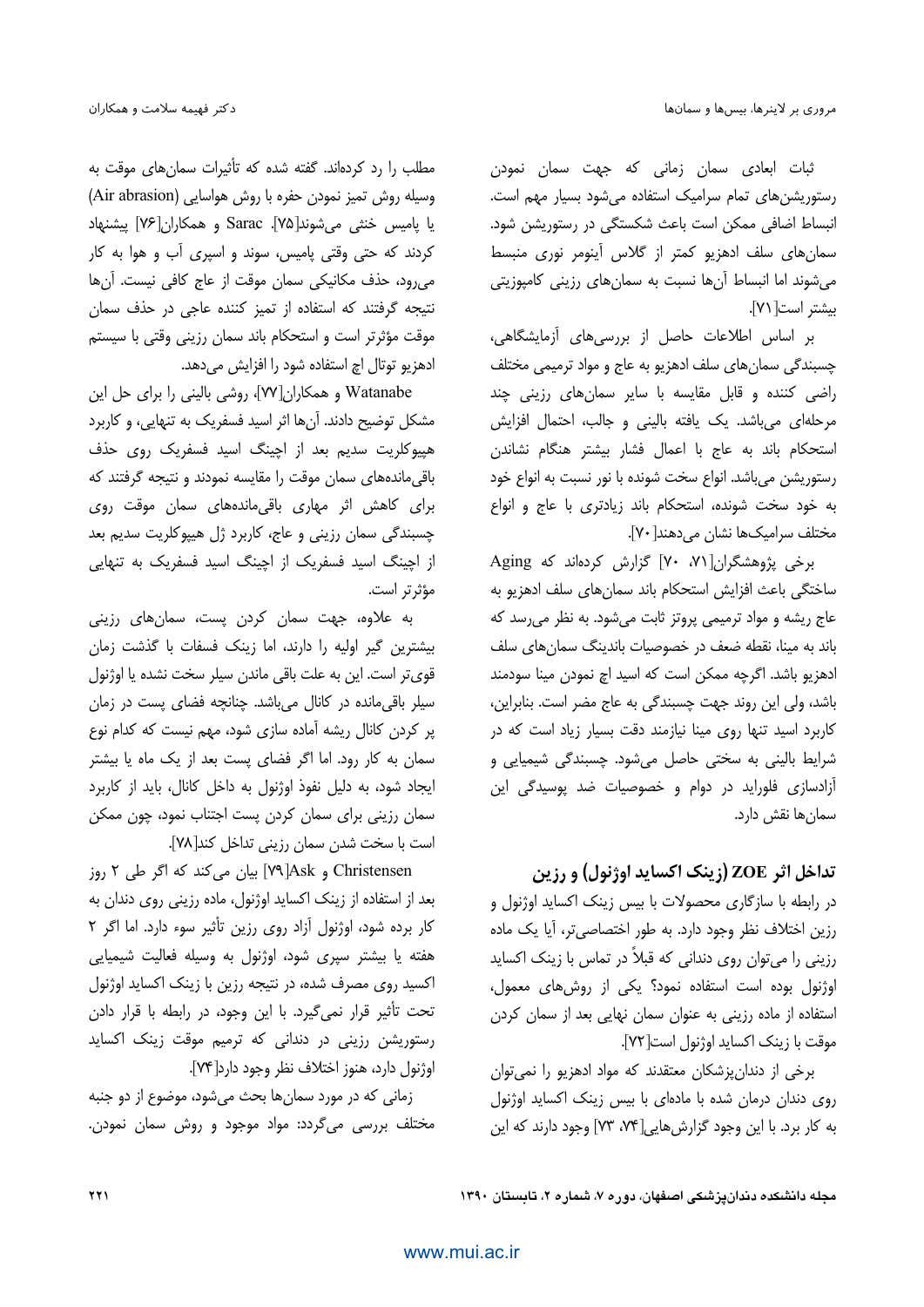بنابراین به نظر می رسد بحثی کوتاه در باب روش سمان نمودن مواد رستوريتيو مختلف لازم مي باشد.

## **روكش های موقت**

سمان های موقت شامل کلسیم هیدروکساید، زینک اکساید اوژنول، پلي كربوكسيلات و رزينها ميباشند. خصوصيات ايدهآل این سمانها عبارتند از: این مواد باید در کیت مخصوص به خود ارایه شود، ماده نباید بعد از کاربرد جریان پابد، باید به آسانی مخلوط شود و جریان کافی داشته باشد و علاوه بر این، باید به آسانی از وسایل و مارژین های روکش تمیز شود[ ۸۰]. سمان های موقتی باید حلالیت کمی در دهان داشته، با مواد ترمیمی سازگار باشند[٧٢].

انتخاب این که چه سمانی باید استفاده شود، بر این اساس است که پروتز چه مدت باید باقی بماند و آماده سازی دندان چگونه است (طول، تقارب و ضخامت عاج باقی مانده). آماده سازی با طول کوتاه و تقارب زیاد نسبت به آماده سازی بلند و موازی نیازمند به سمانی با گیر بیشتر است[۷۲].

ضخامت لايهاى سمان موقت بر روى گير آن مؤثر است. قوام بسیار کم، گیر کافی را فراهم نمی کند و قوام بسیار زیاد ممکن است از نشستن کامل رستوریشن جلوگیری کند و نیروی زیادی جهت نشستن رستوریشن نیاز باشد که حتی ممکن است باعث شکستگی رستوریشن شود. در هر حال برای اجتناب از این مشكلات بهتر است داخل رستوريشن موقت با لايه نازكي از سمان پوشیده شود و سپس رستوریشن به آهستگی نشانده شود. این روش برای رستوریشنهای نهایی نیز قابل انجام است. زمانی که رستوریشنهای نهایی در حال ساخت هستند، می توان برای سمان کردن رستوریشنهای موقتی از سمانهای موقتی استفاده نمود. سمانها باید آنقدر قوی باشند که پروتز را نگه دارند و از سوی دیگر باید به اندازه کافی ضعیف باشند تا اجازه خارج نمودن رستوریشن موقت را بدهند. سمانهای موقت را میتوان برای امتحان اکلوژن، ارزیابی تطابق و زیبایی رستوریشنهای نهایی به کار برد[۷۲].

روكش موقت با تطابق ضعيف، عاج را در معرض بزاق و باکتری قرار می دهد. به علاوه، دندان در طی آماده سازی تحت ریزتنش قرار میگیرد. موارد زیر احتمال پاسخ التهابی پالپ را

کاهش می دهند: رستوریشن موقتی باید تطابق خوبی داشته باشد ولی نباید به لثه تجاوز کند. دندان آماده سازی شده باید با مادهای آنتیباکتریال پوشانده شود. عاج نباید خشک شود. اکلوژن کراون موقت قبل از سمان کردن باید چک شود.

بعد از برداشتن روکش موقت، ممکن است دندان پزشک به خصوص در مناطق نزدیک لثه، رنگ سیاهی روی دندان آماده سازی شده ببیند. این رنگ نشانهای از مارژین باز است که اجازه نفوذ مایعات دهانی به زیر رستوریشن موقتی را می دهد. این مایعات حاوی باکتری و پیگمانهای آهن با منشأ خون میباشند. به نظر می رسد که باکتری، گاز سولفید هیدروژن را به عنوان قسمتي از متابوليسم خود توليد مي كند. اين گاز با آهن موجود در خون واکنش نشان داده، رنگ سیاه ایجاد مینماید. برای جلوگیری از این مشکل، دندانپزشک باید از سیل بودن لبهها مطمئن باشد. علاوه بر آن، می توان از سمان حاوی اوژنول یا کلرهگزیدین که از رشد باکتریال جلوگیری می کنند استفاده نمود. این رنگ را می توان با اسید چینگ یا کاربرد مولت پالیش حذف نمود [ ۸۱].

در یک پژوهش[۸۲]، انواع مختلف سمانها با یکدیگر مقایسه شدند که نشان داده شد مقادیر گیر ایجاد شده به وسیله مواد درزگیر رزینی دو برابر زینک فسفات و گلاس آینومر است. شکست در گیر به درجه تقارب آماده سازی و نوع سمان به کار رفته وابسته است. تقارب زياد (٢۴ درجه) كمترين گير را ايجاد مے نماید.

#### رستوریشنهای ریختگی با بیس فلزی

دندان های درمان ریشه شده به طور معمول با پست (داول) ترمیم می شوند. با استفاده از ردیابهای رادیو اکتیو نشان داده شده است که پستها و کورهایی که با سمان رزینی سمان می شوند سیل بهتری را نسبت به آنهایی که با زینک فسفات سمان میشوند ایجاد میکنند. پژوهشگران نتیجه گرفتند که برای افزایش سیل، روکشها تا جایی که امکان دارد زودتر در محل قرار داده شوند[۸۳].

Mitchell] بیان می کند که انواع زیادی از سمانها برای سمان کردن پست در دسترس هستند که هر کدام مزایا و معایبی دارند. وقتی پستهایی با گیر کافی سمان میشوند، زینک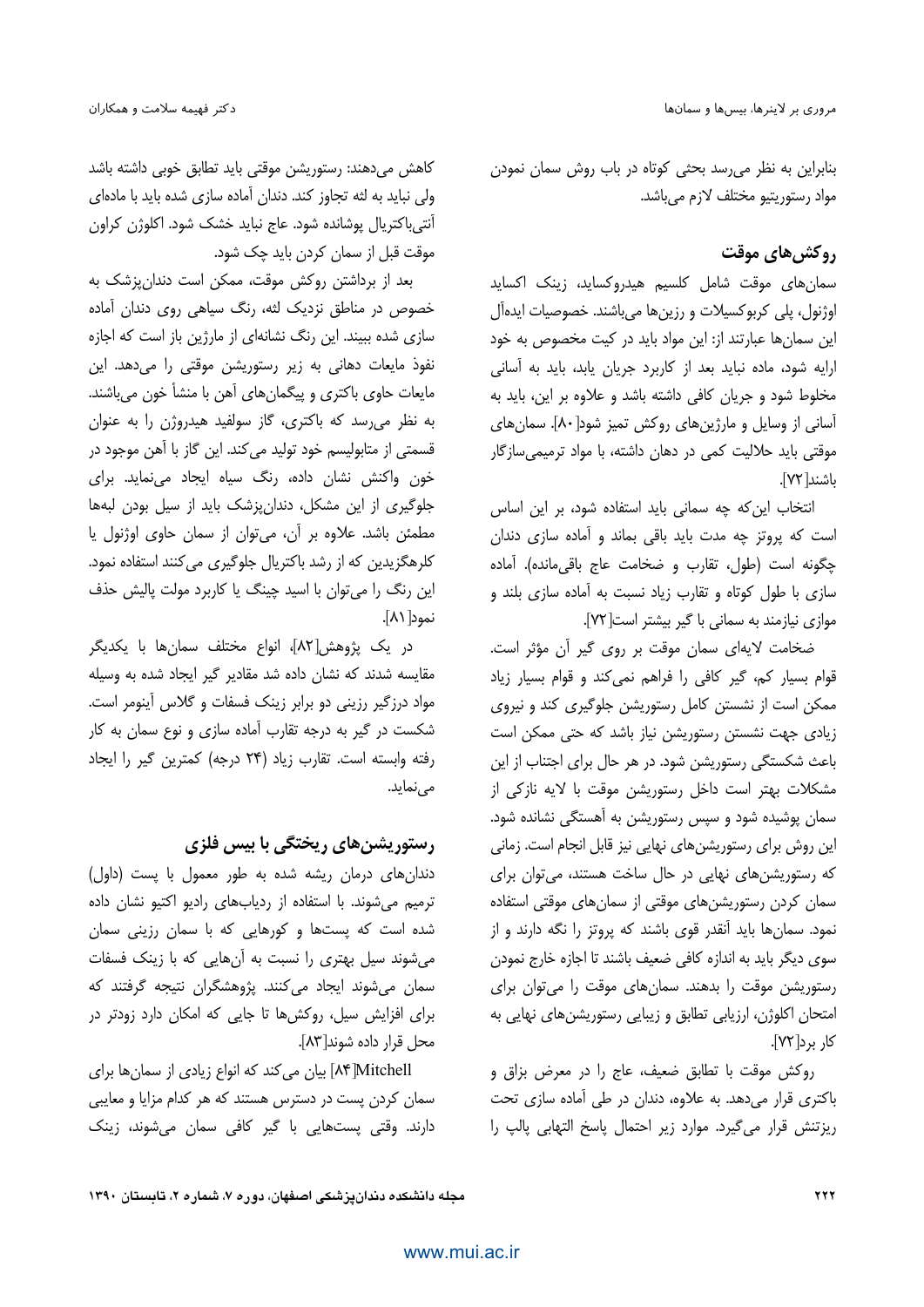فسفات انتخاب خوبي است؛ به خصوص اگر آزاد سازى فلورايد مورد نظر نباشد. از سوی دیگر، وقتی که گیر مکانیکی وجود ندارد استفاده از گلاس آینومر تقویت شده با رزین (RMGI) منطقی به نظر می رسد. سمانهای رزینی فقط وقتی استفاده می شوند که RMGI ها نتوانند گیر کافی ایجاد کنند. وقتی پستها با RMGI یا سمان رزینی سمان میشوند، خارج ساختن یست و دسترسی به سیستم کانال ریشه مشکل است.

یست سمان شده به دندان استحکام نمی بخشد، اما یست باند شده ممكن است ساختار دندان را تقويت كند. وقتى پست با سمان رزینی سمان میشود، چون سمان سخت شونده با نور را نمی توان در کانال ریشه به کار برد، دندانپزشک ملزم به استفاده از سمان سخت شونده به صورت شیمیایی یا دوگانه است. باید سمان رزینی را به عنوان جبران کنندهای برای پست کوتاه در نظر داشت[٧٢].

وقتی که دندانپزشک از پست فلزی استفاده میکند، هواسایی سطح پست (مانند همه کستینگهای فلزی) به افزایش ناحیه سطحی و بهبود چسبندگی کمک مینماید. کاربرد یک يرايمر (به خصوص براى يست) باعث افزايش مرطوب شدن سطح پست و در یی آن استحکام باند می شود و احتمال تشکیل حبابهای هوا حین قرار دهی پست را به حداقل میرساند[ ۷۲].

Christensen و Ask[۸۵] بیان میکند که در طی سال های اخیر استفاده از سمان های رزینی سلف اچ به علت مراحل کاری کمتر و کاهش حساسیت بعد از درمان معمولتر شده است. او بیان می کند که هرگاه دیوارههای فضای پست صاف باشد (به علت آماده سازی فضای پست)، بهتر است این ديوارەها با فرز الماسى با سرعت كم خشن شوند.

#### یستهای زیبایی

یستهای زیبایی باسمان چسباننده سخت شونده به صورت دوگانه به دیوارههای کانال باند میشوند. از سمان سخت شونده به صورت خود به خود هم می توان استفاده نمود. محصولات سخت شونده به صورت دوگانه، حاوی آغازگر نوری برای آغاز پلیمریزاسیون و یک جزء خود سخت شونده شیمیایی به منظور ادامه پلیمریزاسیون در غیاب نور میباشند. این مواد پلیمریزاسیون كاملترى را تضمين مى كنند كه با ايجاد گير بيشتر، باعث

افزایش ثبات پست میشود. پستهای ترانسلوسنت و شفاف به عبور نور به فضای کانال ریشه کمک میکنند. نور باعث سخت شدن ادهزیو میگردد؛ در حالی که جزء خود سخت شونده باعث سخت شدن ادهزیو در مناطقی میشود که نور نمیتواند نفوذ کند. دندان پزشکان باید سمان را با لنتولو اسپیرال یا سوند داخل دهانی وارد کانال نمایند[۸۶].

### رستوریشن های همرنگ دندان

جهت چسباندن رستوریشنهای همرنگ دندان غیر مستقیم شامل اینله، اونله، کراون و ونیر، باید از یک سمان همرنگ دندان استفاده شود. سمانهای با بیس رزینی همرنگ دندان میباشند. در مقایسه با رستوریشنهای متال سرامیک، هنگام سمان کردن رستوریشن تمام سرامیک باید به استحکام روکش یا پروتز ثابت توجه بیشتری شود. به طور معمول استحکام روکش های تمام سرامیک از متال سرامیک کمتر است[۷۲].

Christensen و Ask[۸۷]بیان میکند که ضعیفترین نوع، روکش سرامیکی پخته شده (Fired) مے باشد که روی عاج سمان می شود. در رده بعدی، رستوریشن سرامیکی ریختگی (Cast) قرار دارد. چسبندگی این مواد به عاج در طول زمان کاهش می یابد؛ با این وجود وقتی که به مینا باند شوند، با کاهش باند سمان رزینی رو به رو نخواهیم شد. جهت رستوریشنهای ساخته شده با Cerec ،Procera يا Lava، سمان هاي كانونشنال انتخاب خوبي

در پژوهش Palacios و همکاران[۸۸] نشان داده شد که بین گلاس آینومر نوری و سمان رزینی سلف اچ و توتال اچ، وقتی برای سمان کردن کراونهای زیرکونیوم اکساید استفاده شوند، تفاوت چشمگیری وجود ندارد. آنها دریافتند که سمان چسبندگی بسیار قوی تری به کویینگ نسبت به دندان دارد.

رستوریشنهای با بیس زیر کونیا به دلیل فقدان ماتریکس گلاسی با اسید هیدروفلوریک اچ نمیشوند و چون حاوی سیلیکا نیستند، سایلن بر آنها اثر نمی کند. برای افزایش چسبندگی به این ماده، رستوریشن باید قبل از سمان کردن سندبلاست شود[A۹].

مقبولیت سیستمهای CAD/CAM در حال افزایش است. برای تضمین باند رزینی پایدار و قوی به سرامیکهایی با بیس سیلیکا، باند شیمیایی و گیر میکرومکانیکی نیاز است. اسید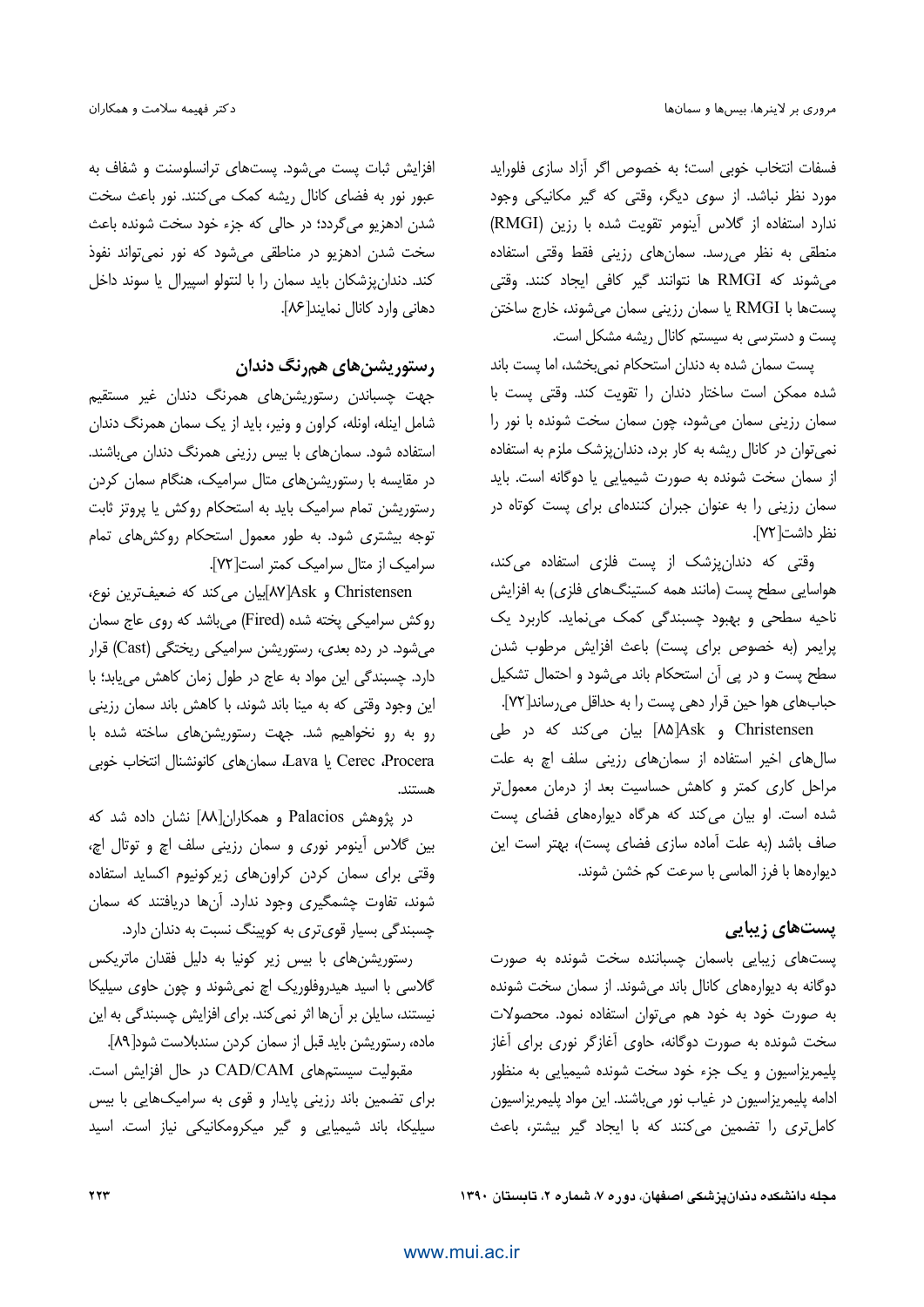اچینگ با اسید هیدروفلوریک سطحی خشن ایجاد کرده، ساختار کریستالین حاوی سیلیکا را اکسپوز می کند. استفاده از سایلن روی سرامیک اچ شده سطح را مرطوب می کند و باند کووالانس شیمیایی به سرامیکهای با بیس سیلیکا ایجاد می کند[۹۰].

زمانی که ازسمان های رزینی به دلایل زیبایی استفاده می شود، ثبات رنگ ماده باید بررسی شود. رزین های خود به خود سخت شونده حاوی آمین سه تابی آروماتیک هستند که ممکن است به سرعت اکسید شده، محصولات اکسیده رنگی ایجاد نمایند و در نهایت رنگ سمان را تغییر دهند. آمینها در مواد سخت شونده با نور به طور معمول به این اکسیداسیون مقاومتر هستند. محصولاتی از این نوع ممکن است ضخامت لایهای زیادی داشته باشند؛ اما از تغییر رنگ بعدی جلوگیری می کنند. بنابراین علاوه بر دانستن شیمی محصول قبل از خرید آن، دندان پزشکان باید به مقدار تغییر رنگ (ΔE) محصول نیز توجه نمایند که باید کمتر از ۳ باشد[۹۱].

ملاحظات باليني ديگر

لاينرها، بيس ها و سمان ها در انواع مختلفي ارايه شدهاند. موادي که با دست مخلوط می شوند ممکن است دارای حبابهای ریزی

باشند که اگر بیمار فشار را از روی ماده بردارد این حبابها ممکن است بزرگ شده، باعث جابهجایی کستینگ و فشار روی پالپ گردند[۹۲]. مهم است که مقدار هوای به دام افتاده را به حداقل برسانیم. Musajo و همکاران[۹۳] نشان دادند که در دندان هایی با کستینگهای سمان شده که تحت فشارهای محیطی متفاوتی قرار می گیرند، احتمال جابهجایی کستینگ افزایش می باید. این مورد به خصوص در مورد سمان زینک فسفات صدق نموده، در بیمارانی که غواصی می کنند یا در ارتفاعات بالا در کابین های بدون فشار پرواز می کنند مهم است.

امروزه سرنگهای با سر خود مخلوط شونده ارایه شدهاند که سریع و راحت بوده، ماده حاصل قوام بیشتری دارد اما گران تر هستند. مقدار هوای موجود در مخلوط نهایی این مواد نسبت به مخلوط ک دن یا دست کمتر است[۹۴].

#### نتيجه گيري

هیچ ماده یا محصولی برای همه کاربردها بهترین نبوده، این حوزه در دندان پزشکی به صورت دایم در حال تغییر است. دندان پزشکان باید از تولیدات جدید و کاربرد آنها آگاه باشند تا بتوانند کارکرد بالینی مطلوبی را ارایه دهند.

#### References

- 1. Weiner R. Liners, bases, and cements: an in-depth review, part 4. Dent Today 2008; 27(5): 72-74.
- 2. Cox CF, Suzuki S. Re-evaluating pulp protection: calcium hydroxide liners vs. cohesive hybridization. J Am Dent Assoc 1994; 125(7): 823-31.
- 3. Roberson TM, Heymann H, Swift EJ. Sturdevant's art and science of operative dentistry. 5<sup>th</sup> ed. St Louis: Mosby: 2006. p. 135-242.
- 4. Powers JM, Sakaguchi RL, Craig RG. Craig's restorative dental materials. 12<sup>th</sup> ed. St Louis: Mosby Elsevier; 2006.
- 5. Anusavice KJ, Phillips RW. Phillips' science of dental materials. 11<sup>th</sup> ed. Philadelphia: Saunders; 2003.
- 6. Murray PE, About I, Franquin JC, Remusat M, Smith AJ. Restorative pulpal and repair responses. J Am Dent Assoc 2001; 132(4): 482-91.
- 7. Brannstrom M. Etiology of dentin hypersensitivity. Proc Finn Dent Soc 1992; 88(Suppl 1): 7-13.
- 8. Camps J, Dejou J, Remusat M, About I. Factors influencing pulpal response to cavity restorations. Dent Mater 2000; 16(6): 432-40.
- 9. Yoshiyama M, Masada J, Uchida A, Ishida H. Scanning electron microscopic characterization of sensitive vs. insensitive human radicular dentin. J Dent Res 1989; 68(11): 1498-502.
- 10. Strupp WC. Critical factors for clinical success with all ceramic restorations. Crown Bridge Update 2004; 7:  $25 - 32.$
- 11. Carrilho MR, Geraldeli S, Tay F, de Goes MF, Carvalho RM, Tjaderhane L, et al. In vivo preservation of the hybrid layer by chlorhexidine. J Dent Res 2007; 86(6): 529-33.
- 12. Ferracane JL. Materials in dentistry: principles and applications. 2<sup>nd</sup> ed. Philadelphia: Lippincott Williams & Wilkins: 2001.
- 13. OBrien WJ. Dental materials and their selection. 4<sup>th</sup> ed. Chicago: Ouintessence Pub: 2008.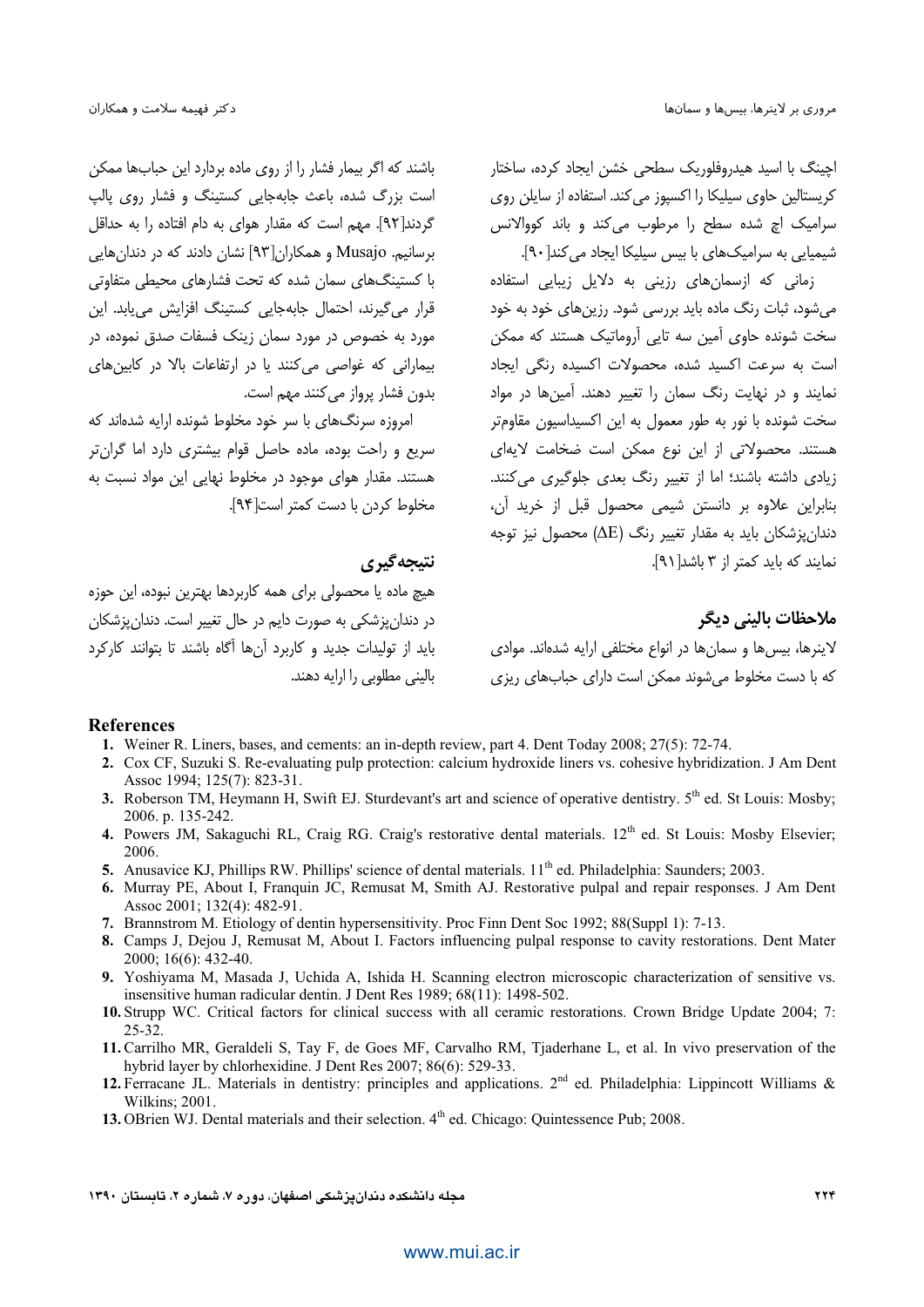- **14.** Hebling J, Giro EM, Costa CA. Human pulp response after an adhesive system application in deep cavities. J Dent 1999; 27(8): 557-64.
- **15.** ADA. Bisphenol A and dental sealants. [cited 2007 March 7]. Available from: URL: http://www.wda.org/categories.
- **16.** Latt MA. Six principles of adhesion. Dent Econ 2007; 97: 52.
- **17.** de Jong HP, van Pelt AW, Busscher HJ, Arends J. The effect of topical fluoride applications on the surface free energy of human enamel-an in vitro study. J Dent Res 1984; 63(5): 635-41.
- **18.** Ugarte J, Lagravere MO, Revoredo JA. Fluoride agent's uptake effect over two glass-ionomer cements and a resin-modified glass-ionomer cement. J Dent Res 2003; 82: 938.
- **19.** Gao W, Smales RJ. Fluoride release/uptake of conventional and resin-modified glass ionomers, and compomers. J Dent 2001; 29(4): 301-6.
- **20.** Royse MC, Ott NW, Mathieu GP. Dentin adhesive superior to copal varnish in preventing microleakage in primary teeth. Pediatr Dent 1996; 18(7): 440-3.
- **21.** Kennington LB, Davis RD, Murchison DF, Langenderfer WR. Short-term clinical evaluation of post-operative sensitivity with bonded amalgams. Am J Dent 1998; 11(4): 177-80.
- **22.** Weiner R. Liners, bases, and cements: an in-depth review, Part 2. Dent Today 2008; 27(8): 48, 50, 52.
- **23.** Prati C, Fava F, Di Gioia D, Selighini M, Pashley DH. Antibacterial effectiveness of dentin bonding systems. Dent Mater 1993; 9(6): 338-43.
- **24.** Smith AJ, Garde C, Cassidy N. Solubilization of dentine extracellular matrix by calcium hydroxide. J Dent Res 1995; 75: 829.
- **25.** Meeker HG, Najafi MM, Linke HA. Germicidal properties of dental cavity liners, bases, and cements. Gen Dent 1986; 34(6): 474-8.
- **26.** Anderson RW, Powell BJ, Pashley DH. Microleakage of IRM used to restore endodontic access preparations. Endod Dent Traumatol 1990; 6(4): 137-41.
- **27.** Abrams SH. Current concepts in temporary cement. Oral Health 1995; 85(4): 19-20, 22, 24.
- **28.** Hodosh AJ, Hodosh S, Hodosh M. Potassium nitrate-zinc oxide eugenol temporary cement for provisional crowns to diminish postpreparation tooth pain. J Prosthet Dent 1993; 70(6): 493-5.
- **29.** Weiner R. Teaching the use of liners, bases, and cements: a 10-year follow-up survey of North American Dental Schools. Dent Today 2006; 25(6): 74, 76, 78-9.
- **30.** Oilo G, Jorgensen KD. The influence of surface roughness on the retentive ability of two dental luting cements. J Oral Rehabil 1978; 5(4): 377-89.
- **31.** Shimada Y, Kondo Y, Inokoshi S, Tagami J, Antonucci JM. Demineralizing effect of dental cements on human dentin. Quintessence Int 1999; 30(4): 267-73.
- **32.** Brannstrom M, Nyborg H. Pulpal reaction to polycarboxylate and zinc phosphate cements used with inlays in deep cavity preparations. J Am Dent Assoc 1977; 94(2): 308-10.
- 33. Noort R. Introduction to dental materials. 3<sup>rd</sup> ed. St Louis: Mosby, 2007.
- **34.** Hodosh M, Hodosh SH, Hodosh AJ. Capping carious exposed pulps with potassium nitrate, dimethyl isosorbide, polycarboxylate cement. Dent Today 2003; 22(1): 46-51.
- **35.** Weiner R. Liners, bases, and cements: an in-depth review, Part 3. Dent Today 2008; 27(11): 65-70.
- **36.** Mitchell CH. Dental materials in operative dentistry. 1<sup>st</sup> ed. London: Quintessence Publishing; 2008. p. 51-67.
- **37.** Lin A, McIntyre NS, Davidson RD. Studies on the adhesion of glass-ionomer cements to dentin. J Dent Res 1992; 71(11): 1836-1841.
- **38.** Leinfelder K. Characteristics of a new glass ionomer material. Inside Dent 2006; 2: 42-4.
- **39.** Eli I, Cooper Y, Ben Amar A, Weiss E. Antibacterial activity of three dental liners. J Prosthodont 1995; 4(3): 178-82.
- **40.** Mount GJ. Minimal intervention dentistry: rationale of cavity design. Oper Dent 2003; 28(1): 92-9.
- **41.** Carey CM, Spencer M, Gove RJ, Eichmiller FC. Fluoride release from a resin-modified glass-ionomer cement in a continuous-flow system. Effect of ph. J Dent Res 2003; 82(10): 829-32.
- **42.** Davidovich E, Weiss E, Fuks AB, Beyth N. Surface antibacterial properties of glass ionomer cements used in atraumatic restorative treatment. J Am Dent Assoc 2007; 138(10): 1347-1352.
- **43.** Trushkowsky R. The role of glass ionomers in minimally invasive restorative dentin. Dent Today 2005; 24(4): 72-7.
- **44.** Aboushala A, Kugel G, Hurley E. Class II composite resin restorations using glass-ionomer liners: microleakage studies. J Clin Pediatr Dent 1996; 21(1): 67-70.
- **45.** Hagge MS, Lindemuth JS, Mason JF, Simon JF. Effect of four intermediate layer treatments on microleakage of Class II composite restorations. Gen Dent 2001; 49(5): 489-95.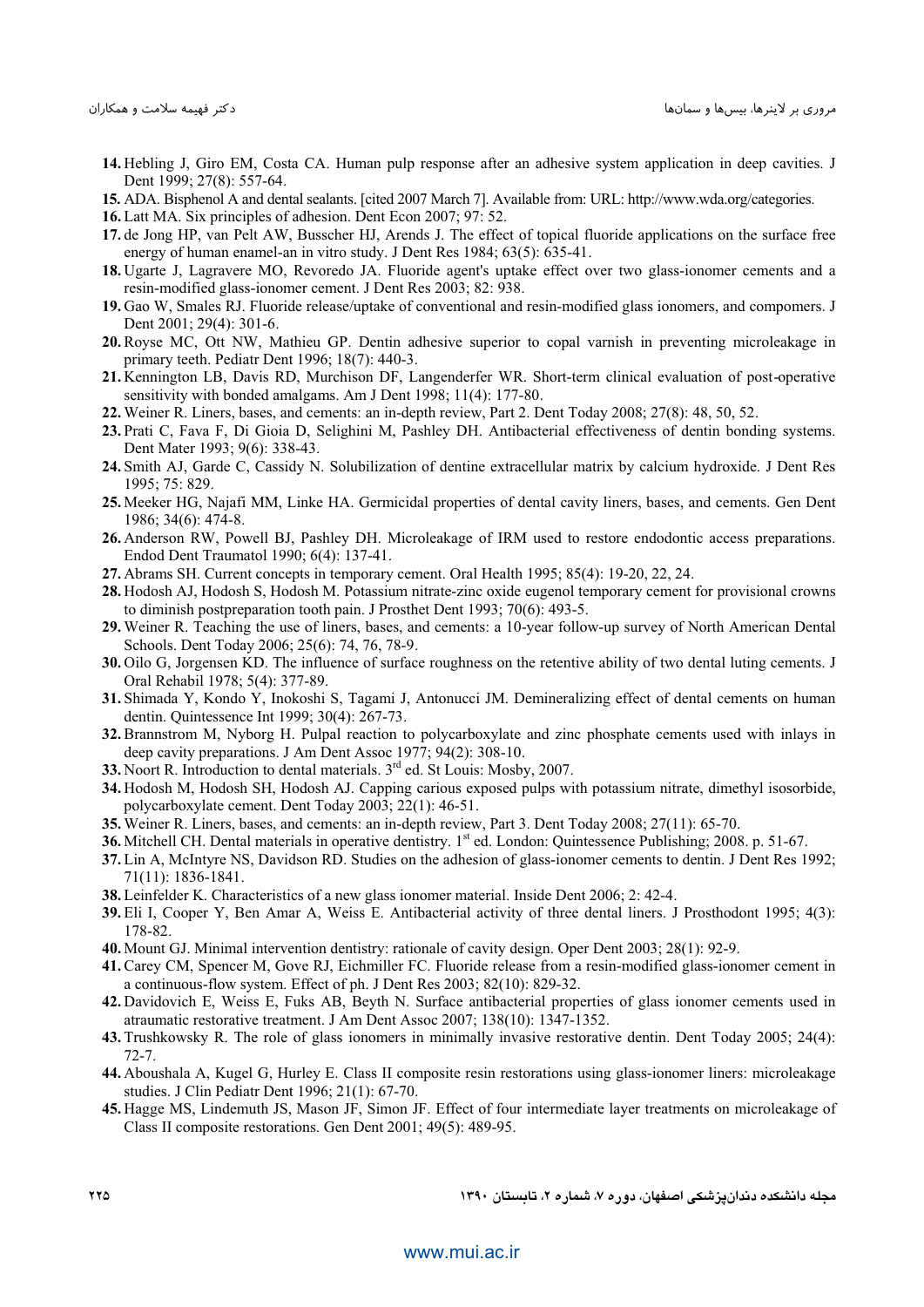- **46.** Browning WD. The benefits of glass ionomer self-adhesive materials in restorative dentistry. Compend Contin Educ Dent 2006; 27(5): 308-14.
- **47.** Alex G. The use of resin modified glass ionomer liners under composite resins: should they be used to help control microleakge? Inside Dentistry 2005; 1: 30-3.
- **48.** Ricketts D. Management of the deep carious lesion and the vital pulp dentine complex. Br Dent J 2001; 191(11): 606-10.
- **49.** Ngo H, Mount GJ, Peters MC. A study of glass-ionomer cement and its interface with enamel and dentin using a low-temperature, high-resolution scanning electron microscopic technique. Quintessence Int 1997; 28(1): 63-9.
- **50.** Estafan D, Pines MS, Erakin C, Fuerst PF. Microleakage of Class V restorations using two different compomer systems: an in vitro study. J Clin Dent 1999; 10(4): 124-6.
- **51.** Chuang SF, Jin YT, Tsai PF, Wong TY. Effect of various surface protections on the margin microleakage of resin-modified glass ionomer cements. J Prosthet Dent 2001; 86(3): 309-14.
- **52.** Sindel J, Frankenberger R, Kramer N, Petschelt A. Crack formation of all-ceramic crowns dependent on different core build-up and luting materials. J Dent 1999; 27(3): 175-81.
- **53.** Irie M, Suzuki K. Water storage effect on the marginal seal of resin-modified glass-ionomer restorations. Oper Dent 1999; 24(5): 272-8.
- **54.** Hersek NE, Canay S. In vivo solubility of three types of luting cement. Quintessence Int 1996; 27(3): 211-6.
- **55.** Stutes RD, Duke ES. Clinical techniques in dentistry: handling characteristics of a new resin-reinforced glassionomer cement. Contemp Esthet Restor Pract 2006; 10: 60-2.
- **56.** Tay FR, Pashley DH. Have dentin adhesives become too hydrophilic? J Can Dent Assoc 2003; 69(11): 726-31.
- **57.** Sadek FT, Pashley DH, Ferrari M, Tay FR. Tubular occlusion optimizes bonding of hydrophobic resins to dentin. J Dent Res 2007; 86(6): 524-8.
- **58.** Burgess JO. Dental Adhesives: A Review and Case Report. Inside Dentistry 2007; 3(8): 98-100.
- **59.** Nakajima M, Sano H, Burrow MF, Tagami J, Yoshiyama M, Ebisu S, et al. Tensile bond strength and SEM evaluation of caries-affected dentin using dentin adhesives. JDR 1995; 74(10): 1679-88.
- **60.** Fujita K, Nishiyama N. Degradation of single bottle type self-etching primer effectuated by the primer's storage period. Am J Dent 2006; 19(2): 111-4.
- **61.** Miyazaki M, Rikuta A, Tsubota K, Yunoki I, Onose H. Influence of environmental conditions on dentin bond strengths of recently developed dentin bonding systems. J Oral Sci 2001; 43(1): 35-40.
- **62.** Sundfeld RH, da Silva AM, Croll TP, de Oliveira CH, Briso AL, de Alexandre RS, et al. The effect of temperature on self-etching adhesive penetration .Compend Contin Educ Dent 2006; 27(10): 552-6.
- **63.** Overton JD, Gureckis K. Preparation designs for minimally invasive dentistry. Contemp Esthet Restor Pract 2007; 11: 22-6.
- **64.** Bergenholtz G, Cox CF, Loesche WJ, Syed SA. Bacterial leakage around dental restorations: its effect on the dental pulp. J Oral Pathol 1982; 11(6): 439-50.
- **65.** Christensen GJ. Direct restorative materials. What goes where? J Am Dent Assoc 2003; 134(10): 1395-7.
- **66.** CRA Newsletter 2002; 26(10): 4.
- **67.** Farah JW, Powers JM. Adhesive resin cements. The Dental Advisor 2005; 22: 105.
- **68.** Monticelli F, Ferrari M, Toledano M. Cement system and surface treatment selection for fiber post luting. Med Oral Patol Oral Cir Bucal 2008; 13(3): E214-E221.
- **69.** Suggested cementation options for IPS Empress & E.max Restorations. [online]. 2009. Avaiable from: URL: http://www.dentalartab.com/docs/brochures/cementation-options-ipsempress-ipsemax-restorations.pdf.
- **70.** Radovic I, Monticelli F, Goracci C, Vulicevic ZR, Ferrari M. Self-adhesive resin cements: a literature review. J Adhes Dent 2008; 10(4): 251-8.
- **71.** Burgess JO, Ghuman T, Cakir D. Self-adhesive resin cements. J Esthet Restor Dent 2010; 22(6): 412-9.
- **72.** Weiner R. Liners, bases ,and cements: an in-depth review, part 4. Dent Today 2009; 28(3): 61-5.
- **73.** Leirskar J, Nordbo H. The effect of zinc oxide-eugenol on the shear bond strength of a commonly used bonding system. Endod Dent Traumatol 2000; 16(6): 265-8.
- **74.** Peutzfeldt A, Asmussen E. Influence of eugenol-containing temporary cement on efficacy of dentin-bonding systems. Eur J Oral Sci 1999; 107(1): 65-9.
- 75. Microtensile bond strength of dentin after exposure to provisional cements. Proceeding of the 32<sup>nd</sup> Annual Meeting and Exhibition of the AADR; March 12-15, 2003; San Antonio, TX.
- **76.** Sarac D, Bulucu B, Sarac YS, Kulunk S. The effect of dentin-cleaning agents on resin cement bond strength to dentin. J Am Dent Assoc 2008; 139(6): 751-8.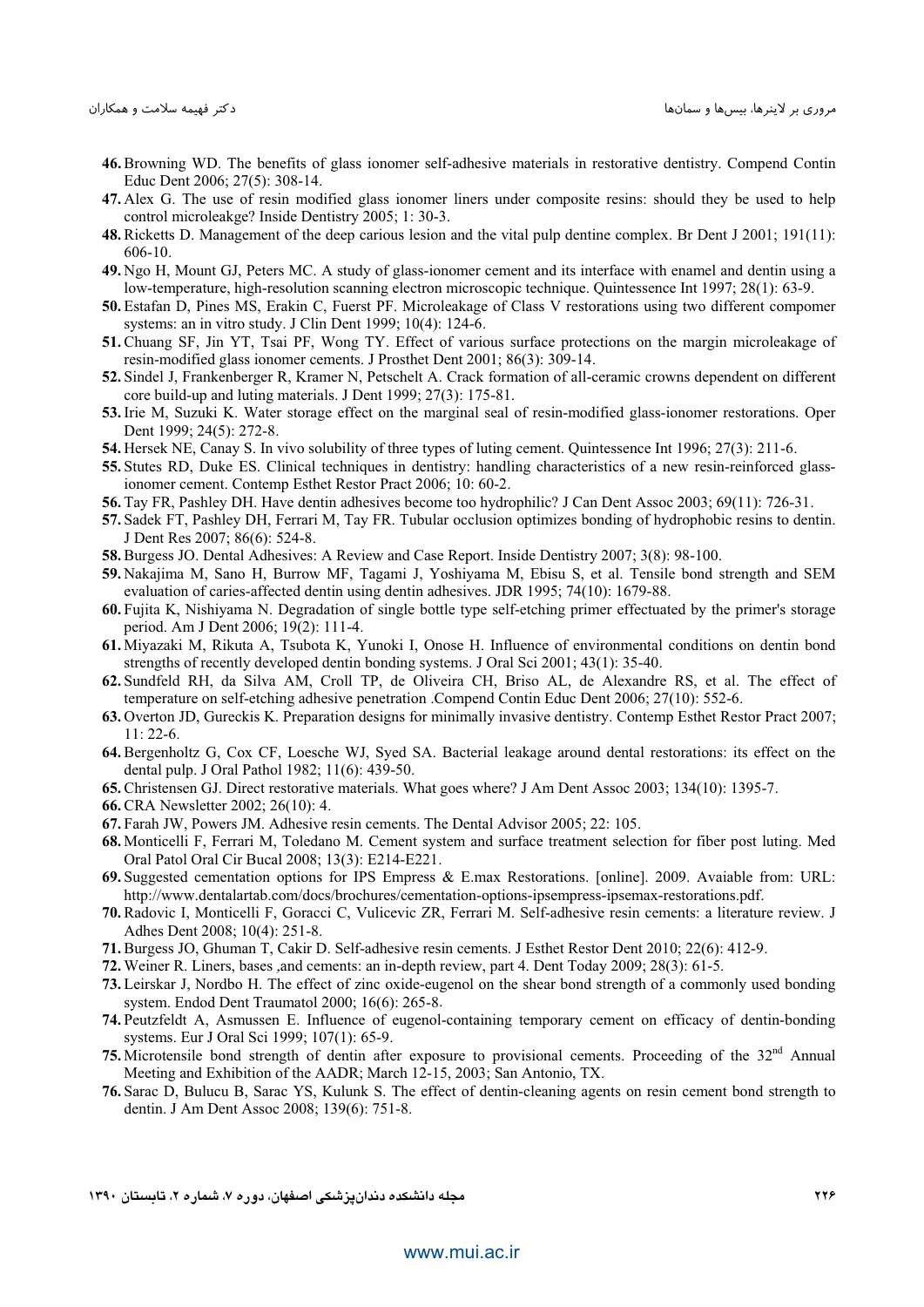- **77.** Watanabe EK, Yatani H, Ishikawa K, Suzuki K, Yamashita A. Pilot study of conditioner/primer effects on resindentin bonding after provisional cement contamination using SEM, energy dispersive x-ray spectroscopy, and bond strength evaluation measures. J Prosthet Dent 2000; 83(3): 349-55.
- 78. Five cements' post retention following canal obturation using ZOE sealer. Proceeding of the 32<sup>nd</sup> Annual Meeting and Exhibition of the AADR; March 12-15, 2003; San Antonio, TX.
- **79.** Christensen G. Ask Dr. Christensen .Dent Econ 2008; 98: 60, 122, 148-50.
- **80.** Farah JW, Powers JM. Temporary cements. The Dental Advisor 1998; 15: 1-4.
- **81.** Abrams S. Cast post and crown. Dental Products Report 2004; 38: 22-3.
- **82.** Zidan O, Ferguson GC. The retention of complete crowns prepared with three different tapers and luted with four different cements. J Prosthet Dent 2003; 89(6): 565-71.
- **83.** Metzger Z, Schaham G, Abramovitz I, Dotan M, Ben Amar A. Improving the seal of amalgam cores with cemented dowels: a comparative in vitro radioactive tracer study. J Endod 2001; 27(4): 288-91.
- **84.** Mitchell CA. Selection of materials for post cementation. Dent Update 2000; 27(7): 350-4.
- **85.** Christensen G. Ask Dr. Christensen. Dent Econ. 2005; 95(10):122.
- **86.** Flucke J. Choosing a prefabricated restorative post. Contemp Esthet Restor Pract 2007; 11: 44-7.
- **87.** Christensen G. Ask Dr. Christensen. Dent Econ. April 2004; 94:148-150.
- **88.** Palacios RP, Johnson GH, Phillips KM, Raigrodski AJ. Retention of zirconium oxide ceramic crowns with three types of cement. J Prosthet Dent 2006; 96(2): 104-14.
- **89.** Parker RM. Use of zirconia in restorative dentistry. Dent Today 2007; 26(3): 114, 116, 119.
- **90.** Blatz MB, Ripps A, Sadan A, Holst S. Adhesive cementation of chairside CAD/CAM inlays and onlays. Dent Today 2006; 25(1): 60, 62-60, 65.
- **91.** Barghi N, Overton JD. Preserving principals of successful porcelain veneers. Contemp Esthet 2007; 11(1): 48-51.
- **92.** Rottman K. Barodontalgia: a dental consideration for the SCUBA diving patient. Quintessence Int Dent Dig 1981; 12(9): 979-82.
- **93.** Musajo F, Passi P, Girardello GB, Rusca F. The influence of environmental pressure on retentiveness of prosthetic crowns: an experimental study. Quintessence Int 1992; 23(5): 367-9.
- **94.** 3-unit fixed prostheses, metal-free. CRA Newsletter 2003; 27(5): 1-3.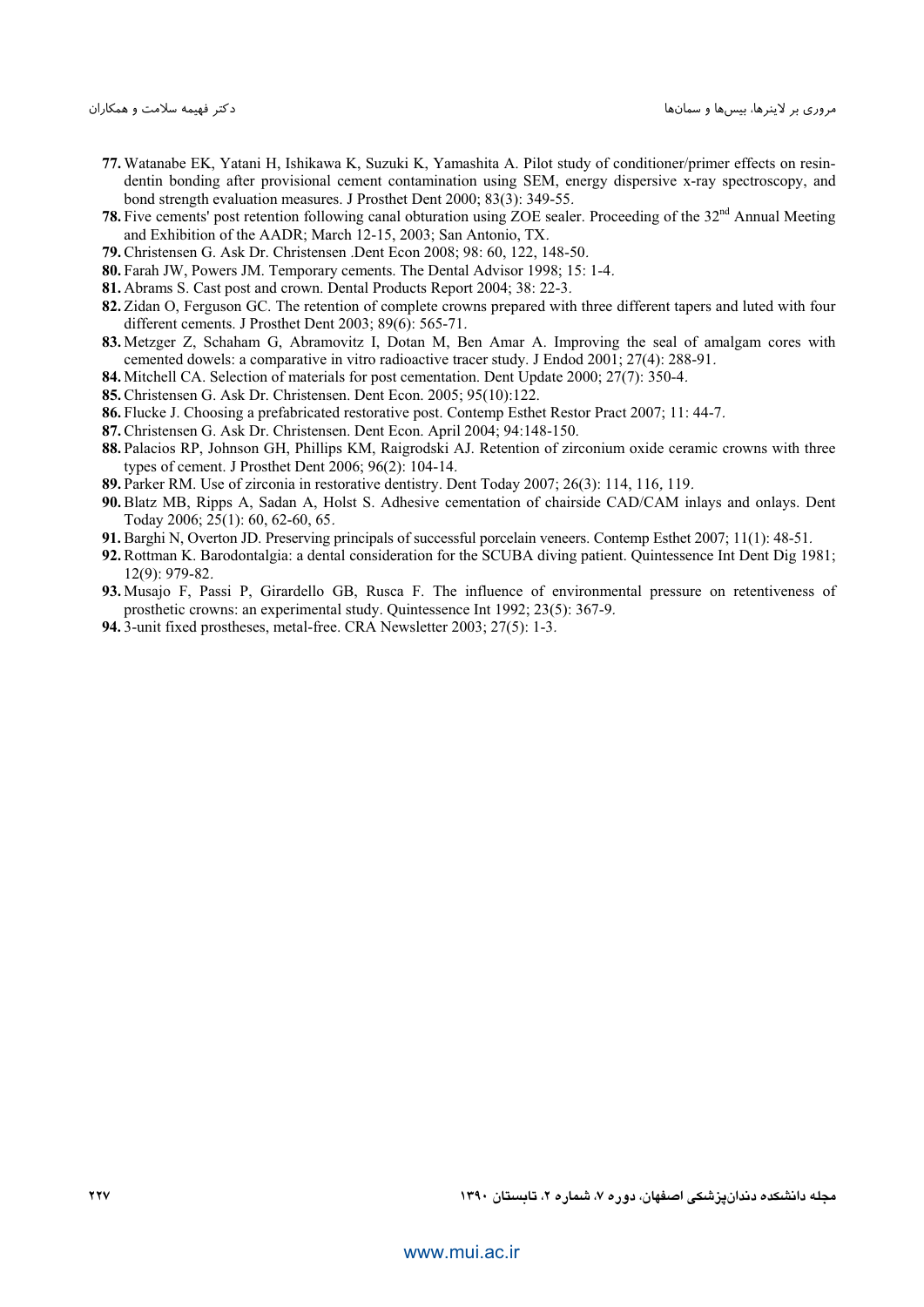## **A review of liners, bases and cements**

## **Fahimeh Salamat, Vahid Alizadeh\* , Hamid Mazaheri, Pooran Samimi, Seyed Mostafa Mosavinasab, Maryam Khoroushi**

#### **Abstract**

**Introduction:** *Before placing or cementing a restoration into a cavity preparation, the clinician must decide whether a cavity base, liner or a protective cavity sealer should be placed. While this seems simple, the decision is complicated by an ever-increasing number of products available. In addition, the clinical success of an indirect restorative procedure depends, to a great extent, on the relationship between the restoration and the tooth. The practice of fixed prosthodontics has changed dramatically with the introduction of innovative techniques and materials. Adhesive resin systems are examples of these changes that have led to popularity of bonded ceramics and resin-retained fixed partial dentures.* 

**Materials and Methods:** *This review was collected with a scientific search in MEDLINE in relation to the following categories: the definition of liners, bases and cements, their clinical applications, mechanical properties, biocompatibility, principles of adhesion, specific types of materials and their use as liners, bases or cements. In addition, the review discusses cementation techniques for different types of restorations, and other relevant clinical information. Tables of products available and their properties are also presented.* 

**Conclusion:** *Although each cement type has been widely investigated, the correct clinical choice between them is not always clear. None of them is suitable to be used for the entire broad range of indirect restorative procedures. Therefore, their proper application requires a thorough nderstanding and awareness of each material's advantages and disadvantages, taking into account the restorative material, moisture control and preparation design (retentive or adhesive).* 

**Key words**: *Base, Cement, Dentin, Enamel, Liner.* 

**Received:** 15 Feb, 2011 **Accepted:** 27 Apr, 2011

**Address:** Postgraduate Student, Department of Operative Dentistry, School of Dentistry, Isfahan University of Medical Sciences, Isfahan, Iran. **Email:** vahid\_d80@yahoo.com

Journal of Isfahan Dental School 2011; 7(2): 200-232.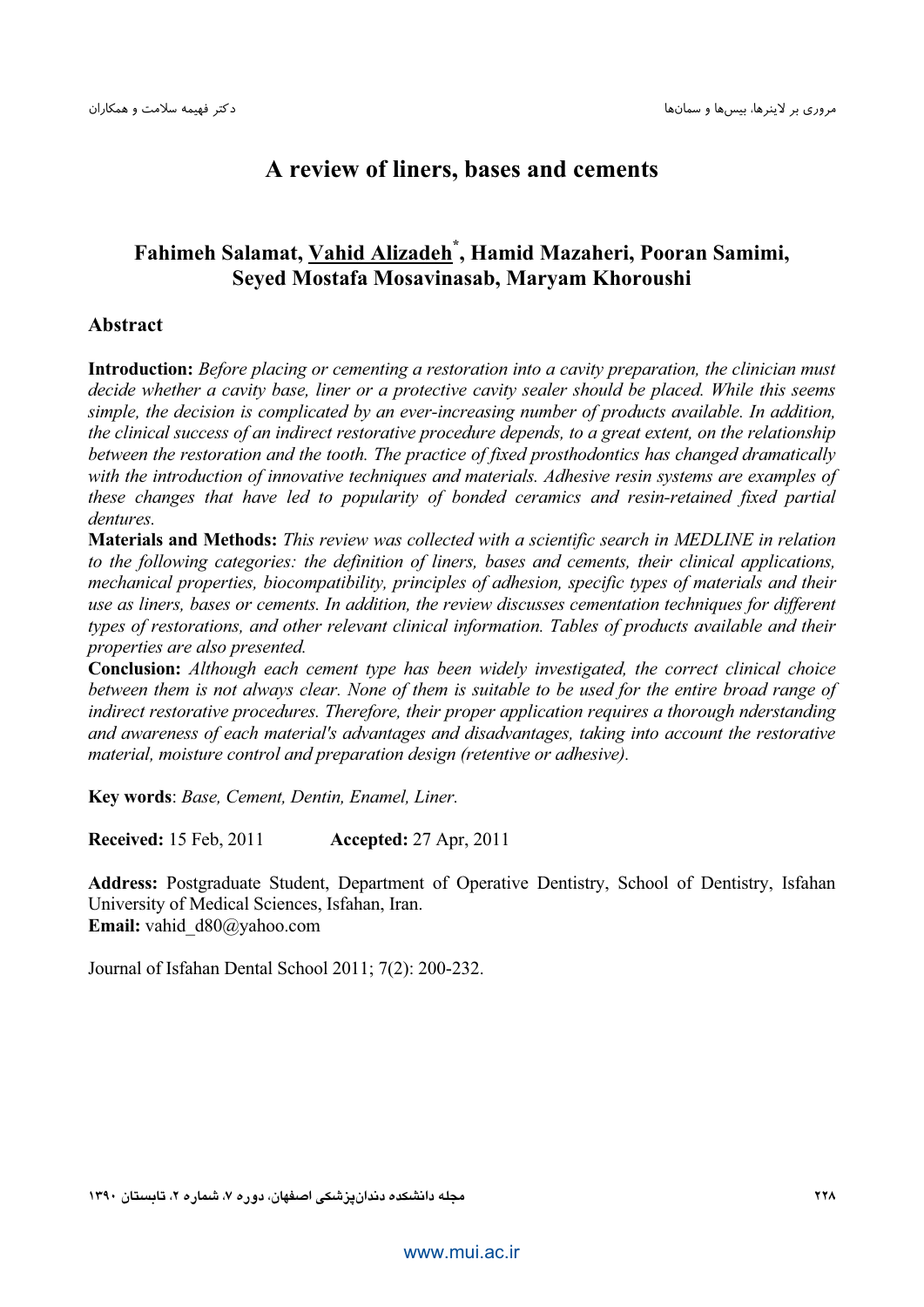### سؤالات مقاله بازأموزي

۱- در سمان زینک اکساید Noneugenol (NZOE) چه مادهای جایگزین اوژنول شده است؟ الف– اسید پلی اکریلیک ب– اسید کربوکسیلیک ج– نيترات پتاسيم د– اکسید منیز بوم

#### ۲- سمانهای NZOE نسبت به سمانهای حاوی اوژنول:

الف– زمان سخت شدن سريعتري دارند. ب– چسبندگی قوی تری دارند. ج– کاربرد آنها زمانی که قرار است یک سمان رزینی جهت ترمیم نهایی استفاده شود توصیه می شود. د– همه موارد صحیح است.

#### ۳- سمان زینک پلی کربوکسیلات نسبت به زینک فسفات:

الف– زمان کارکرد بیشتری دارد. ب– غلظت بيشترى دارد. ج– Stiffness بيشترى دارد. د-اسيديته كمترى دارد.

#### ۴- در مورد سمان گلاس اً ینومر کدام عبارت نادرست است؟

الف– در طی زمان فلوراید آزاد می کند. ب– قابليت جذب فلورايد محيط را دارد. ج– توانایی باند به ساختار دندانی به علت ایجاد باند هیدروژنی را دارد. د– ضریب انبساط حرارتی آن دو برابر نسج دندانی است.

#### ۵– شفاف بودن اولیه سمان گلاس أینومر نشانه چیست؟

الف- وجود پلیاسیدهای واکنش نکرده در سطح ب– واکنش کامل اسیدهای آزاد ج-اتمام زمان مناسب برای کاربرد به عنوان سمان د– وجود مونومرهای قابل پلیمریزه شدن

#### ۶- کدام یک از موارد زیر در انتخاب سمان جهت پروتز موقت مهم است؟

الف– طول دیوارههای تراش خورده ب– میزان تقارب دیوارهها ج– ضخامت عاج باقيمانده د- همه موارد صحیح است

#### ۷-در مورد لاینرهای رزینی سیال (Flowable) کدام پاسخ نادرست است؟ الف– فاقد محتواي فيلري هستند. ب– در طی پلیمریزاسیون انقباض حجمی دارند.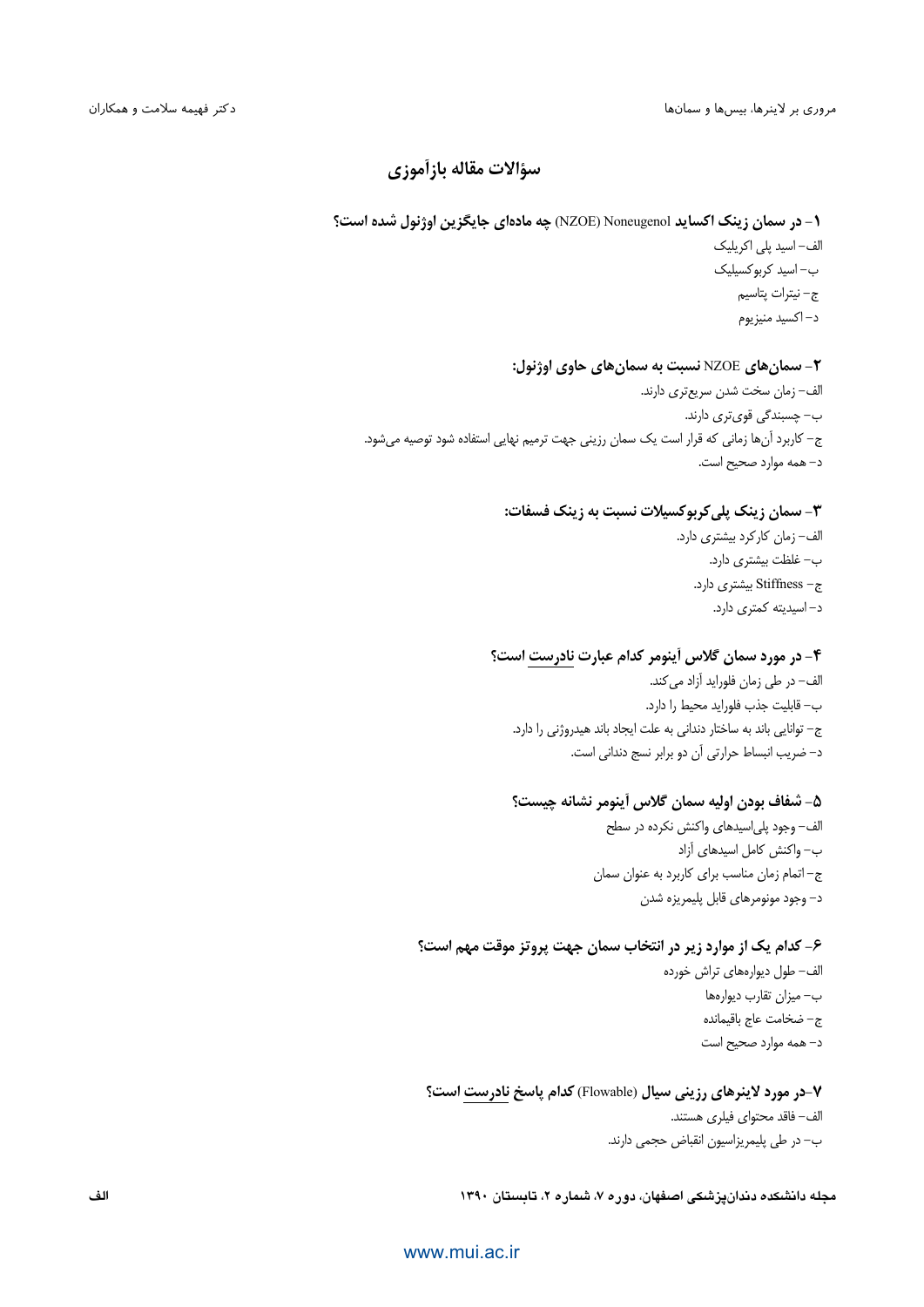#### مروری بر لاینرها، بیسها و سمانها

ج– به علت توانایی خمش با دندان، ریزنشت را کاهش میدهند. د- به عنوان لايه جذب كننده استرس عمل مى كنند.

## ۸– کدام سمان به رطوبت مقاوم تر است؟

الف– زينك فسفات ب- پلي کربو کسيلات ج– سمان رزيني د– سمان های سلف ادهزیو

#### ۹- مؤثر ترین وسیله برای غنیسازی مجدد فلوراید از طریق ................. میباشد.

الف– خميردندان ها ب– ژلهای موضعی ج-قرصها د– دهان شويهها

### ۱۰- جهت افزایش زمان کارکرد با زینک فسفات کدام روش نادرست است؟

الف– افزایش نسبت پودر به مایع ب– افزودن پودر به مایع به صورت قسمتهای کوچک ج-اختلاط روى اسلب شيشهاى خنك د– به تأخير انداختن اختلاط قسمت آخر پودر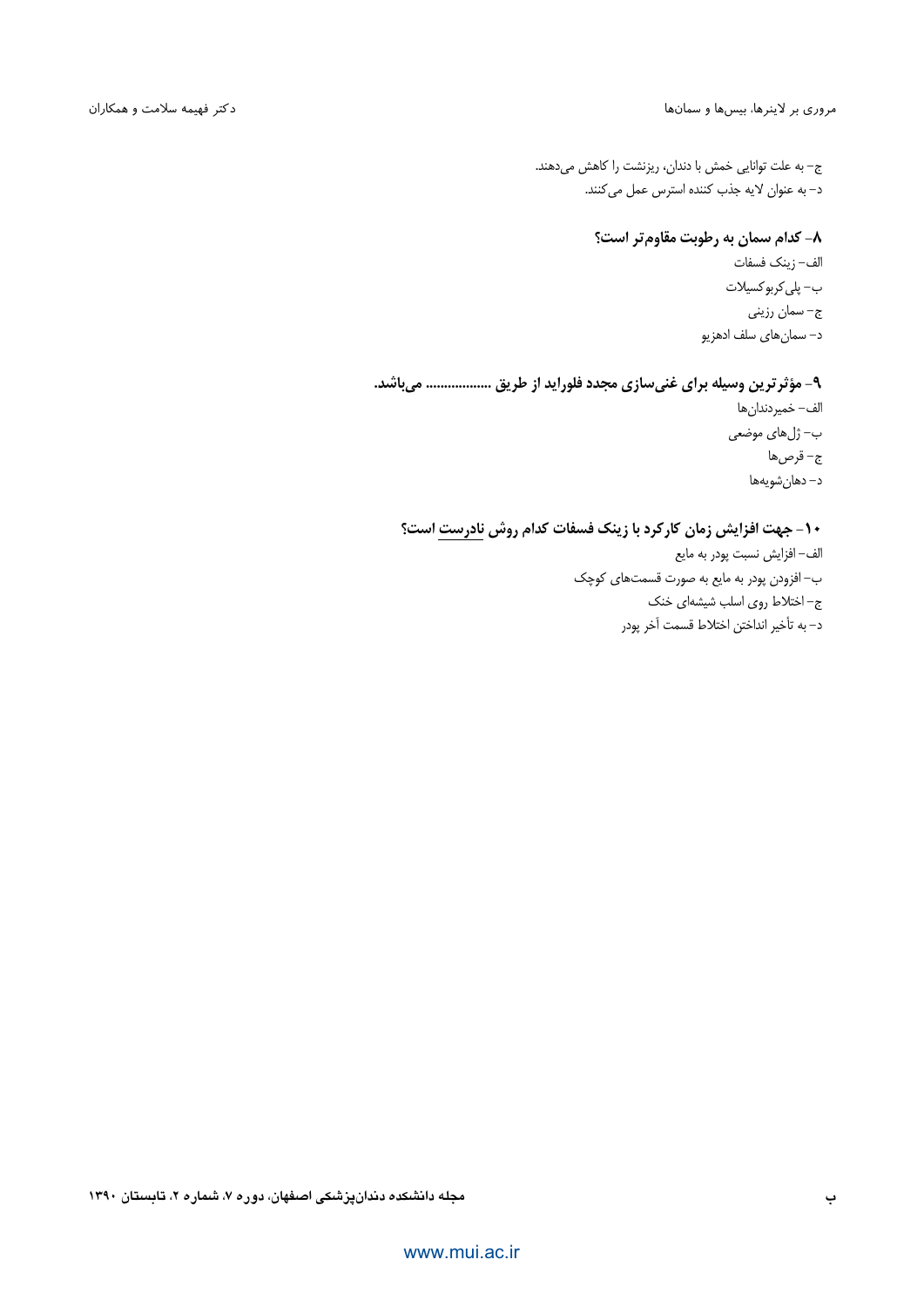مروری بر لاینرها، بیسها و سمانها

 $\boldsymbol{\times}$ 

قابل توجه شرکت کنندگان در برنامه خودآموزی

شرکت کنندگان در برنامه خودآموزی لازم است فرم ثبت نام را به طور کامل تکمیل و به مهر نظام پزشکی خود ممهور نمایند و پس از مطالعه مقاله خودآموزی بعد از پاسخگویی به سوالات پرسشنامه و اعلام نظر خود در خصوص مقاله مطالعه شده در فرم نظر خواهی، نسبت به ارسال اصل هر سه فرم تكميل شده حداكثر تا تاريخ ١٣٩١/٣/١ به آدرس : اصفهان — خيابان هزار جريب — دانشگاه علوم یزشکی اصفهان — دانشکده دندانیزشکی — صندوق پستی ۸۱۷۴۶–۸۱۷۴۶ تلفن ۷۹۲۲۸۲۳ اقدام نمایند تا در صورت پاسخگویی صحیح به حداقل ۷۰٪ از سوالات مقاله، گواهینامه شرکت در برنامه خودآموزی صادر و به آدرس مندرج در فرم ثبت نام ارسال گردد.

# **وزارت بهداشت، درمان و آموزش یزشکی** معاونت آموزشی -اداره کل آموزش مداوم جامعه پزشکی

| عنوان مقاله: مروری بر لاینرها، بیس ها و سمان ها                                                           |
|-----------------------------------------------------------------------------------------------------------|
|                                                                                                           |
|                                                                                                           |
|                                                                                                           |
| نوع فعاليت: $\Box$ هيأت علمي $\Box$ آزاد $\Box$ رسمي $\Box$ پيماني $\Box$ قراردادي $\Box$ طرح $\Box$ ساير |
|                                                                                                           |
|                                                                                                           |
|                                                                                                           |
|                                                                                                           |
|                                                                                                           |
| تاریخ تکمیل و ارسال فرم:                                                                                  |
| امضاء و مهر متقاضی                                                                                        |
|                                                                                                           |
|                                                                                                           |
|                                                                                                           |
|                                                                                                           |
| امضاء و مهر مسؤول ثبت نام:                                                                                |
|                                                                                                           |

### **فرم ثبت نام در برنامه خودآموزی**